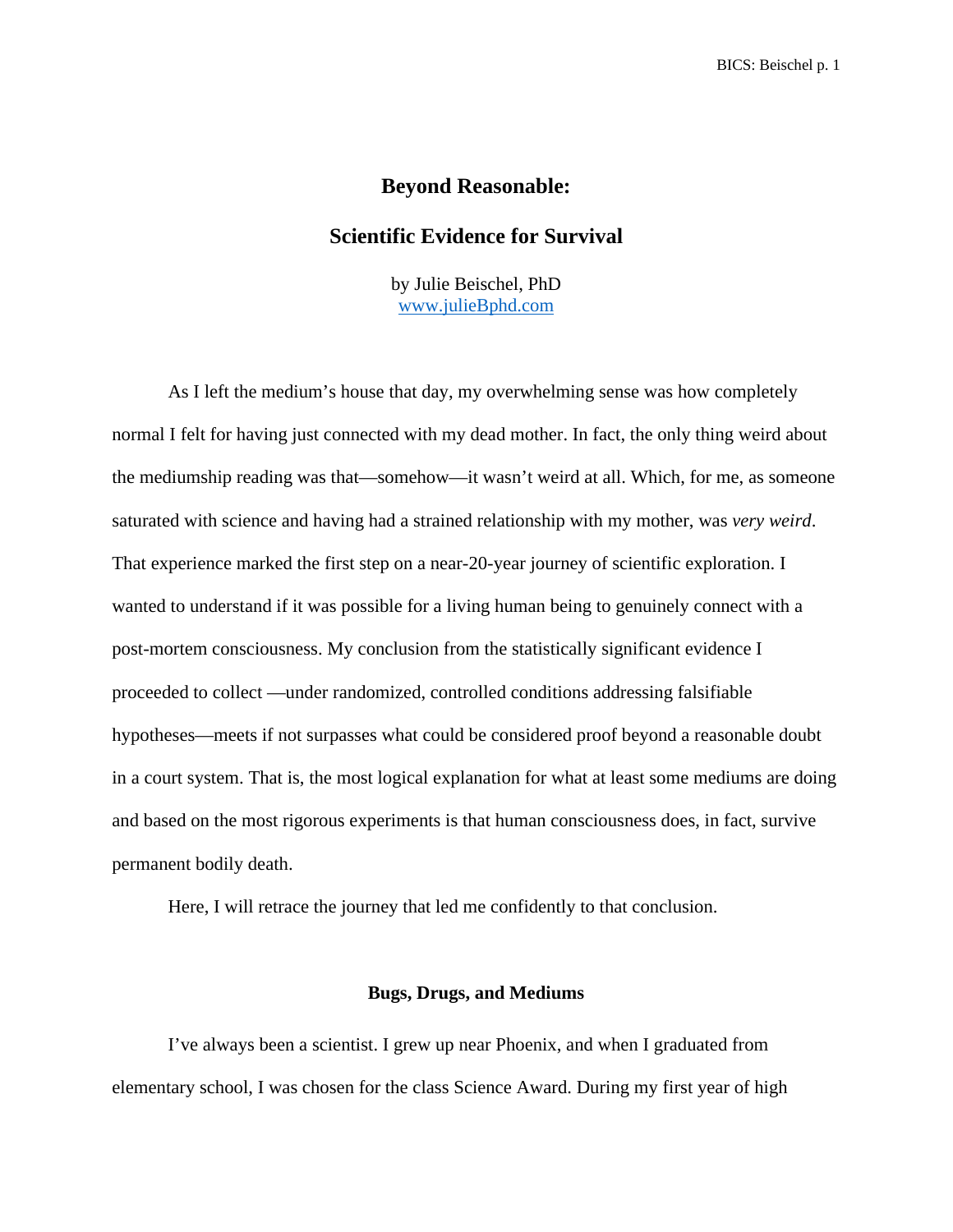school, my water pollution project received an honorable mention in the nearby university's science fair. I received a bachelor's degree in Environmental Sciences with a Microbiology emphasis. My PhD is in Pharmacology and Toxicology with a minor in Microbiology and Immunology. Although my training primarily involved the topics of bugs and drugs, I became skilled in utilizing the scientific method to obtain answers to a wide variety of questions.

Thus, I naturally turned to those tools after my mother died by suicide while I was in graduate school. She was 54. I was 24. As you may know, not all parents are good ones. My mother was mentally ill, although not diagnosed as such until shortly before her death. My childhood was tremendously difficult, but I was well-behaved and got good grades so no one thought to intervene. When my mother died, it was, sadly, a relief to me. I'd heard about this place called Heaven because my extended family is *remarkably* Catholic, but, to me, it was a nebulous, unknowable, nearly metaphorical idea that I'd never really thought much about and didn't feel any need to pursue. I hadn't inherited my family's cultural views about what happens after we die.

It wasn't until a couple of years after my mom's death that I was visiting with some aunts and we saw a medium on TV sharing messages from the deceased. My aunts were curious. I'd never heard of the phenomenon and didn't know anything about psychic abilities of any kind. Currently, I define a medium as an individual who experiences regular communication with the deceased and shares the resulting messages with their living loved ones, called sitters, during a process called a reading. The general purpose of these readings is facilitating communication between sitters and the deceased (e.g., 1, 2). Experiences of communication with the deceased have occurred regularly all over the world throughout time (e.g., 3, 4, 5). Although anyone can have a mediumistic experience, people termed mediums have this experience regularly, reliably,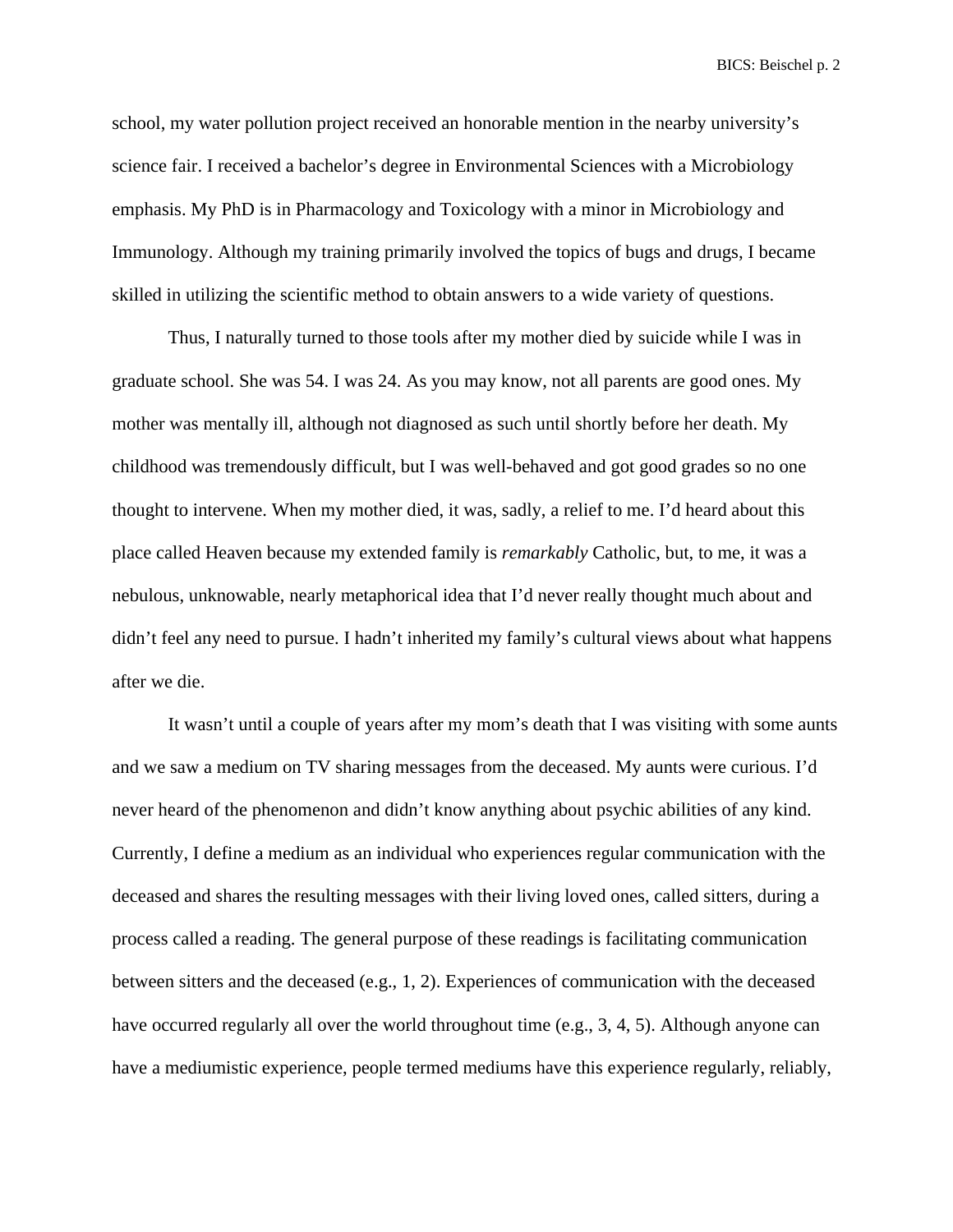and on-demand. Psychics, on the other hand, convey information about people, events, places, or times unknown to them, but messages about the deceased are not usually shared. A specific reading may include either or both psychic and mediumistic information. It is often said that all mediums are psychic but not all psychics are mediums (e.g., 6).

Twenty years ago, when I saw the TV medium (clearly, it was John Edward) sharing messages, the people receiving them seemed, to me, genuinely moved by his statements. The content also appeared relatively specific. I was intrigued. Not as a grieving daughter but as a scientist. When one of my aunts later sent me a book featuring mediums, it further piqued my curiosity.

### **My First (and Only) Mediumship Reading**

I knew all sorts of magic can happen with TV editing, so I wanted to see this process for myself. I got a recommendation for a local medium and received an in-person reading in the summer of 2002. I had read a little about fraudulent psychic practices (7) and was prepared for the possibility of generic information and fishing for content. But, as a scientist, I wanted to keep my assumptions and my expectations to a minimum.

I want you to understand that I do not *need* what I am going to share with you here to be true. I have been accused of being an advocate or proponent of mediumship because I personally need it to be real. I have been called, among other much more terrible things, "a believer" (8).

In reality, it would have been easier for me if I discovered that mediumship was just an entertaining parlor trick. I would have preferred to learn that death was the end and that the people we have lost are gone.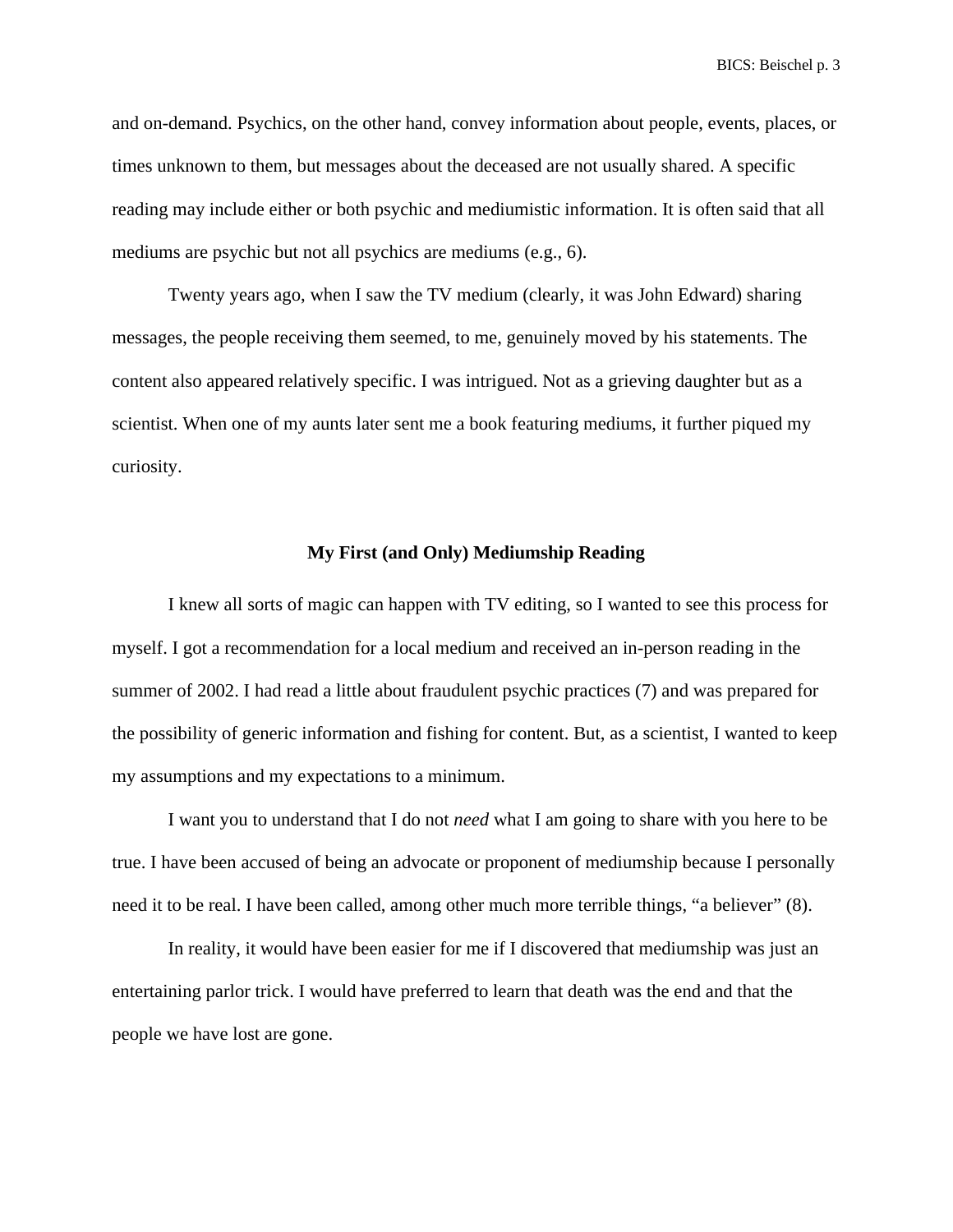As a scientist, however, I had to go through the process of collecting data before I could draw conclusions. And now, actually, with the death of someone close to me, I could personally examine the phenomenon of mediumship in a manner that would have been a stretch if the only dead person I knew was a school acquaintance or some distant uncle.

I met with the medium in her home. She was a wife and a mother of three living in a Phoenix suburb who just happened to be a medium. She was about my age and did not look at all like a cartoon stereotype of a psychic: no crystal ball, no incense, no excessive bead accessories. In fact, she was wearing the same long denim skirt that I had at home.

The reading contained many specific and accurate items. For example, the medium spoke about our deceased pet Dalmatian being with my mom and of Colorado where we sometimes vacationed. She also spoke about the symptoms of my mother's psychiatric diagnosis, her siblings, her birth month, and where she was buried. The scoring system I used at the time demonstrated an accuracy level of 93%. Some information that I didn't understand was later verified by my aunts.

Most of the people in my life were supportive when I shared the story about the reading I'd received. I was surrounded by scientists and our training (ideally) prevents us from drawing conclusions without sufficient data. So, mostly I heard things like, "I don't really know anything about mediums, but that sounds like an interesting experience that you had."

However, a few were—actually, one guy in particular was—convinced that I'd been duped by a con artist, because there was no way that what I described could be real. (His religious ideology may have bullied his scientific training into submission.) This closed-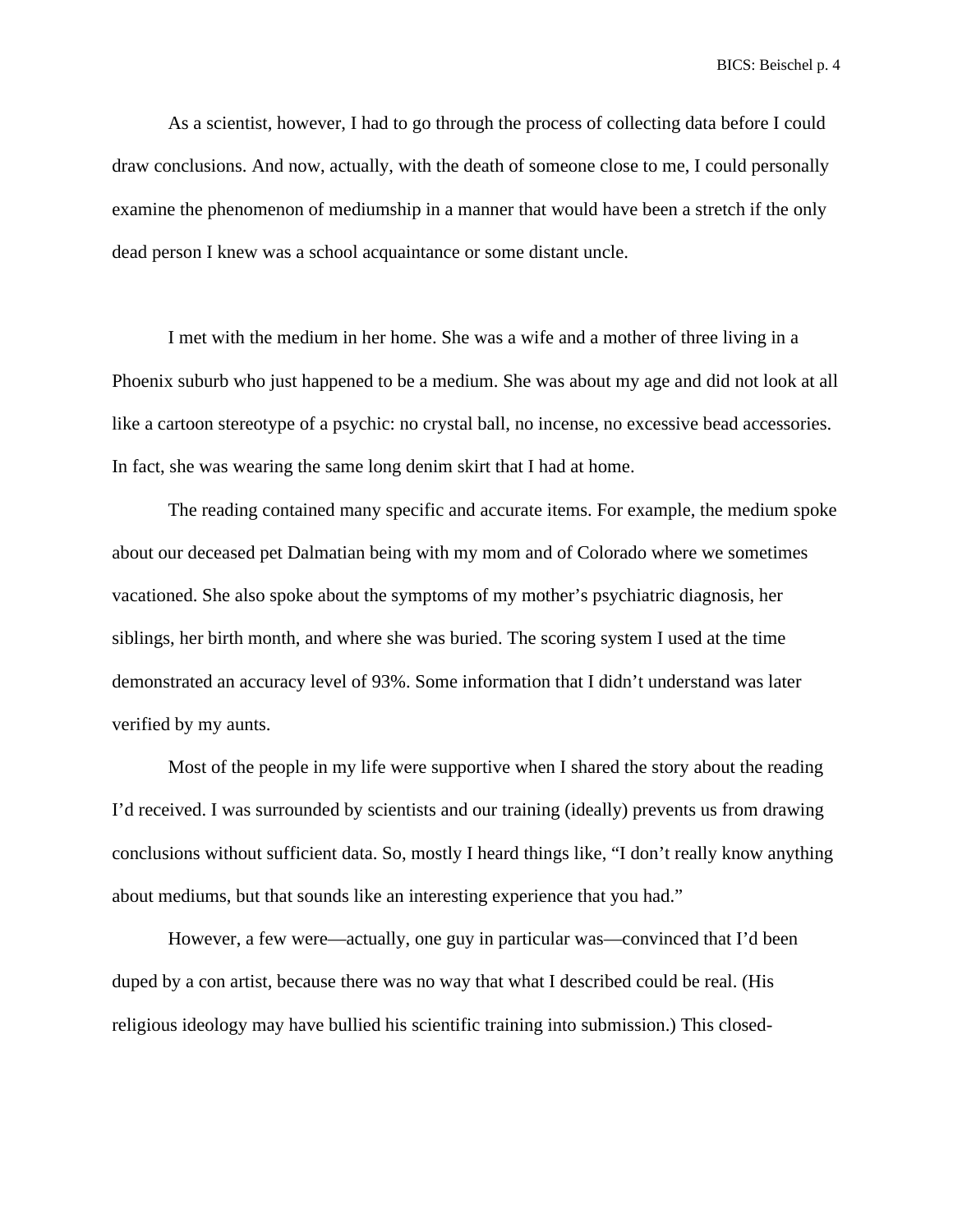mindedness was motivation enough for me to want to bring mediums into a laboratory setting and test the phenomenon under controlled conditions.

The general hateful reactions and ongoing derision regarding mediums as a whole I've seen since have kept that motivation at full steam. I get it. There are frauds. But claiming that every person in a group is represented by a fraudulent subset of that group is, frankly, bigotry. The right thing to do is act rationally, bring it into the lab, and check it out.

After my mediumship reading, what I knew was that there was clearly more to know.

### **Knowing**

That mediumship reading didn't change what I knew to be true about, say, cardiac anatomy or planetary orbits, but it did unearth questions for me about the mind and the survival of consciousness after physical death (or, simply, survival). Going forward, I knew that there was more to reality than I had previously assumed. And I could never un-know that.

Textbooks discussing the acquisition of knowledge (e.g., 9, 10, 11; most of which cite 12) may list various sources or methods for knowing about the world and the people in it. Some of these ways are considered more accurate, reliable, or valid than others. Let's focus on the methods relevant to this essay. In order of least reliable to most valid, they are: tenacity, authority, logic, experience, and science. And somewhere in there is also intuition.

### **Tenacity**

Gaining knowledge by tenacity is when you hear something so often that you come to believe it is true and then you hold on to that belief for dear life even—or especially—in the face of evidence to the contrary. It is knowing something without ever really thinking it through. It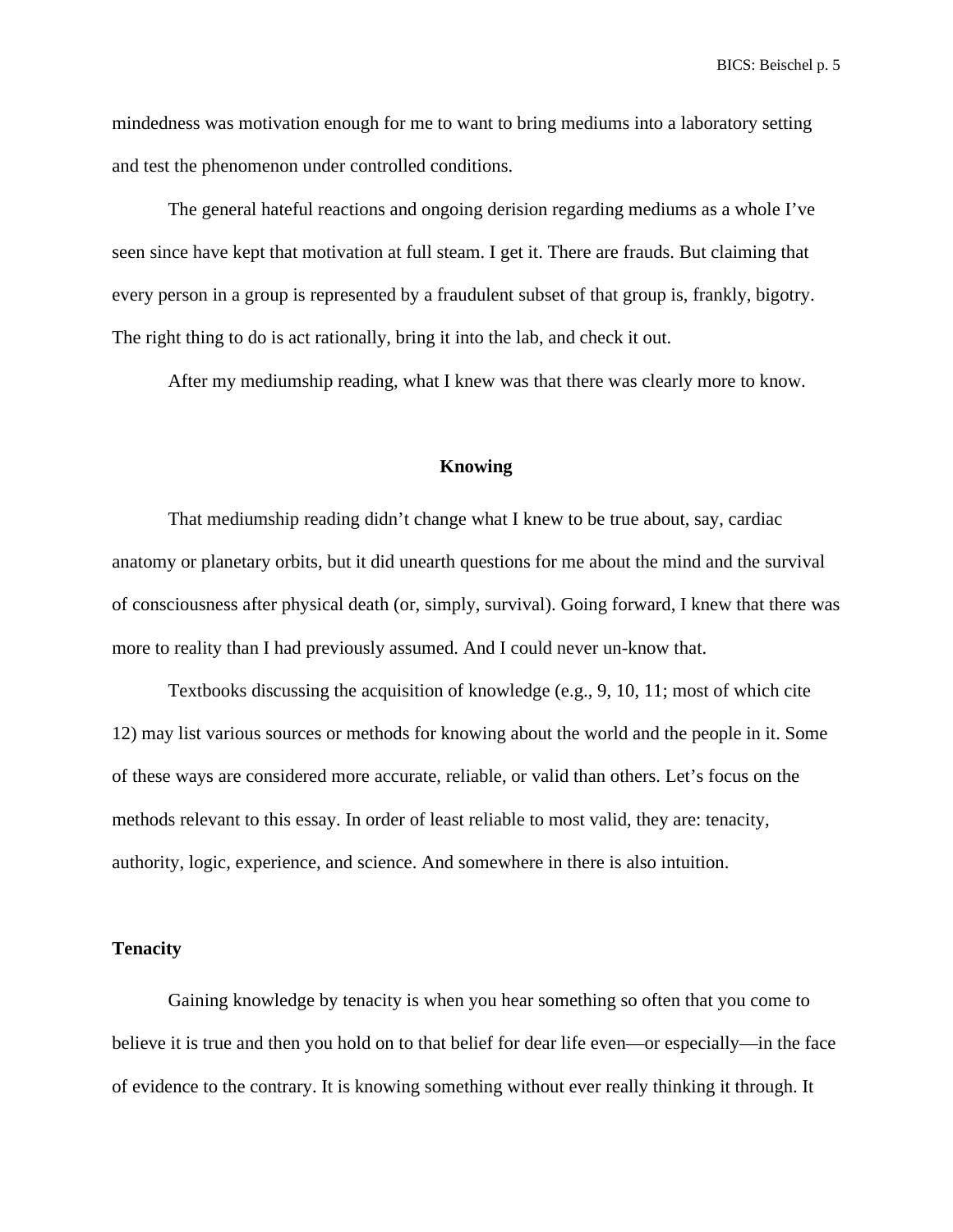might be safe to say that most comments made by Internet trolls could be categorized as coming from a tenacious place.

The tenacity of unsupported theories about how the world works is truly obvious in the nearly immortal so-called 'stages of grief' theory that hangs on, like a zombie barnacle, in the popular culture, in medical education, and on websites far and wide despite there being little to no empirical evidence supporting its validity (e.g., 13, 14, 15). Indeed, "stage theory should be discarded by all concerned (including bereaved persons themselves); at best, it should be relegated to the realms of history" (16, p. 456).

Scientific paradigms are like tenacious weeds: the root system is deep and complex and even if we repeatedly try to eradicate them and plant new flora, those suckers keep coming back. Just ask Copernicus and Galileo (who proposed a heliocentric cosmos), Ignaz Semmelweis (the physician who suggested in the mid-1800s that doctors wash their hands), or Barry J. Marshall and J. Robin Warren (who demonstrated in the 1980s that most peptic ulcers are caused by the *Helicobacter pylori* bacterium and not stress).

The currently reigning scientific paradigm that is fading and ready to be overthrown is called scientific materialism. This theory claims that consciousness is created or produced by the brain and when the brain dies, so does consciousness. If materialism is true, survival is impossible. But fear not! The evidence supporting the theory of materialism is entirely circumstantial.

A relationship clearly exists between the physical brain and the mind/self/consciousness (what makes you *you*). When the brain is injured or damaged, the mind functions differently. However, this does not prove that the cells and chemicals of the brain make mind. Correlation does not equal causation. Alternatively, mind may be like a signal and the brain like an antenna.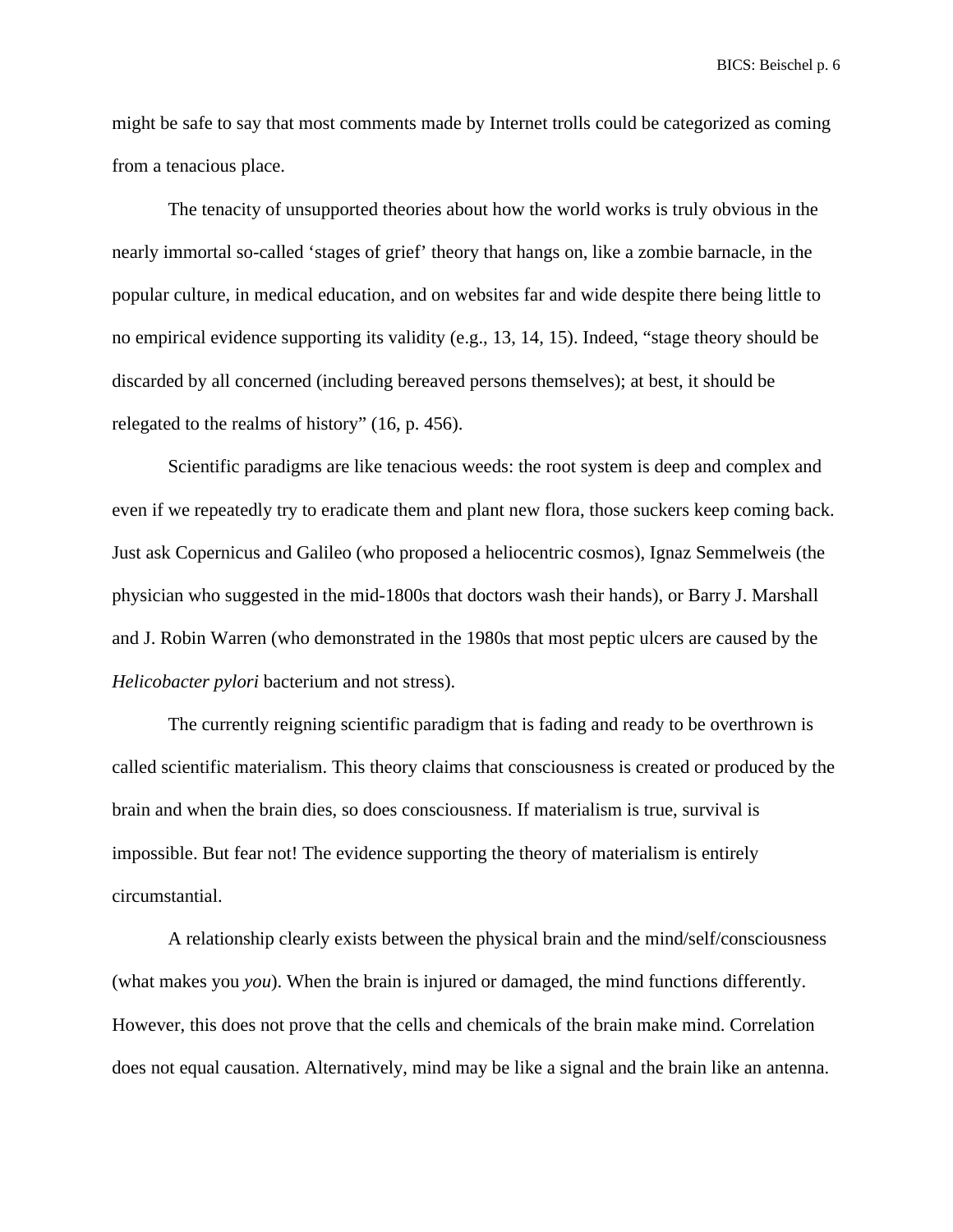Without the antenna, the signal can still exist (17). This non-materialist concept fits just fine with what is currently known about perception, psychology, basic physiology, biology, geology, astronomy, sociology, fundamental physics, quantum physics, and relativity (18).

Thinkers like William James and Aldous Huxley have conceptualized the mind as being interpreted, limited, funneled, regulated, transmitted, mediated, transformed, received, guided, or arbitrated by the brain (19). In the 1995 OMNI article "Supposing something different: Reconciling science and the afterlife," astronomer David Darling explained, "The brain does not produce consciousness at all, any more than a television set creates the programs that appear on its screen" (20, p. 4). Religious studies scholar Huston Smith used this engaging simile: "The brain breathes mind like the lungs breathe air" (21, p. 187).

Plenty of contemporary authors have emphasized the idea that the theory of materialism is simply wrong and have dedicated a tsunami of pages calling for an end to this type of "upside down thinking" (22, also 23, 24, 25). The evidence against materialism and in support of the mind as non-local (that is, not entirely localized within the brain) continues to grow and establish its own root system.

In the documentary *Third Eye Spies* (26), philosopher and Tibetan Buddhist scholar Alan Wallace noted,

How many people say they've witnessed things that do not fit within a materialistic paradigm and then they're told, "You're deluded because your experience doesn't conform to our dogma." This is so fundamentally anti-scientific it's utterly appalling… I would say before too long if you still insist mind is nothing more than an emergent property of the brain, it will be widely recognized you are just ignorant. (1:17:20)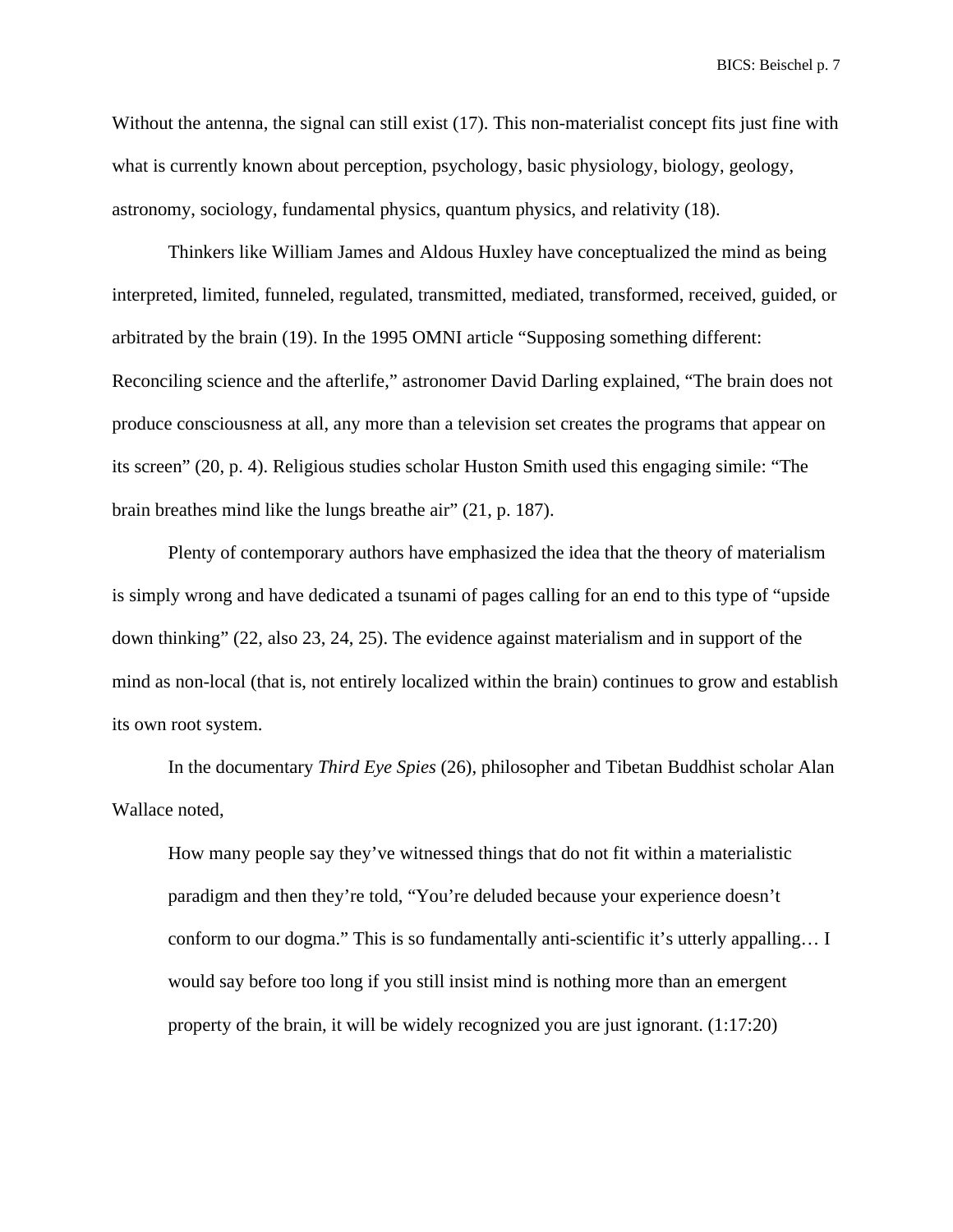Physician, author, and real-life cowboy superhero Larry Dossey has called the tenacious theory of materialism "the greatest superstition of our age" (27, p. 195) and noted, "In spite of the complete absence of evidence, the belief that the brain produces consciousness endures and has ossified into dogma" (p. 188). And speaking of dogma, let's consider authority as a source of knowledge.

### **Authority**

Knowledge by authority happens when claims made by trusted authority figures are accepted as true. Because we can't learn everything through direct experience or even through logical inference, knowledge conveyed by authoritative figures is often required. Trusting that Mrs. Gustafsen was correct in saying to my kindergarten class that three follows two and N follows M was probably a valid pathway toward knowing. This can become problematic, however, when sources are inappropriately trusted simply because they, say, attended a prestigious university, are on TV, published a book, or have a Twitter following.

### **Inference**

One step up from authority, when we can't observe or experience things for ourselves, is knowing by inference, by using logical reasoning (also called rationalism; think Sherlock Holmes). For example, because I know how peristalsis of the digestive tract works (through knowledge conveyed by the authority of physiology professors and textbooks), I can infer that it is impossible for swallowed gum (or swallowed anything) to stay in the gut for seven years. If everything in the pantry is askew or upside-down when I open it in the morning, I can infer that my husband did some late-night stress eating. If my welcome mat looks more threadbare than it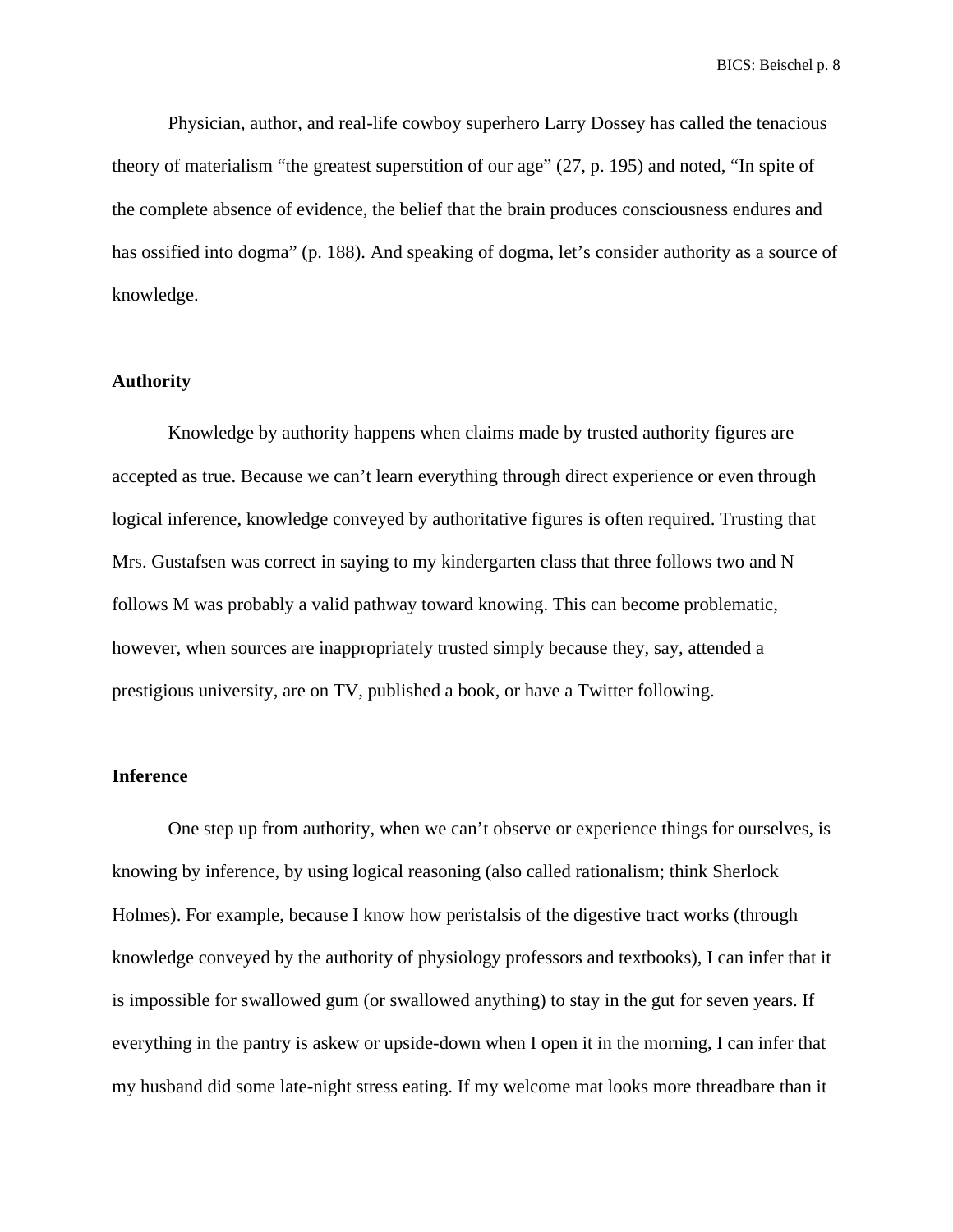did yesterday, I can infer that some neighborhood birds are making nests and need building supplies. Knowing through inference, however, can be problematic if the assumptions used in the reasoning process are incorrect. Maybe I, myself, recently developed sleep-eating or sleep-doormat-larceny habits and didn't know it. That's still logical (though not probable).

As stated above, the evidence that brain produces consciousness (materialism) is circumstantial and relies on inference. Moreover, because we can't repeatedly experience consciousness after death (short of a *Flatliners* scenario), a lot of the evidence for survival is based on inference. Survival researchers "cannot send expeditions of scientists to the next world to report on their findings and return with specimens susceptible to analysis in human laboratories, but inference is a perfectly acceptable scientific tool" (28, p. 37).

## **Experience**

Direct personal observation or experience (also called empiricism) is another method of knowing. Early on in the evolution of our species we most likely had to do most of our learning about how the world worked through observation. Perhaps we learned which berries were safe to eat by watching the birds and animals. Most likely, we learned that leaves changing color meant that the cold season was coming.

In the modern era, by the time we reach adulthood, we've each already learned a sufficient number of facts through knowledge by authority (and hopefully less so through tenacity) and have developed the critical thinking skills necessary to use inference to collect others. Therefore, knowledge gained through individual experiences in contemporary society is primarily about ourselves and those close to us rather than about the world in general. For example, I *know* that my husband loves me. I *know* that I don't have the fortitude to watch even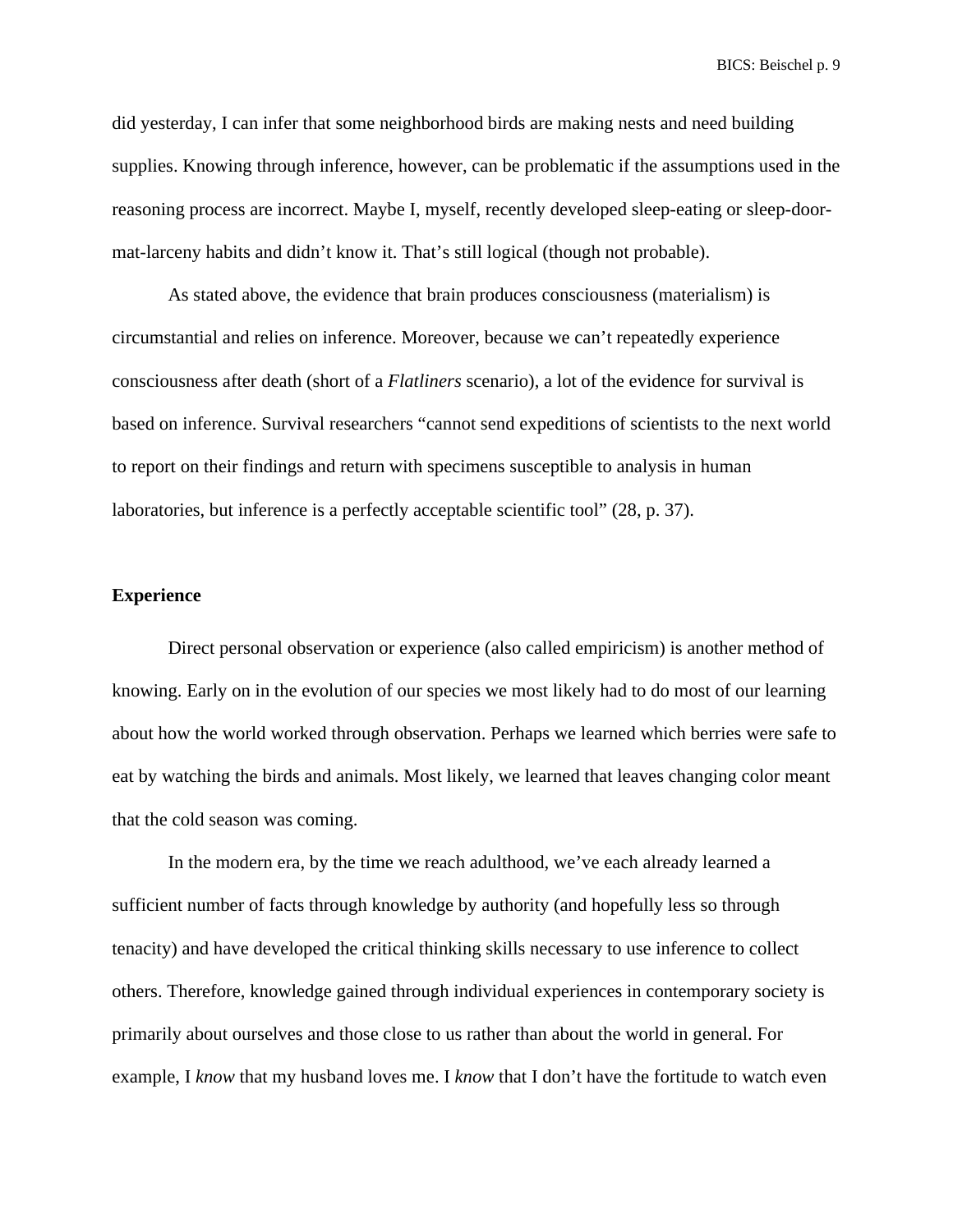the trailers for most horror movies but I *know* that I will enjoy the movie *Grease 2* every time I watch it. I *know* that my dog Toggle is scared of the sounds bumble bees and hummingbirds make and I *know* that her sister, Ada Grace, couldn't care less about them (or nearly anything else). And though people and dogs may change, knowledge about which phenomena are possible in our lives is irrefutable. Once I know I am capable of, say, lucid dreaming, remote viewing, mentally controlling the timing of my menstrual cycle, or feeling physiologically connected to someone at a distance, I can never un-know that those things are possible for me. However, knowledge by experience cannot be generalized as applicable to others. This limits its usefulness.

In addition, the physical senses that humans use for observation and experience are tremendously fallible. In a novel I happened to be reading while writing this, a character named Dr. Marconi made this observation:

The human eye has to be one of the cruelest tricks Nature ever pulled. We can see a tiny, cone-shaped area of light right in front of our faces restricted to a very narrow band of the electromagnetic spectrum… We can't see heat or cold. We can't see electricity or radio signals… It is a sense so limited that we might as well not have it. Yet, we have evolved to depend so heavily on it as a species that all other perception has atrophied. We have wound up with the utterly mad and often fatal delusion that if we can't see something, it doesn't exist. Virtually all of civilization's failures can be traced back to that one ominous sentence: "I'll believe it when I see it." (29, Ch. 58, 2:23)

Similarly, my husband worked in a science museum where a colleague had a sign in his office that read, "Seeing is the brain's best guess." As do, I choose to believe, many perceptual cognition experts. Because personal experience often cannot be generalized as being true for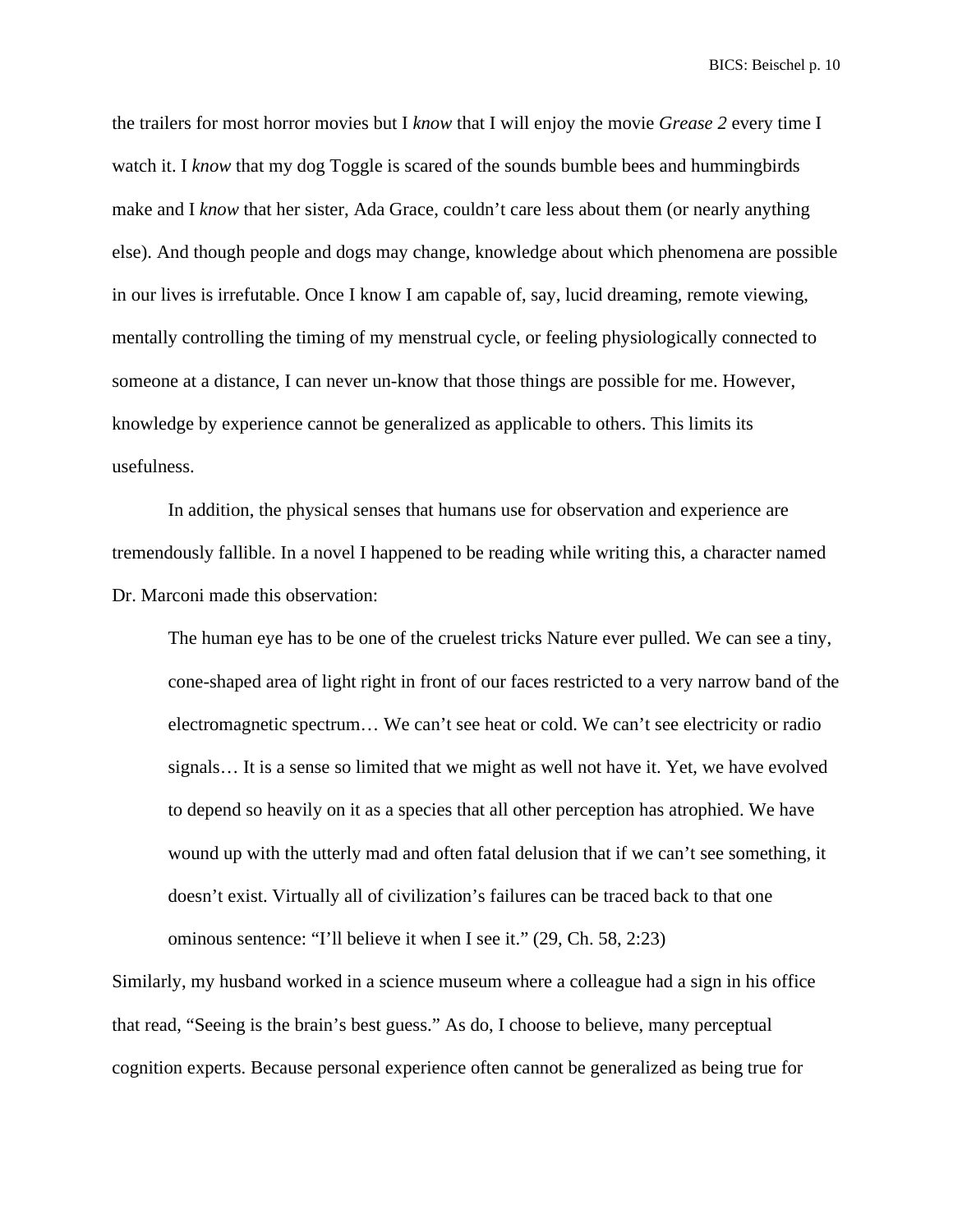others, and our human sensory perceptual apparatuses are so limited, empiricism falls short of being a truly valid method for knowing about the natural world in general.

### **Intuition**

It is not clear where knowledge by intuition fits in the list of methods for knowing. If it is included at all, it may be listed as in between tenacity and authority (10) or as the very least valid method and equated with superstition (11). I'm going to use mine right now: My intuitive sense is that people who have intuitive experiences and acquire knowledge through them would give this method top billing. (Even higher than science!) For example, my colleagues and I found through our research that a phenomenon commonly experienced by mediums is "just knowing" information about the deceased (30, 31). Similarly, Emmons and Emmons (1) found that the mediums they studied "just 'g-know' (pronounced 'guh-know') things intuitively," a term based on the word gnostic (p. 243). Like experience, knowledge by intuition cannot easily be generalized to the natural world, leaving it somewhat lacking within the knowledge hierarchy.

### **Knowing about Survival**

On the topic of survival, different people's knowledge may come through different methods. People who know there is an afterlife based on religious teachings may be using the method of knowing by authority. People who have had near-death experiences may know through empiricism that consciousness survives. For some, it may simply seem logical; they may be able to infer an afterlife. And others may know intuitively that there is life after death.

When I asked some mediums I know, each with decades of experience involving communication with the deceased, "Do you believe in an afterlife?" and "What makes you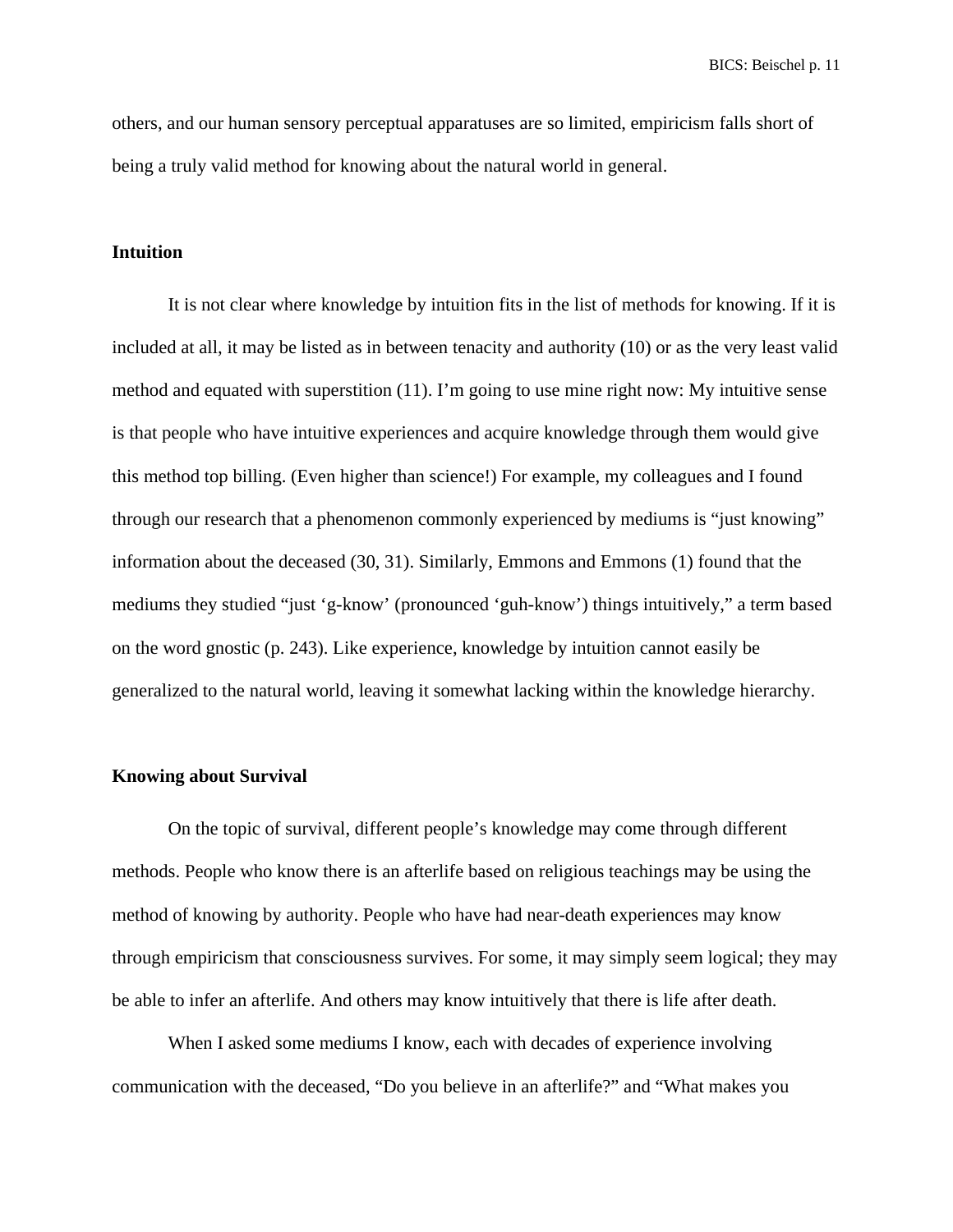sure?" the responses I received were similar: "When you have an actual experience, you KNOW" (SA; emphasis in original), "It is a knowing, not a believing" (DC), "I know it is real because I live with it every day. I am part of it and I know it" (NM), and "I don't need to believe, I know."

Other mediums chose to quantify their beliefs about an afterlife: "I believe 100% with no doubt" (DeM), "I believe without a doubt that there is an afterlife" (MR), "There is no doubt in my mind that our loved ones live on" (JG), and "100% yes!" (GQ).

Several mediums listed personal out-of-body and near-death experiences (OBEs and NDEs) as the originating source of their belief in an afterlife. Several noted that they did not hold this belief before their OBEs, NDEs, or similar spiritually transformative experiences (STEs).

The mediums' regular and continued experiences of communicating with the deceased during readings for sitters also served to reinforce their beliefs: "I constantly look for validation from spirit and with great success get it. Spirit does not disappoint" (MR); "Communication with the energy of those who crossed has made me certain that survival of consciousness after bodily death exists" (LJ); "The most compelling part for me is watching how people respond to the information that comes through… The sitter seems to recognize 'who' is communicating" (DoM); and "Not knowing someone, sitting down and communicating with spirit prior to the reading, and relaying that and other information/messages to the client is a very powerful validation that there is life beyond this physical world" (TN).

Although these are compelling claims, the described knowledge acquired is based primarily on experience. It is important to remember here that knowledge by experience is truly evidential and an entirely valid method of knowing for each individual. As I have noted before, science "can neither refute the existence nor defend the reality" of anyone's experiences or what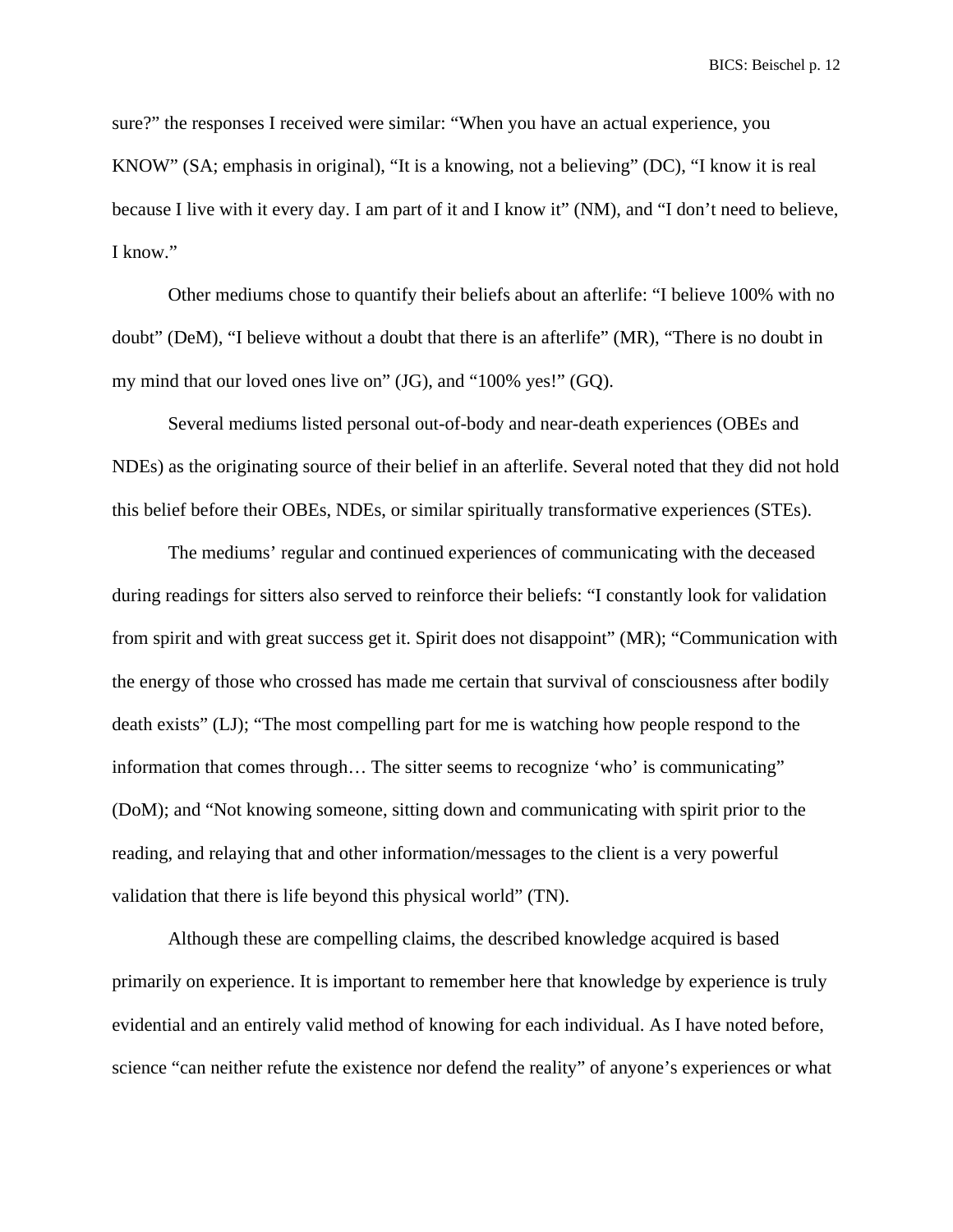they know in their hearts to be true (32, p. 72). However, society as a whole requires a more reliable method of knowing that includes conclusions that we can all agree on. Since at least the mid-1600's (9), this method has been objective scientific inquiry, the roots of which are most likely thousands of years old (10).

### **Science**

Science is considered the most valid and reliable method for acquiring knowledge (e.g., 9, 10, 11). It combines the methods of inference and of experience to collect verifiable evidence for natural phenomena. Our Western society and culture require the objective, agreed-upon standards of science to determine what is real. Because people have already made such scientific discoveries as the laws of thermodynamics, the layout of the solar system, and the relationships of chemicals as clarified on the periodic table of elements, we currently use science to know facts like which pharmaceuticals are relatively efficacious and safe and which weather patterns are on their way to our location.

I have long supported the position that science should not have limitations. At the Windbridge Research Center, where I serve as Director of Research, we understand science as simply a set of tools for answering questions. We have found that those tools can be applied to nearly any topic, even a controversial one like life after death. Competent scientists follow the data wherever they lead and do not make unfounded assumptions about what is possible or about how the world works. Assuming that we fully understand every phenomenon in the universe is illogical. True science leaves room for discoveries (33). Scientists, ideally, just follow the data, draw conclusions, and develop theories. Through science, knowledge is ever evolving.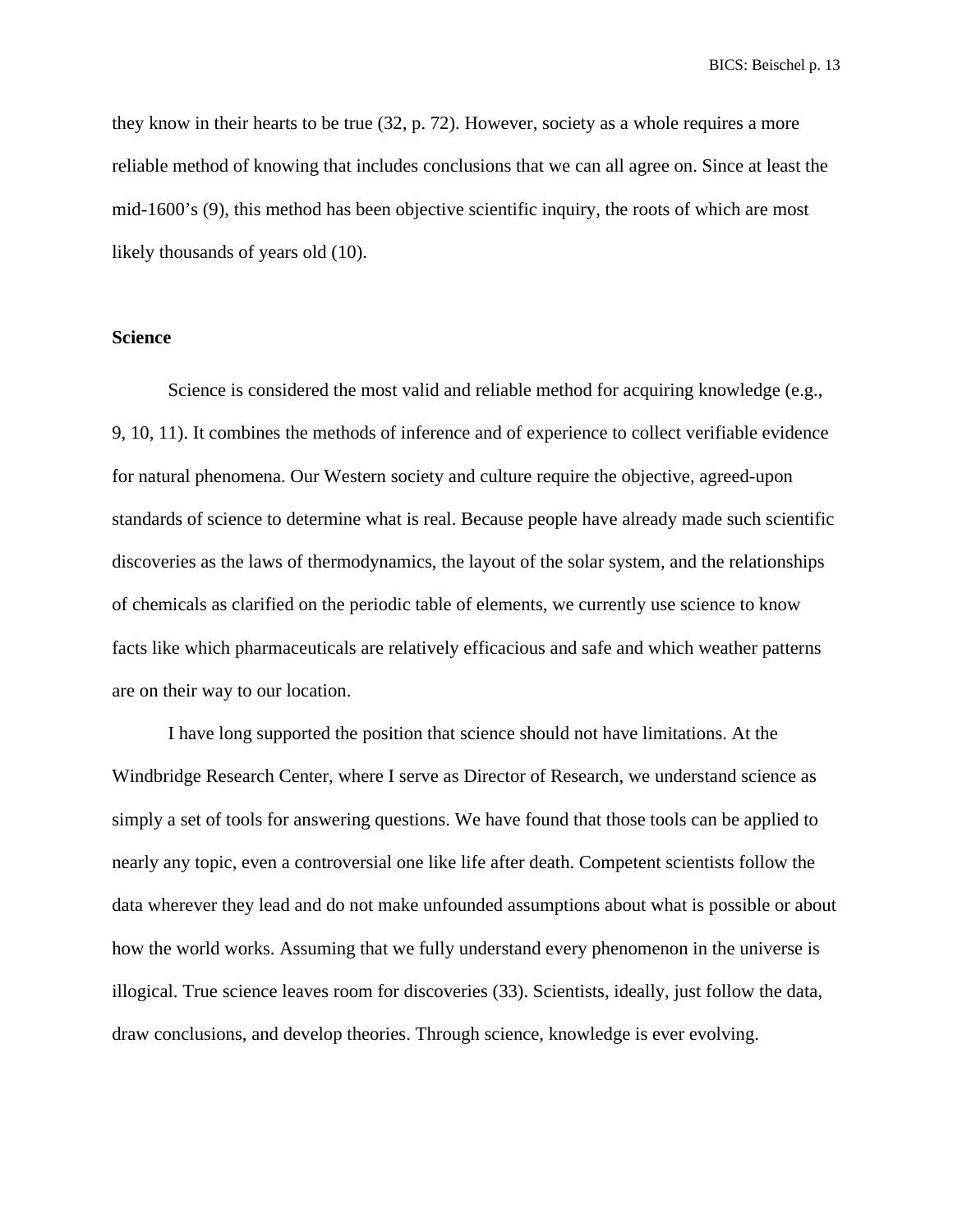Viewing science as a widely applicable equal opportunist is not standard. Currently, phenomena considered metaphysical, like mind or spirit, are usually specifically called out as beyond the bounds of science. Some academic sources list metaphysical knowledge gained through various world traditions as important, but clarify that "material explanations for observable phenomena are always sufficient and metaphysical explanations are never needed" (9, p. 4).

Some sources go even further. One research methods textbook I came across (11) had this to say about the topic of this essay:

Science always investigates empirically solvable problems—questions that are potentially answerable by means of currently available research techniques. If a theory cannot be tested using empirical techniques, then scientists are not interested in it. For example, the question "Is there life after death?" is not an empirical question and thus cannot be tested scientifically. (p. 12)

I beg to differ. No, that's incorrect. More accurately: I forcefully disagree, with vehemence. Again, science can be used to learn about nearly anything. Also: "cannot be tested scientifically"? Challenge accepted.

As I have previously noted elsewhere, in the Western world, phenomena not easily explained by the traditional, established sciences are usually dismissed as impossible. As a result, people who believe in phenomena like mediumship are labeled ignorant, gullible, or delusional, and the unfortunate individuals who experience mediumistic communication are called frauds, con artists, schizophrenics, evil, or worse. Now, what if we calmed down, put aside our assumptions about how the world works, and actually applied the scientific method to the phenomenon of mediumship? Well, I did just that (32).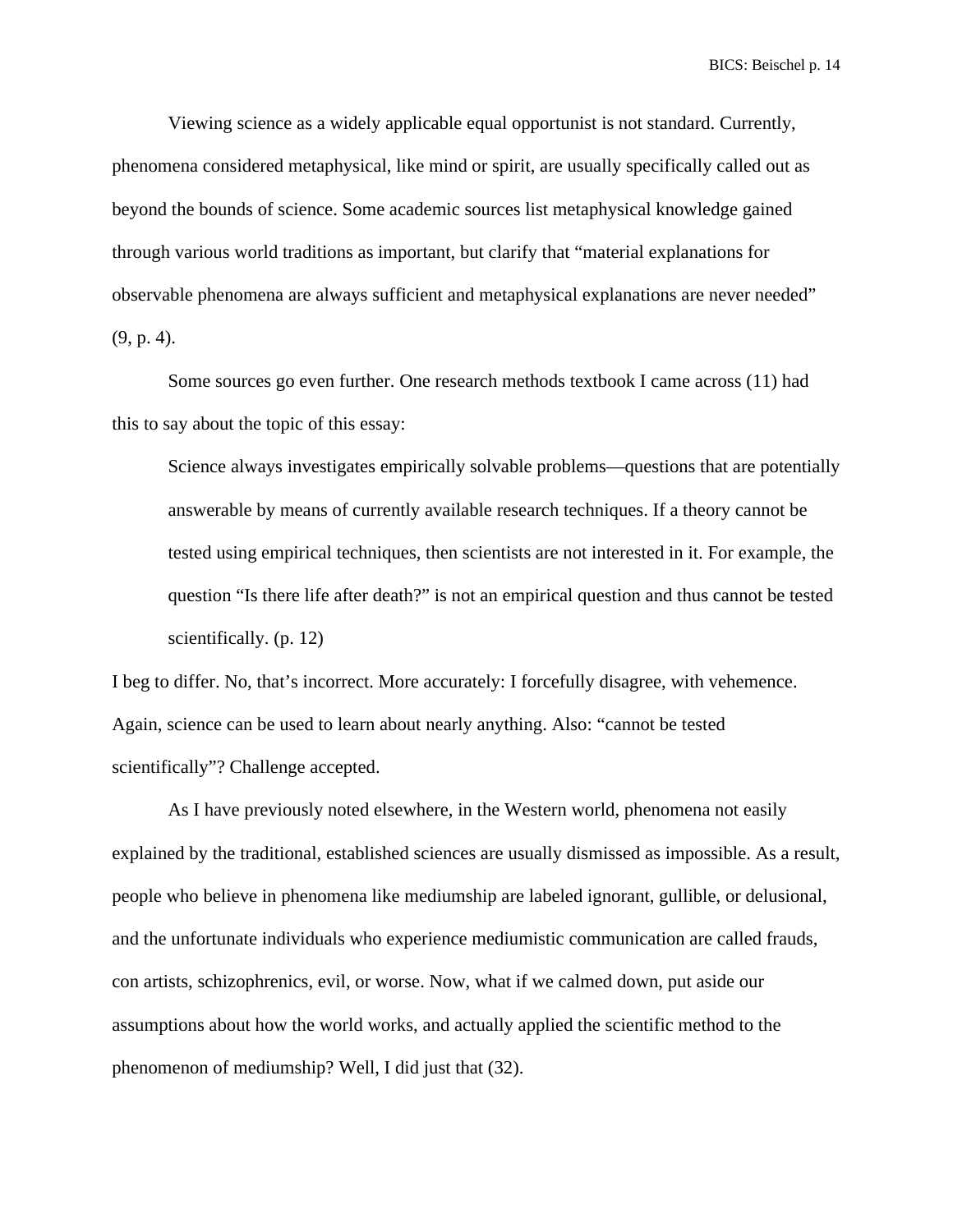In an effort to evoke your knowing by authority, I will provide my credentials for studying mediums here. After receiving my PhD in 2003, I served as the William James Postdoctoral Fellow in Mediumship and Survival Research in the Department of Psychology at the University of Arizona. I went on, with my husband and research partner, Mark Boccuzzi, to cofound the Windbridge Institute, LLC, in 2008, and then the Windbridge Research Center nonprofit in 2017, in order to continue addressing the survival of consciousness hypothesis. I have received multiple mediumship research grants from international funding foundations (e.g., 34), have shared my findings at various conferences through juried (35) and invited (36) presentations, and published my work performing controlled laboratory research with mediums in several peer-reviewed journals (37).

### **Investigating Survival using the Scientific Method**

As I said, I am a scientist to my core. Oddly enough, however, most of what I know about the scientific method I probably learned through authority and observation. I know that the purpose of science is acquiring new knowledge. I know that the scientific method includes several ordered steps. I know that it is not possible for me to investigate every medium out in the wild performing readings. And I know that I can bring a sample of the phenomenon into a controlled laboratory environment and study it there.

What happens after we die is a tremendously important question that speaks to the nature of consciousness, the potentially infinite essence of our relationships to each other, and even the purpose of our existence. The scientific investigation of mediumship allows us to at least peek through the cracks, to get a glimpse of what might be going on after we die. As such, engaging in the scientific method to examine mediumship must be a precise, careful endeavor. What follows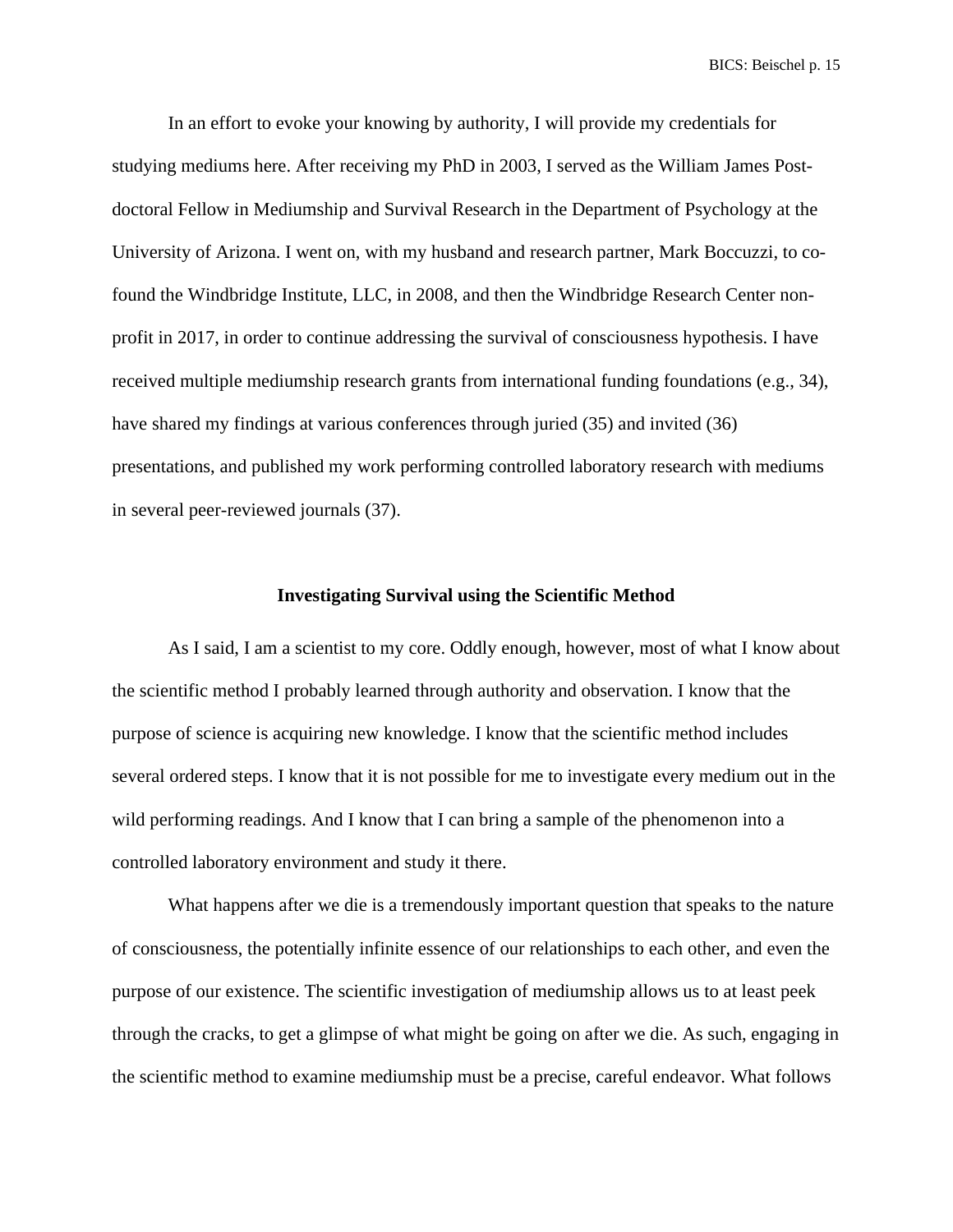covers specific details of my research. In my descriptions, it is necessary to be thorough in order to demonstrate the quality of the evidence I collected. I only included what was directly relevant.<sup>[1](#page-15-0)</sup> What I will share here may seem nearly overwhelming at times but understanding the details of the methods used and the analyses performed is necessary in order to objectively assess the validity of my conclusions. (Here we go. Buckle up!)

### **The Scientific Method**

Using the steps of the scientific method, I can first make an observation about some aspect of nature. I can then formulate a hypothesis about the observed phenomenon. Experiments can then be designed and performed, collected data can be analyzed, and conclusions can be drawn. Then I can start again based on what I learned in the previous cycle. This standard method can easily be applied to studying mediumship.

The phenomenon of mediumship has several advantages (32) that make it an ideal candidate for scientific inquiry in order to gather the best evidence for the survival of human consciousness after permanent bodily death. A relatively plentiful population exists capable of performing the task. These individuals can intentionally engage in the phenomenon and can follow instructions while they do so. The bodily death of the discarnate in a mediumship reading is permanent rather than temporary as is the case for NDEs. We don't have to wait for the phenomenon to spontaneously happen as is the case for OBEs, for NDEs, and for children who report memories of previous lives. It doesn't require expensive equipment or a specific laboratory set-up; this makes it possible for the experiments to be easily replicated by other

<span id="page-15-0"></span><sup>&</sup>lt;sup>1</sup> Although I have performed research examining topics like mediums' demographics, personalities, psychology, business practices, disease prevalence, adverse childhood experiences, handedness, sexual orientation, compassion, and environmental sensitivities, those findings don't specifically address the survival hypothesis and are not included here.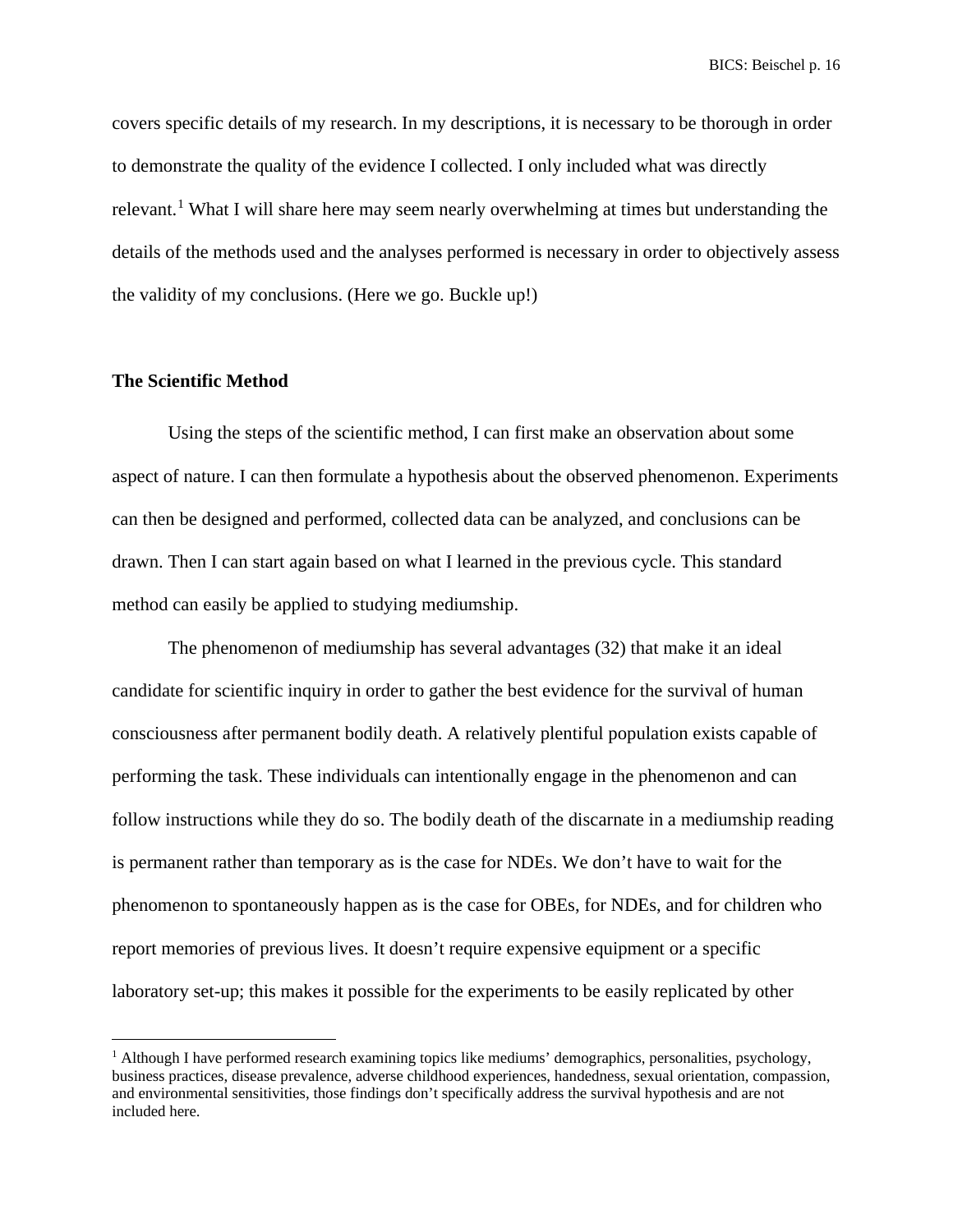qualified researchers to determine if published findings appropriately reflect the actual phenomenon. We can repeatedly bring mediums into a controlled laboratory environment. This allows us to address aspects of the phenomenon that might complicate what we could conclude if we were to let it just run amok or only observe it spontaneously out in the wild.

I would now like to show you how I applied the scientific method, the most valid system for knowing, to mediumship and how what I found is the best evidence for survival.

### **Step 1: Make an Observation**

It is important for scientists to work from a place of observation. To complete this step, I directly observed that there are people here in the  $US^2$  $US^2$  and here in the 21st century who identify as mediums. I further observed that, as the primary aspect of their mediumship, these modern American mediums verbally utter words, phrases, and sentences during a process called a reading. I observed that those utterances are requested by and provided to a second living person called a sitter. I observed that the content of the reading centers around a third person who is deceased and who we call, during research, a discarnate (*dis* = not, *carnate* = in the flesh). The word simply identifies the person as someone who previously existed associated with a physical living body but who is now deceased. It does not imply anything further about the survival, location, or characteristics of that person. It just allows researchers to refer to the three people involved in the reading: the medium, the sitter, and the discarnate.

So far, I don't think even the hardiest of deniers (often called skeptics) could refute the content of those observations. It is irrefutably true that mediums exist and utter words about

<span id="page-16-0"></span><sup>&</sup>lt;sup>2</sup> Although I know (by authority and by observing the Internet) that there are mediums all over the world, the US is as far as I myself have, in my role as a scientist, observed; thus, I am not qualified to comment here on phenomena beyond those borders.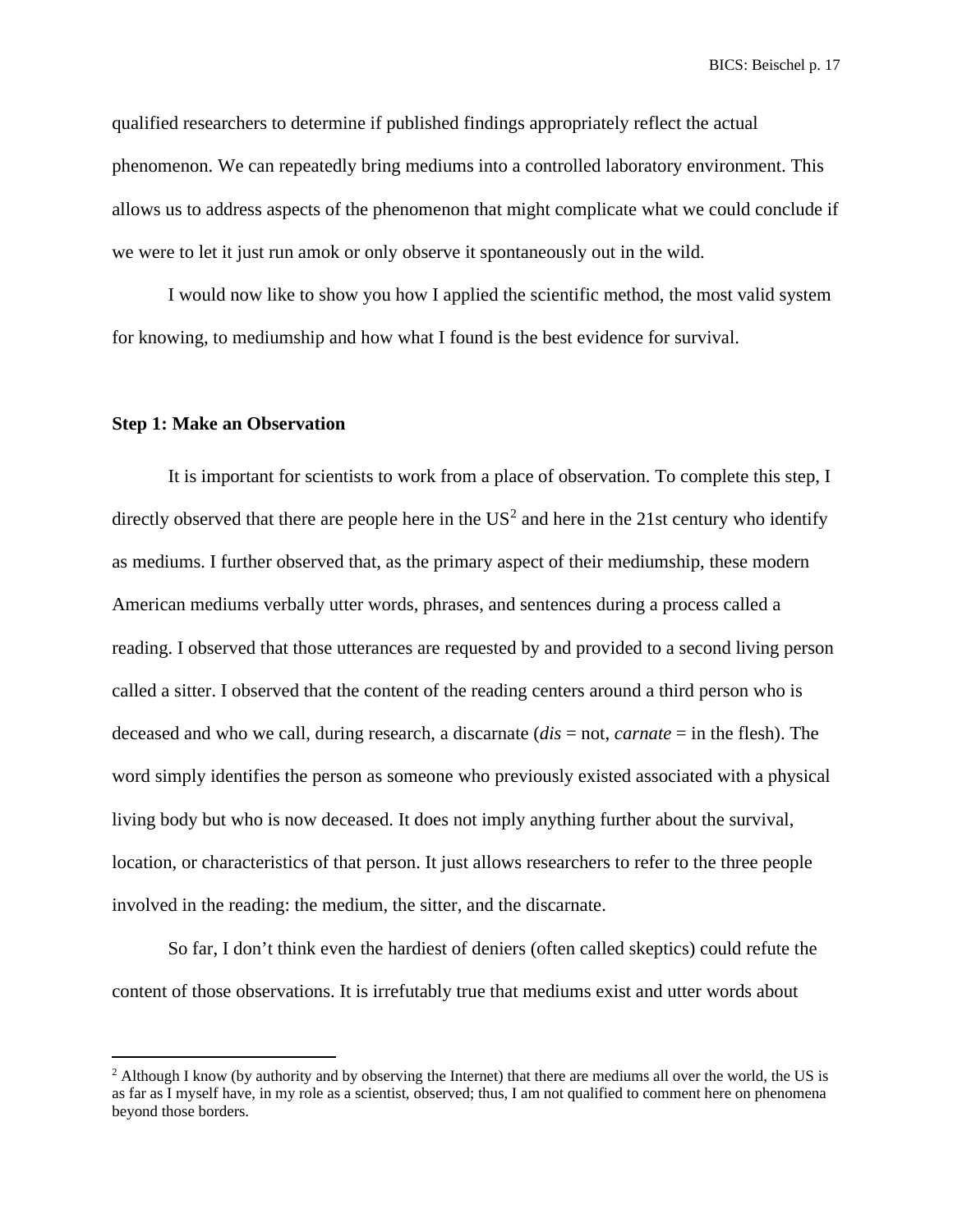discarnates to sitters. Therefore, we cannot move forward in the scientific method without keeping in mind the medium-discarnate-sitter triad that we have observed.

Another observation is that it does not appear to be a flawless connection. There seems to be noise or static in the metaphorical signal. Not every single statement made by a medium resonates with the sitter. That is the reality of the observed phenomenon. It is important that we not expect perfection.

A final observation is that the three people in the mediumship triad are just regular folks. The most evidential info comes from mediumship readings for everyday people containing everyday info that can be objectively verified. I observed that the information mediums most often report falls into three main categories (39, also 40). The first is identifying information that allows the sitter to recognize the discarnate. This usually includes the discarnate's physical and personality descriptions, favorite activities, and cause of death. The second type of information references events that have happened in the sitter's life since the death. And the third type of information reported in a mediumship reading involves messages specifically for the sitter. These are the types of statements that you might say to someone with whom you had a close relationship but who had to move away: 'Thank you for everything' and 'I love you.' More specific messages might encourage, reprimand, or provide advice to the sitter.

So, mediumship readings are not perfect and involve regular information from regular people. We don't need famous dead people to test mediumship scientifically. In fact, that would be problematic because we couldn't control for information that could be obtained through normal means like Googling. We don't need to ask for the secrets to the universe channeled from etheric entities. That would also be problematic because that information could not be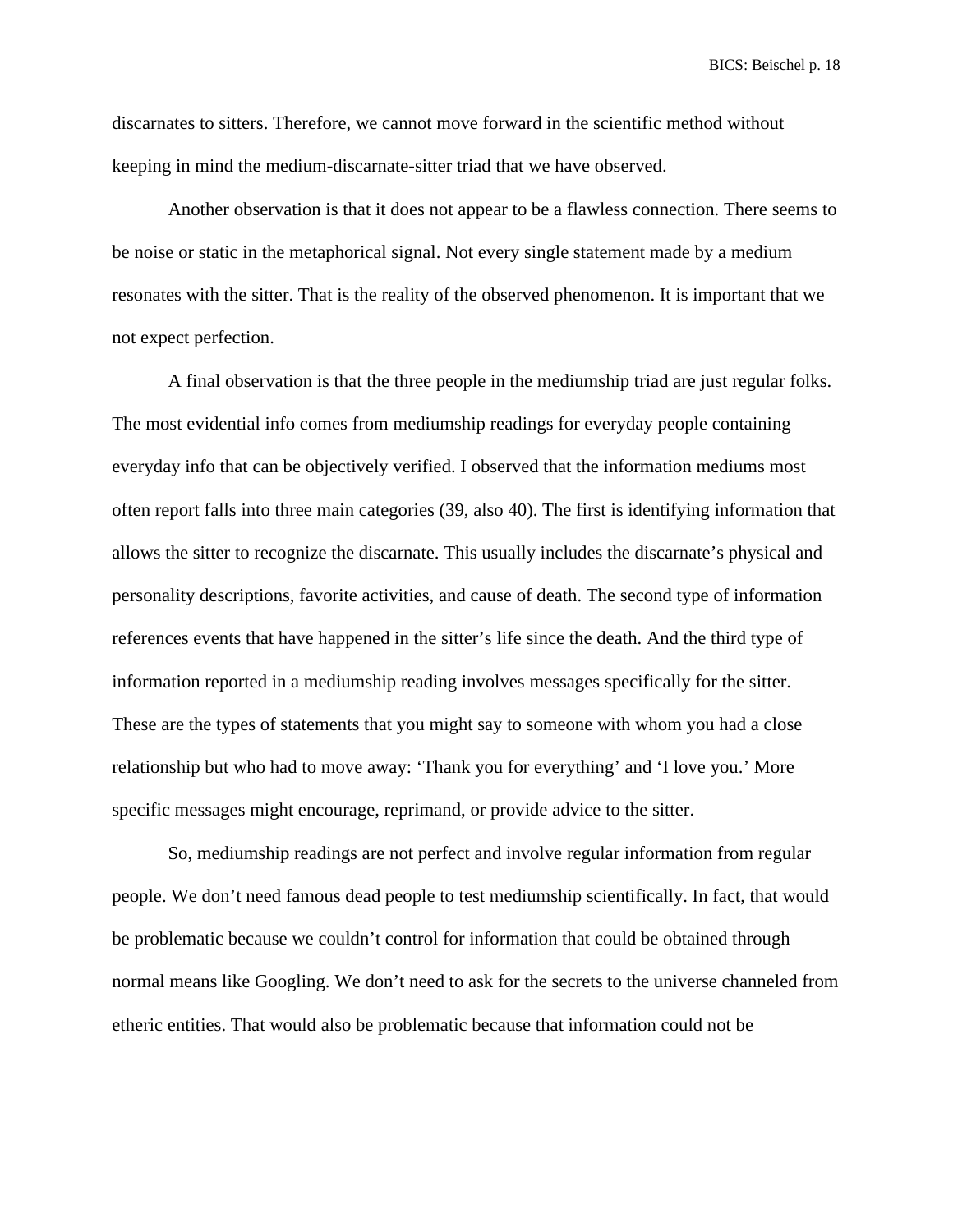objectively verified. All we need are some regular mediums providing regular readings to regular sitters about regular discarnates. Easy peasy.

### **Step 2: Formulate a Hypothesis**

After observing mediums make statements about discarnates, I can ask, "Are those statements correct? Do they accurately reflect reality?" To develop a hypothesis, I created a positive statement about mediums, discarnates, and sitters predicting reality and based on my observations. The statement needed to be falsifiable: that is, it must be possible for the assertion it makes to be refuted with evidence. The hypothesis was: The information about discarnates reported by mediums is accurate and specific. It is possible for that falsifiable hypothesis to be disproven. Again, I didn't expect 100% perfection. And rather than use arbitrary assumptions about what would be impressive, I used established statistical methods to objectively determine if the information *was actually* accurate and specific. Testing the hypothesis allowed me to acquire new knowledge about an aspect of nature. That is the aim of science.

Conjecturing about a phenomenon and then performing experiments based on assumptions does *not* qualify as science. Any direction starting with, "I wonder if a medium could…" is most likely not a scientific pursuit. I can't wonder if mediums can report lottery numbers and then ask them to buy a ticket and call that science. That's not something that they regularly do, and thus it can't be observed during Step 1. If one observes the mediumistic triad as it exists in nature and then thinks, "Well, then mediums should also be able to [blank]" without ever observing them [blank]ing, no science is happening.

Step 1: observe. Step 2: hypothesize. The scientific method is very clear.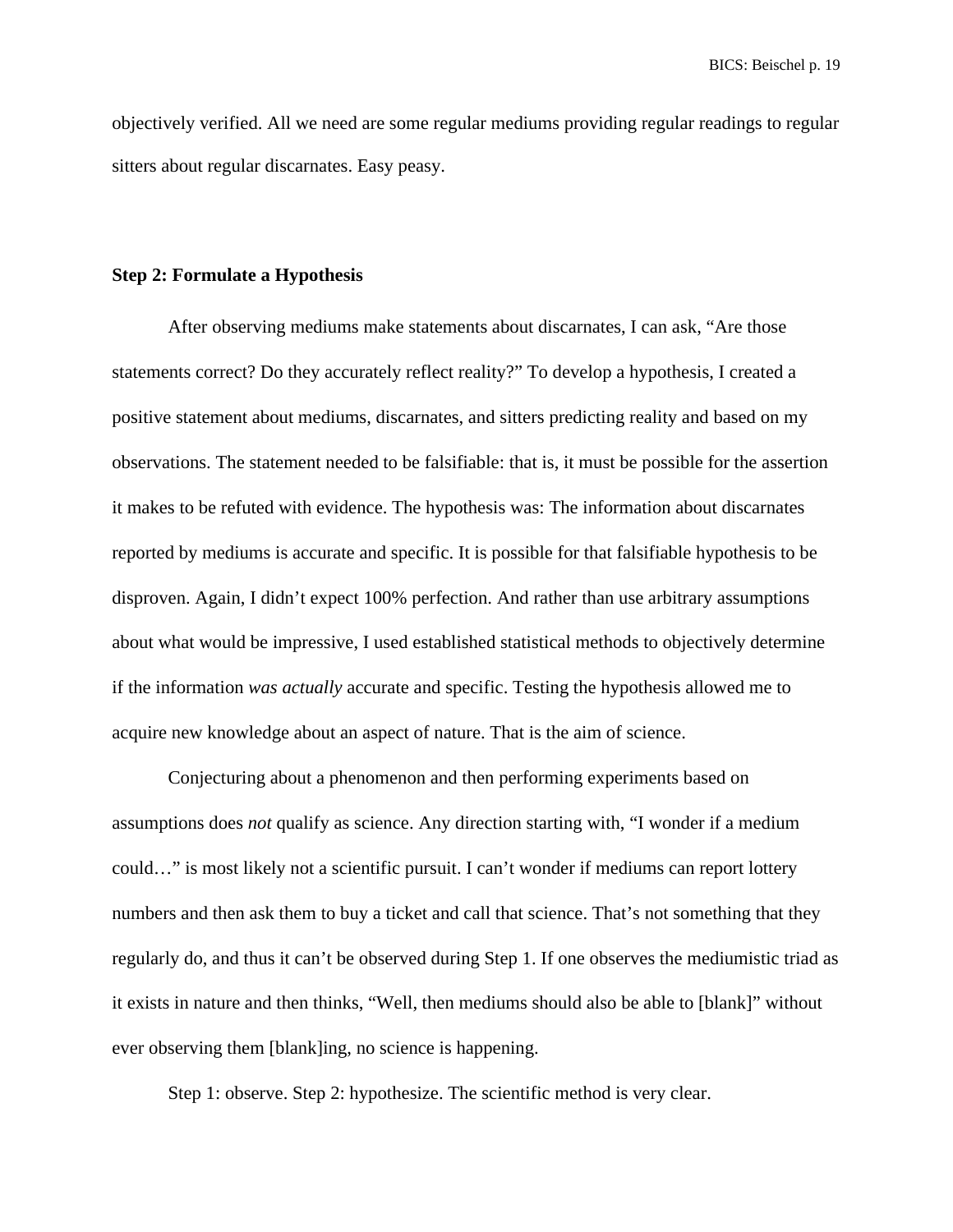### **Step 3: Design an Experiment**

From the beginning (41), I knew that in order to appropriately test the hypothesis that the information about discarnates reported by mediums is accurate and specific, two equally important factors of the experiment were necessary. Ideally, laboratory-based mediumship research should include: (a) a research environment that optimizes the mediumship process for both the medium and the discarnate and (b) research methods that maximize the experimental blinding of the medium, the rater, and the experimenters in order to eliminate all conventional explanations for the reported information and its accuracy and specificity (41, 42).

Without these factors in place, we really won't know anything more about mediumship after the experiment than we did before it (32) so any results would be meaningless. I have used different analogies to demonstrate this point over the years:

- You can't study football on a baseball field using hockey equipment and the rules for soccer and then claim you've disproven the existence of football (e.g., 43).
- You can't place an acorn in your palm, wait a few minutes, and then call it a fraud when it doesn't turn into an oak tree (e.g., 32).

## *Optimal Environment*

To bring an observed natural phenomenon into the laboratory for examination, creating an environment as close to the natural one as possible is necessary. When the phenomenon being studied involves people and not just seeds or chemicals, the research design must include the real-world, lived experiences of the people. In order to acquire new knowledge, my practice has always included bringing research participants into the conversation when designing a study. This allows me to collect feedback about what is and is not their lived experience of the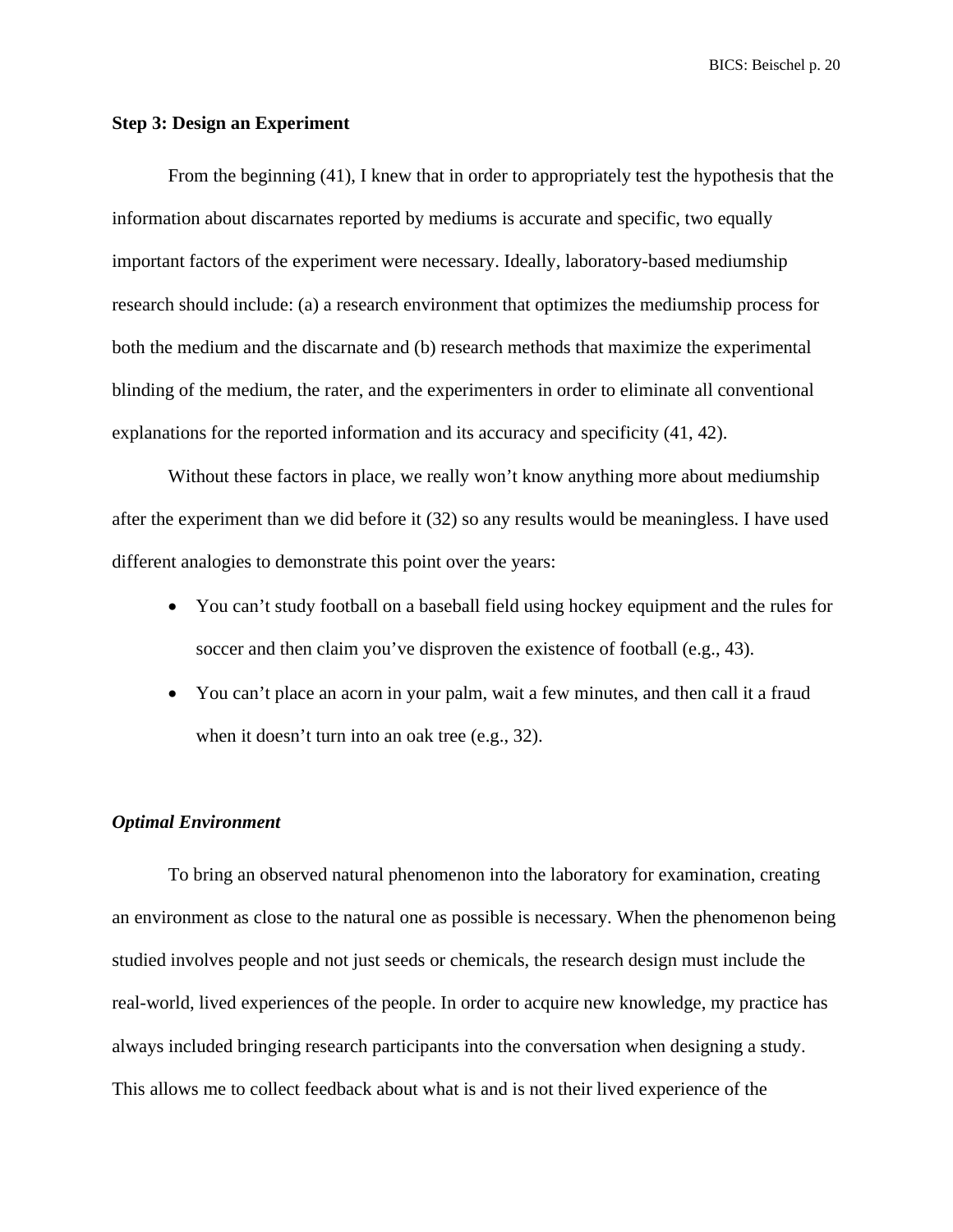phenomenon under investigation. In the observed phenomenon of mediumship readings, mediums report discarnate-associated information to the discarnates' living loved ones, the sitters. Therefore, the experimental protocol design needed to account for all three people and their relationships to each other—discarnates, sitters, and mediums—and include reasonable reading conditions.

**Discarnates.** The observed phenomenon involves everyday discarnates and a close sitterdiscarnate relationship. In a valid research design, I can't ask a medium for information about, say, Nobel prize-winning physicist Richard Feynman. I did not have a close personal relationship with him—and don't know anyone who did—so I would not be able to identify him during a mediumship reading. Also, the mediums' lived experience is that the right discarnates find them and not vice versa. They don't have a Heaven phonebook to ring up whoever they want. They connect discarnates with sitters. Because I have no connection to discarnate Professor Feynman, there's no logical reason to think he would want to connect with me during a mediumship reading. So, I stuck with everyday discarnates and their everyday sitter loved ones in my design.

**Sitters.** To fully establish an optimal mediumship research environment, we need to include the sitters in the experiment. The information reported in a mediumship reading is a personal conversation between two people with an emotional connection: the discarnate and the sitter. As I have previously noted elsewhere, even if I asked you to tell me everything there is to know about your deceased loved one, truly meaningful information may still come up in a mediumship reading that you hadn't thought about in years. If I tried to act as an independent judge and score that forgotten information based on what I had collected from you, I would erroneously label it as inaccurate. Only you can decide what is identifying and accurate about your discarnate. It doesn't matter what any of your friends, what any skeptic, or even what I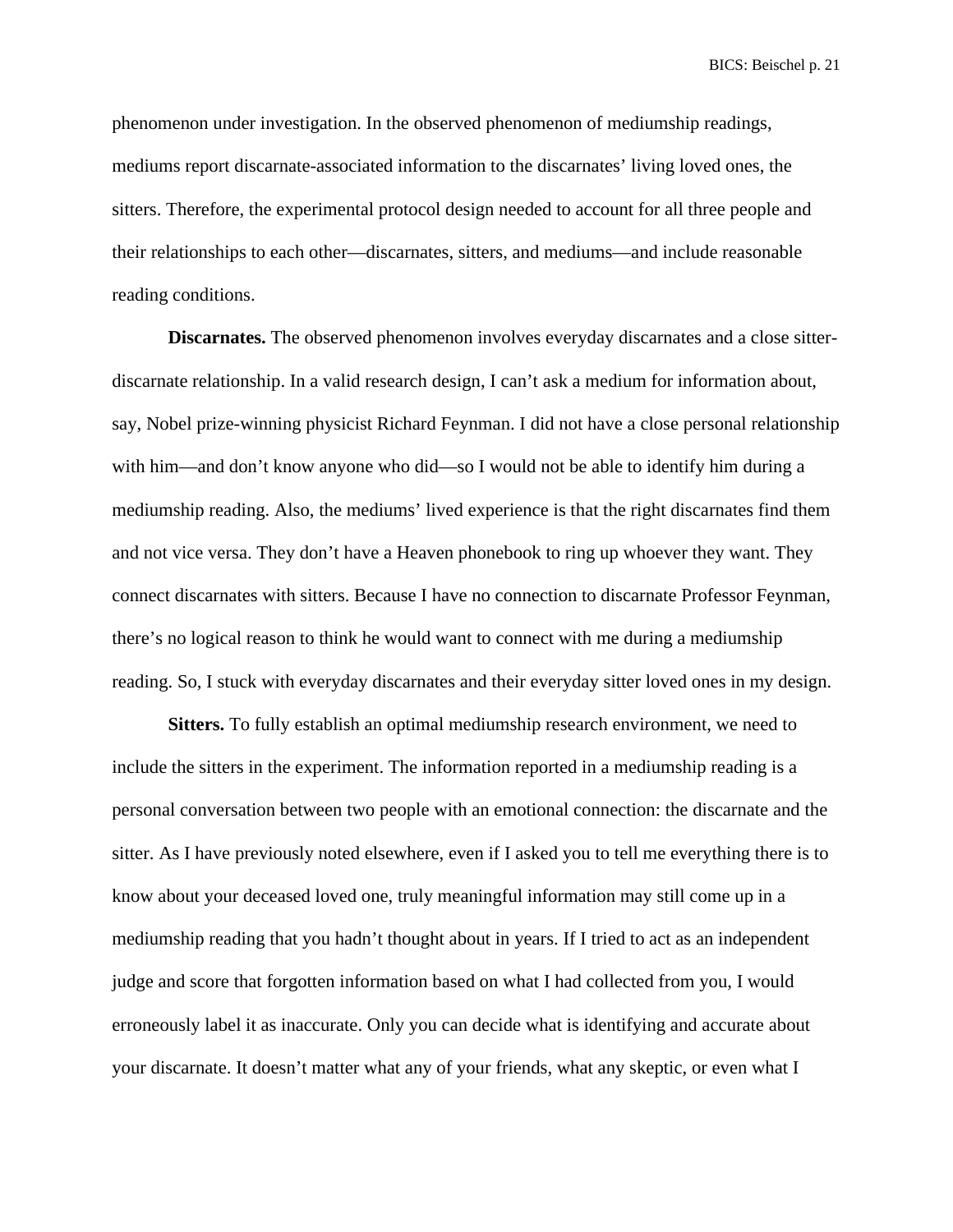think; it is a reading for you, not for any of us. Only people who were close to the discarnate are qualified to assess the accuracy and meaning of a reading. Thus, in my experimental design, I was only concerned with accuracy scores provided by sitters. That's how it works in a natural, regular reading (32).

**Mediums.** The experimental design must also include people capable of the tasks requested of them. This involves pre-screening participants. If we wanted to study the phenomenon of high jumping, we would find some good high jumpers. We wouldn't just look for people claiming to be high jumpers on Craig's List, or invite some people off the street and tell them, "Go jump over that bar." If those people couldn't clear the bar, we wouldn't have learned anything at all about high jumping (32).

In 2008, my team was fortunate enough to receive a research grant<sup>[3](#page-21-0)</sup> to establish a squad of credentialed mediums to participate in research. These mediums were tested, screened, and trained over several months using an intensive, peer-reviewed, 8-step procedure (41). Upon successful completion of the eight steps, mediums are termed Windbridge Certified Research Mediums (WCRMs). WCRMs agree to volunteer their time as research participants. This includes giving me feedback about protocol designs as well as participating in studies. Because certification is a time- and resource-intensive process, we stopped certifying mediums after the granted project was complete.

At its maximum, my team included 20 WCRMs. After the retirement of a couple, our current team includes 18 WCRMs.<sup>[4](#page-21-1)</sup> The reference I made above to "some mediums I know" who provided responses to the question "Do you believe in an afterlife?" are some of the WCRMs on

<span id="page-21-0"></span><sup>3</sup> Bial Foundation Research Bursary 34/08: "Process- and Proof-focused Investigation of Anomalous Information Reception by Mediums: A Two-Part Quantitative Study;" Researchers: Julie Beischel, Adam J. Rock, Mark E. Boccuzzi, and Michael Biuso; 2009-2011

<span id="page-21-1"></span><sup>4</sup> One participates anonymously; the other 17 are listed a[t https://www.windbridge.org/mediums/](https://www.windbridge.org/mediums/)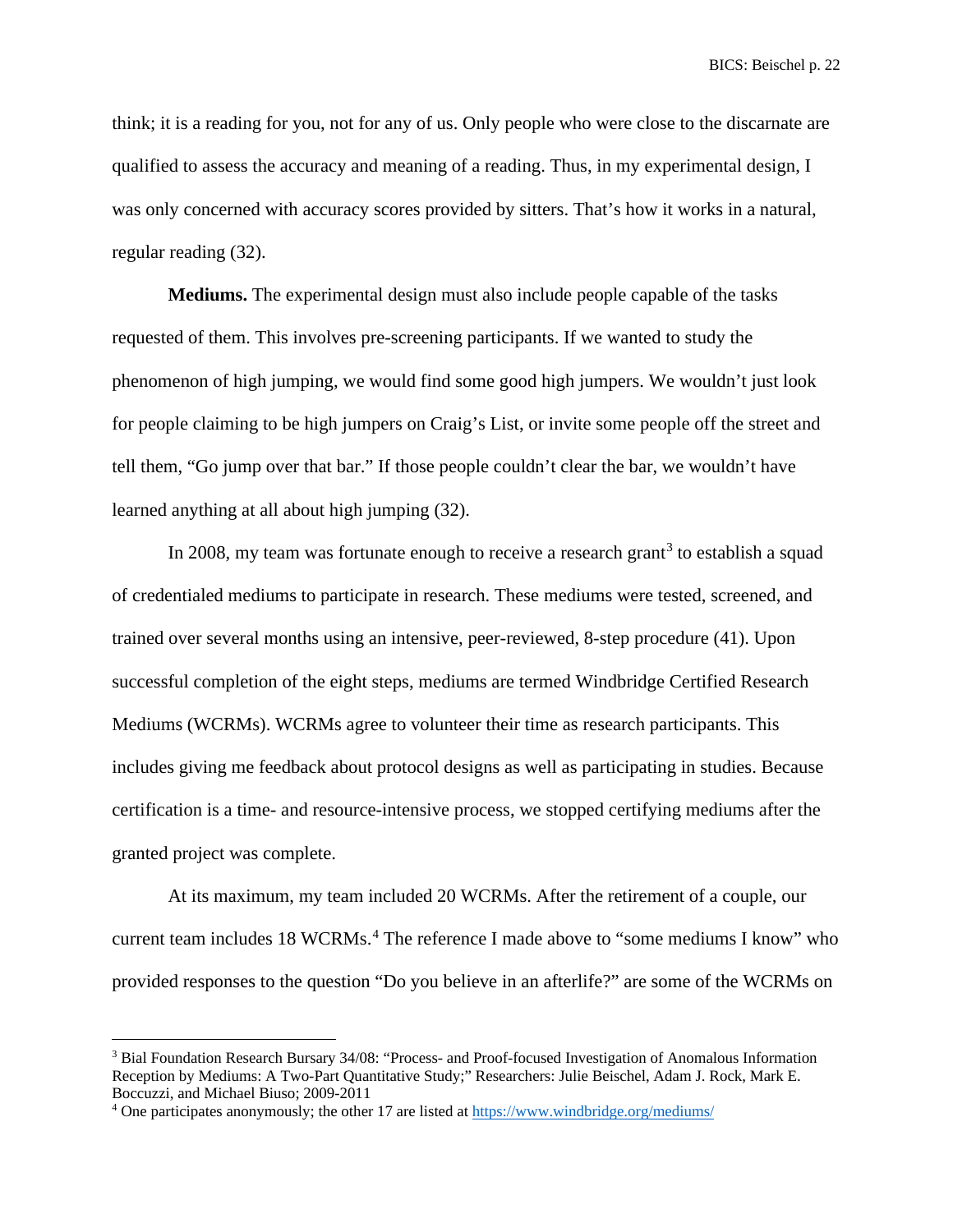my team (in the order their responses appear here): Samara Anjelae (SA), Dave Campbell (DC), Nancy Marlowe (NM), Debra Martin (DeM), Marisa Ryan (MR), Joanne Gerber (JG), Ginger Quinlan (GQ), Laura Lynne Jackson (LJ), Doreen Molloy (DoM), and T.L. Nash (TN). When I collected their responses in March 2021, they gave me permission to publicly share their names as part of "a secret media project" I wouldn't tell them anything about. I had never asked them those questions before. If this essay makes it into the world, I hope the WCRMs are pleasantly surprised to find their responses here.

**Reading.** During any research reading, we need to ensure that we only ask the mediums to report the types of information they usually report. Since this does not include winning lottery numbers, combinations to locks, or what color shirt the sitter should wear tomorrow, I didn't ask for any of those things in my experiments (32). Additionally, although in your physical life you are regularly known by your personally-identifiable information (PII; e.g, 44), like your name, date of birth, social security number, address, and phone number, these are not the types of information mediums are regularly observed reporting, so I didn't ask for those during research. To further optimize the environment, I needed to limit both the number and length of readings in order to best mimic the real-world experiences of practicing mediums.

#### *Maximum Controls*

In order to control for artifacts, I needed to implement maximum experimental controls. If I wanted to study how a seed grows naturally, I would need to control for things like fertilizer and supplemental UV lamps or I'd end up making errors in my understanding of plant growth. In mediumship research, we need to address the normal, sensory explanations for the source of the information the mediums report. These include factors like hot and cold readings.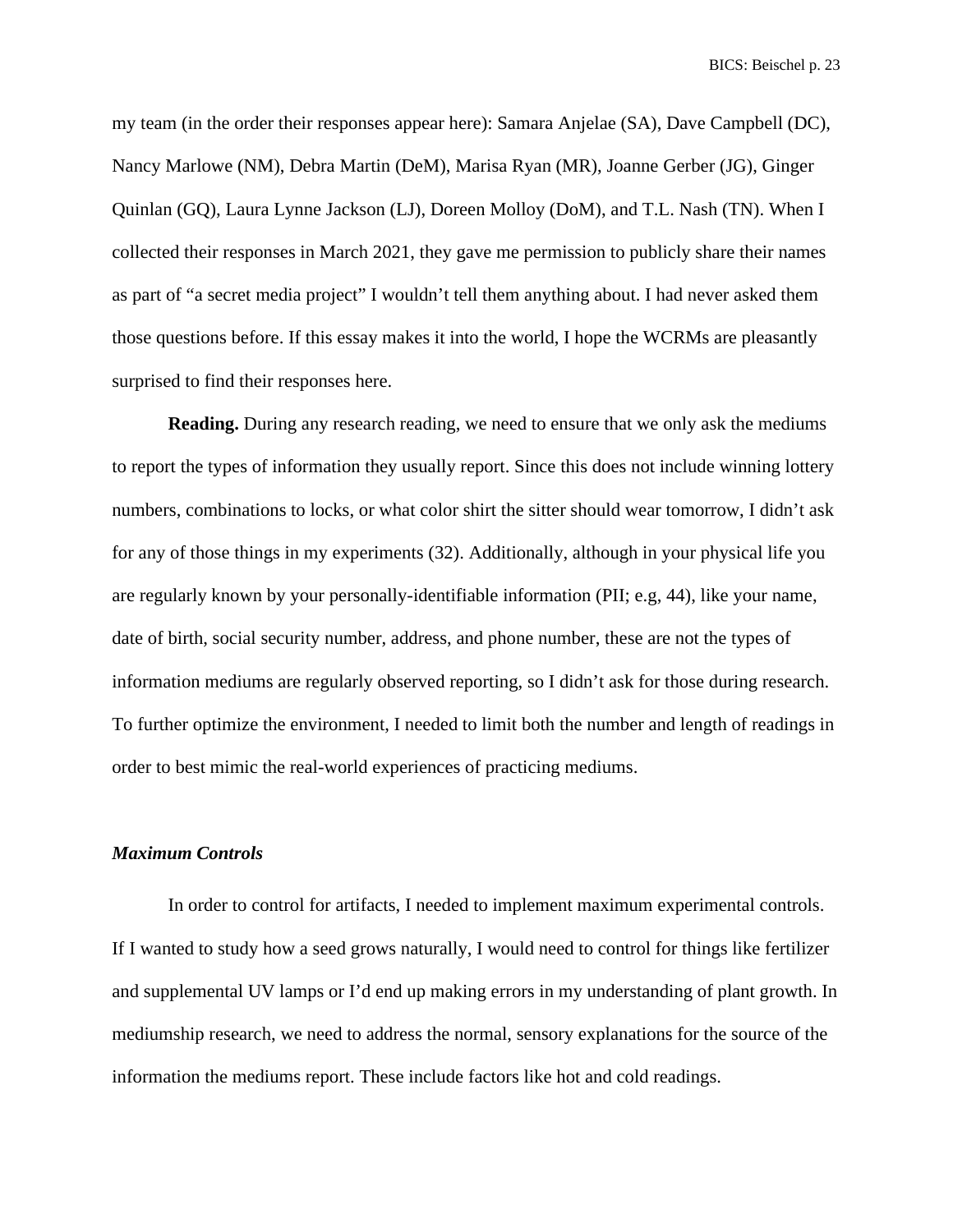The Windbridge Research Center offers descriptions (45) of how a fraudulent medium uses these to fabricate accurate readings:

With hot reading, the fraud will obtain information about the sitter beforehand and feed it back to them during the reading and act like it's coming from the deceased. The information can be looked up online through social media or using confederates onsite to chat up the sitter. With cold reading, the fraud asks the sitter questions and uses their responses or uses sensory clues or cues (for example, the name, age, or gender of the sitter, their clothing or accent, tears, gasps, nods, pupil dilation, the sitter smelling of cigarette smoke, etc.) to steer the direction of the reading. A reading containing

information so general it could apply to nearly anyone is also a form of cold reading. In addition to hot and cold reading, some sitters may have a cognitive tendency to remember many items as accurate even when they were incorrect or unclear. When a sitter knows a reading was intended for them, they may rate or score items differently. During research, this 'rater bias' can be responsible for what seems like an accurate reading. Finally, another possible explanation for a medium's accuracy is precognition: that is, the medium may obtain, from the future, information about which items in the reading were scored as accurate by the rater when the medium is given feedback about the scored reading (46).

To address these explanations for the information mediums report, the Windbridge protocol uses five levels of experimental blinding (also called masking). In research, blinding refers to the act of preventing people associated with an experiment from knowing certain pieces or types of information. For example, in a standard randomized controlled trial (RCT) involving double-blinding, the patient and the doctor are both blinded to whether the patient is taking a placebo or the medication being studied. In what we have nicknamed our "quintuple-blinded"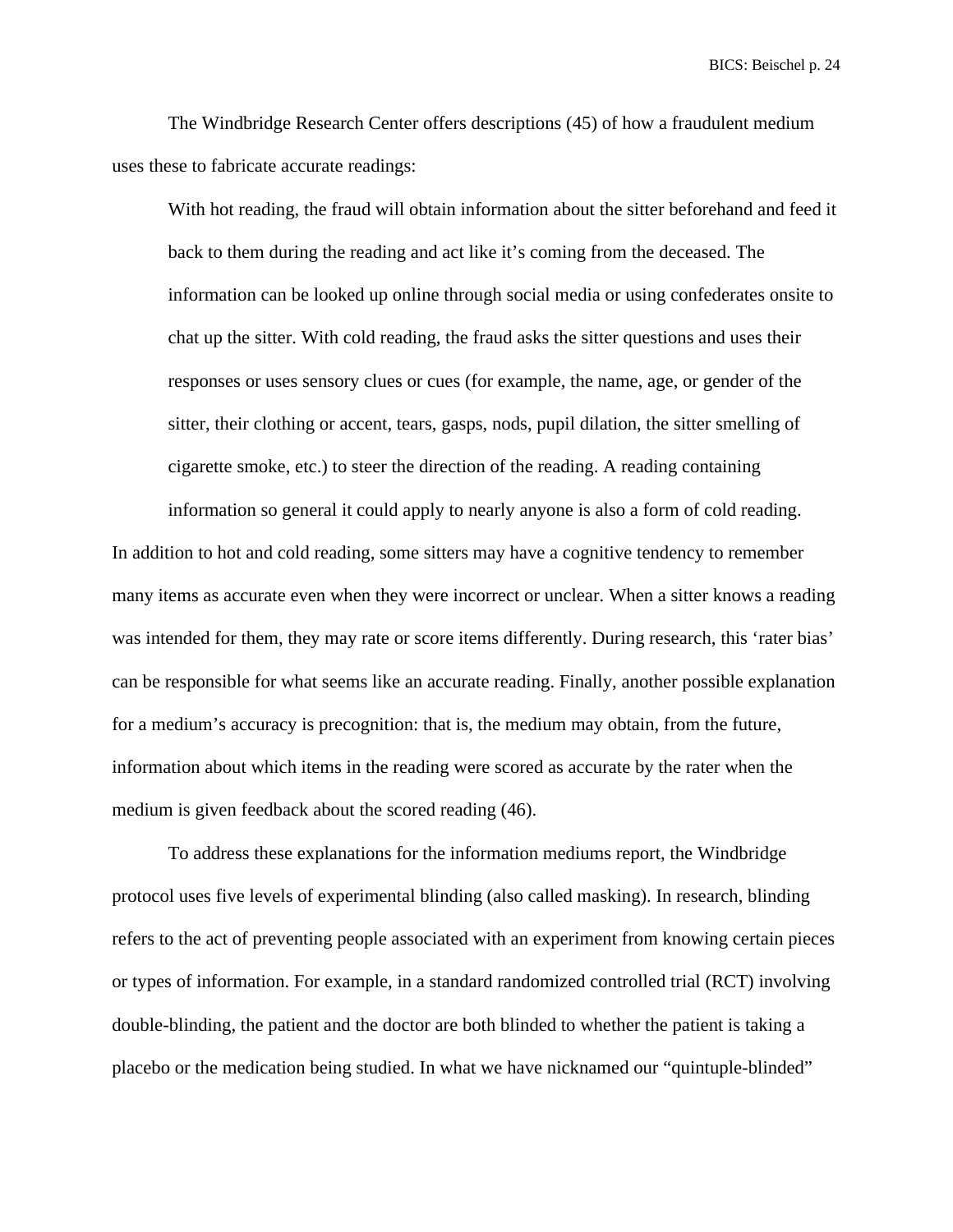mediumship protocol (e.g., 47), the medium, the sitter, and three experimenters are blinded to various aspects of the protocol and to different types of information. This does not mean that anyone is blindfolded or gets poked in the eye to ensure experimental constraints. It just means that access to information is controlled.

To create the quintuple-blinding, our research readings involve only phone readings, and the sitter is not on the call. An experimenter blinded to information about the sitter and their associated discarnate serves as a proxy sitter in place of the absent sitter. Because the medium has no access to the sitter, and the blinded experimenter cannot provide cues or clues, this protocol addresses the hot and cold reading explanations. In addition, the experimenter asks the medium specific questions about the discarnate's physical and personality characteristics, hobbies, cause of death, and any messages for the absent sitter. By asking for specific information, this addresses the overly general information explanation (46).

Furthermore, each medium performs two readings for two different discarnates, and then each associated sitter scores formatted transcripts of both readings without knowing which was intended for them (the target reading) and which was intended for another sitter (the decoy reading). The protocol addresses rater bias by comparing the accuracy scores of all the target readings with the accuracy scores of all the decoy readings. To address precognition, we never give the research mediums feedback about their research readings (46). Finally, each reading contains information about only one discarnate. This prevents cues that multiple-discarnate readings may provide to the raters.

This quintuple-blind protocol was vetted and peer-reviewed at least four times by multiple qualified peers: first, when a description of the planned project was selected to be funded by the funding organization's reviewers; second, when the final report about the study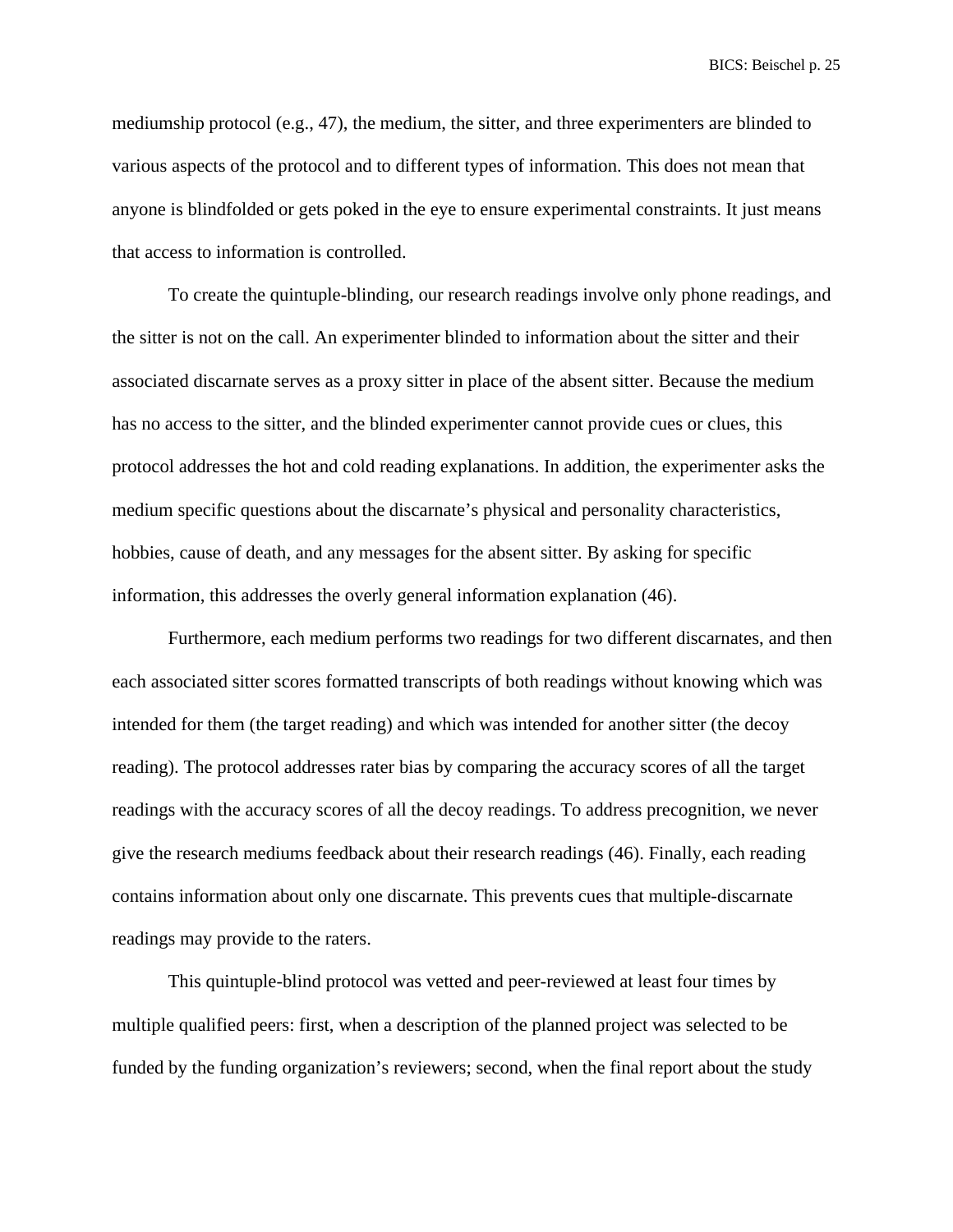findings was reviewed by the funding organization; third, when a description of the protocol and findings was vetted and accepted for presentation at a scientific conference; and fourth, when an article describing the findings was reviewed for publication in a journal.

### **Step 4: Perform the Experiment**

Between 2009 and 2013, the 20 WCRMs on my team performed 68 quintuple-blind readings for 68 discarnates. From these my colleagues and I received 58 readings scored by sitters that contained usable data.

The main features of the quintuple-blind protocol are presented in Figure 1.

### **Step 5: Analyze the Data**

In 2015, my colleagues and I published the results from the 58 quintuple-blind readings (48). The blinded sitters had provided overall global scores (on a 0-6 scale) for each of two readings (a target intended for them and a decoy intended for another sitter) and chose which reading of the two they believed was theirs. For 31 of those readings, the sitters also scored for accuracy each item in the portions of each of the two readings in which the mediums answered specific questions about the deceased. The scores that sitters could choose from included: obvious fit that does not require interpretation to apply, fit requiring minimal interpretation or symbolism to make sense, indirect fit requiring greater interpretation to fit, and complete miss. 'Fits' and 'fits requiring minimal interpretation' were grouped together and considered 'hits.'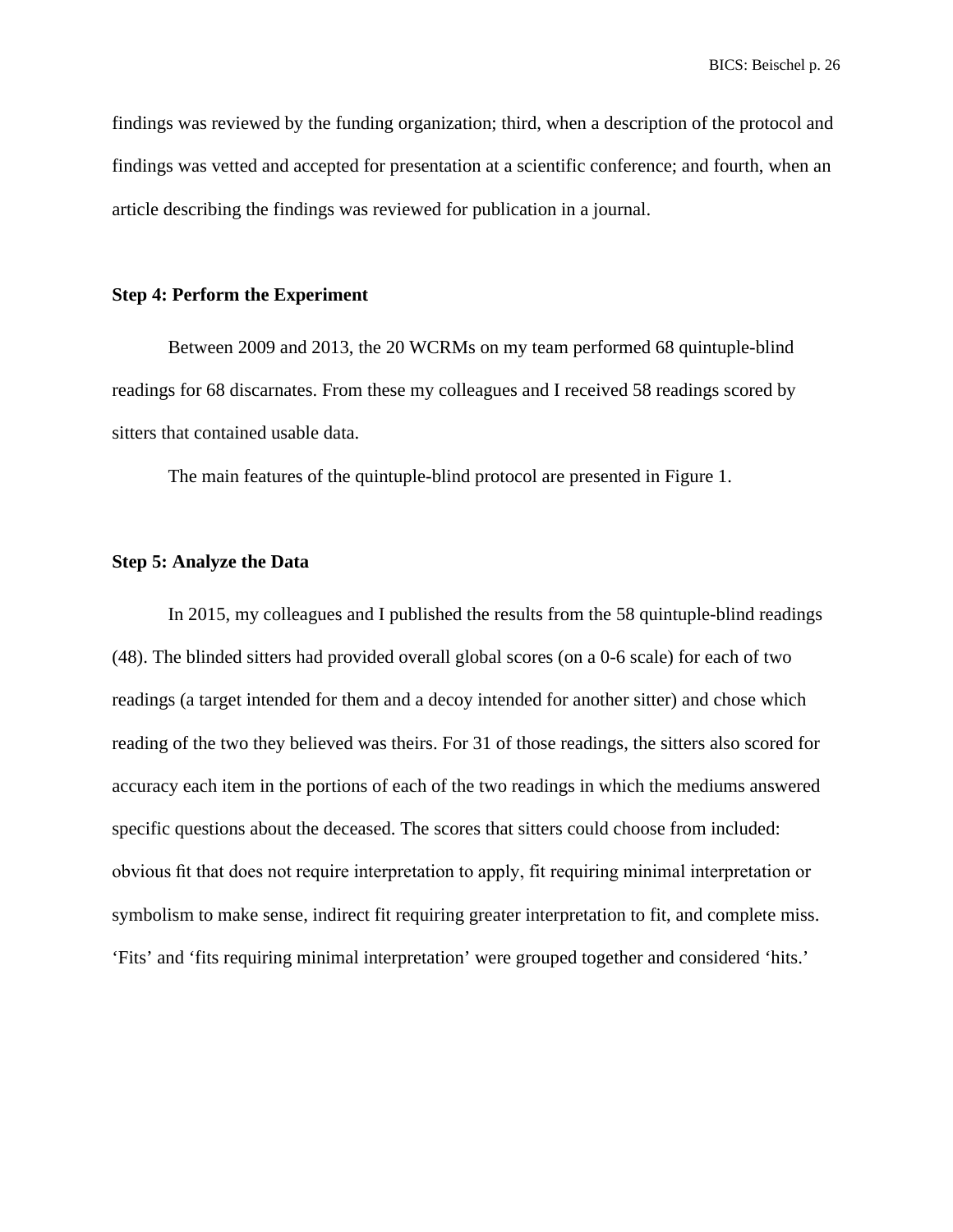# **Figure 1**

*Features of the Windbridge 'Quintuple-Blind' Mediumship Accuracy Testing Protocol*



*Note:* The five levels of blinding were: (1) the WCRM was blinded to information about the sitter and the discarnate before, during, and after the reading and asked questions during the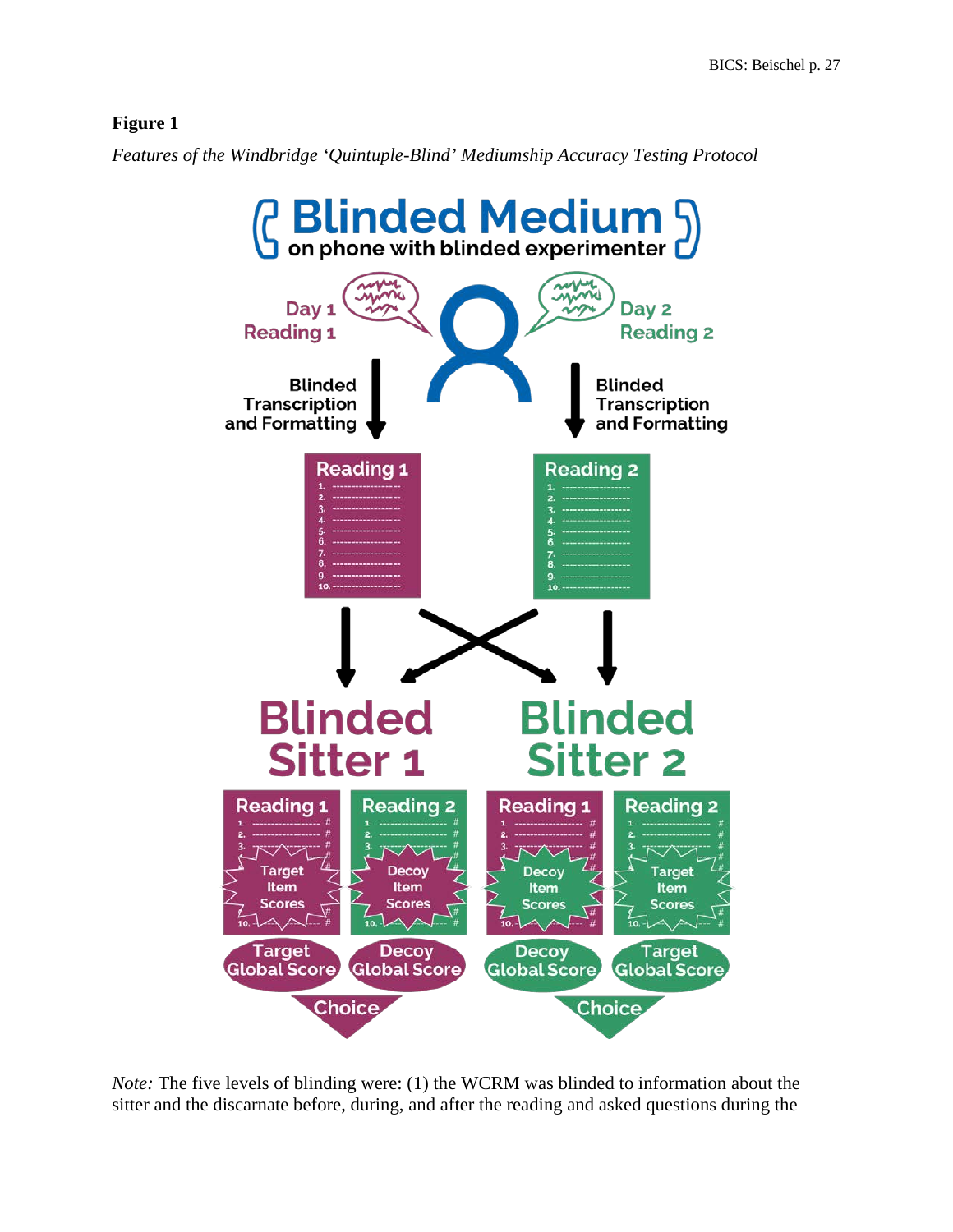reading about the discarnate's appearance, personality, activities, and cause of death; (2) the blinded sitters did not hear the readings as they occurred; they scored blinded transcripts of two readings, one for their discarnate (target) and one for another sitter's discarnate (decoy) without knowing which was which; (3) the experimenter who consented and trained the sitters (Experimenter 1) was blinded to which mediums read which sitters and which readings were intended for which sitters; (4) the experimenter who interacted with the mediums during the phone readings and formatted the readings into item lists for scoring (Experimenter 2) was blinded to information about the sitters and the discarnates; (5) the experimenter who interacted with the sitters during scoring (Experimenter 3) was blinded to all information about the discarnates, to which medium performed which readings, and to which readings were intended for which sitters.

\_\_\_\_\_\_\_\_\_\_\_\_\_\_\_\_\_\_\_\_\_\_\_

The scores for target readings reflect the accuracy of the information; the comparison of target reading scores to decoy reading scores reflects its specificity. If the mediums are just making up the content or guessing, we would expect to see very low accuracy scores. If the information is overly general and could apply to any sitter, we would expect to see high accuracy scores with no differences between the target and decoy scores.

What we found was that, in general, the blinded sitters in this study scored readings performed by blinded mediums—for the sitters' own discarnates (targets) as more accurate than readings for other sitters' discarnates (decoys). More specifically, I will present the data here as text descriptions as well as graphically below (Figures 2, 3, 4, and 5); different strokes for different folks, you know. Data are reported as means  $\pm$  SD.

For the sections of the 31 readings in which blinded sitters scored the mediums' responses to specific questions about the physical and personality descriptions, hobbies, and causes of death of the deceased and their specific messages for the absent sitters (vs. more 'freeform' content), analyses demonstrated statistically significant differences (two-tailed paired *t* test) between the average percentage of items scored as accurate for target (52.8%  $\pm$  21.7%) and decoy (36.6%  $\pm$  21.4%) readings  $[t(30) = 3.10, p = .004, d = 0.75$ ; Figure 2]. This means that the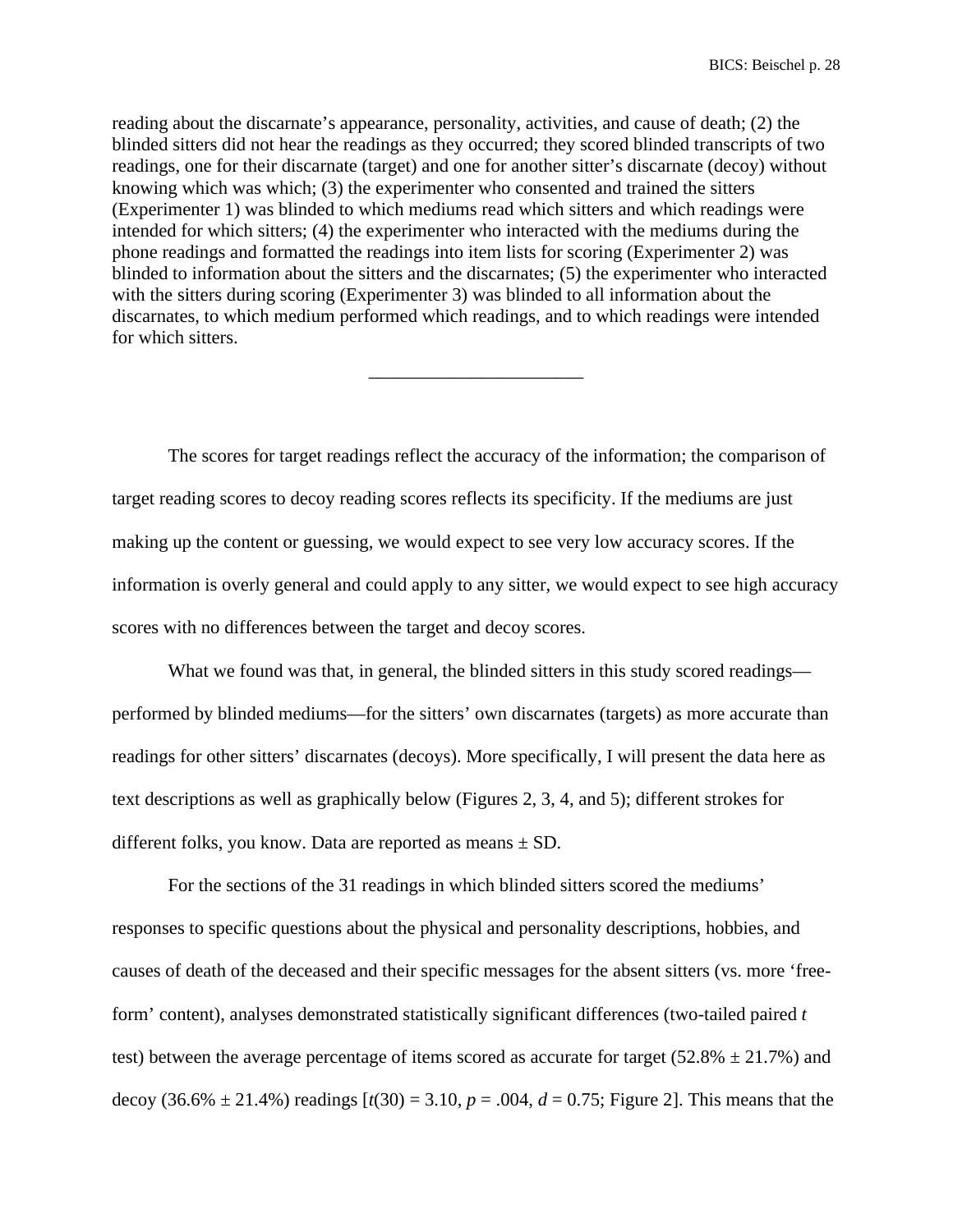mediums' individual responses to specific questions about the deceased were on average accurate and specific.

When the global, whole reading scores sitters gave to each of 58 readings were analyzed, significant differences (one-tailed paired *t* tests) were also seen when the average scores (0-6) given to target (2.88  $\pm$  1.39) and decoy (2.09  $\pm$  1.38) readings were compared [ $t(57) = 3.20$ ,  $p =$ .001, *d* = 0.57, Figure 3]. This means that when sitters reflected on readings in their entirety, the full readings were also found on average to be accurate and specific.

In addition, the findings from the 58 readings included a significant portion (65.5%) of blinded sitters choosing the target reading intended for them  $(n = 38)$  vs. choosing a decoy reading (n = 20) when faced with a forced-choice task (binomial probability,  $n = 58$ ,  $q = 0.5$ ,  $p(x)$  $\geq$  38) = .01; Figure 4). That is, when sitters were forced—or, more realistically, simply instructed—to choose one reading or the other in a pair as more applicable to them, even if they weren't entirely confident about their selection, the blinded responses to this 'forced choice' question (as it's called in research) were correct 65.5% of the time. This is a significant proportion of blinded sitters who recognized descriptions of their discarnates when only 50% could be expected by chance.

Finally, a conservative 2 x 2 chi-squared analysis of the items scored as hits (obvious fit, direct hit) and misses (no fit, clearly wrong) demonstrated significant differences between the ratios of hits to misses in the target and decoy readings  $[\gamma 2 (1, N = 2474) = 66.69, p < .0001,$ Cramer's  $V = 0.17$ ]. That is, when readings provided by blinded mediums were scored by blinded raters, target readings received significantly more hits and less misses than decoy readings. There is an association between whether readings were targets or decoys and the proportions of hits and misses they received (Figure 5).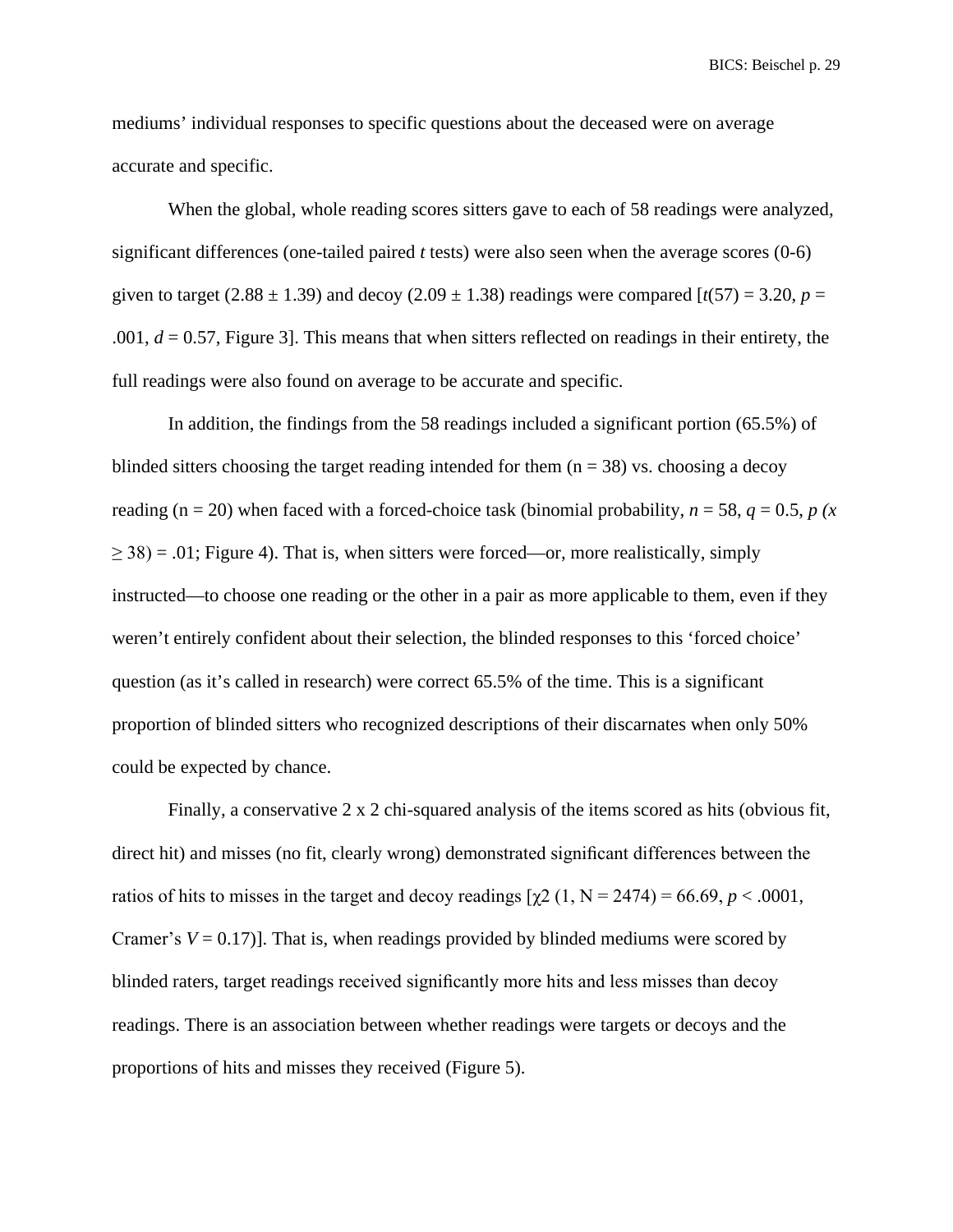# **Figure 2**

*Item Accuracy Scores*



*Note*: Average percentage of items scored by blinded sitters as accurate in readings intended for them (target) and intended for someone else (decoy) are shown.  $(n = 31,$  error bars: SEM)  $*p=.004$ 

# **Figure 3**

*Global Whole Reading Scores*



*Note*: Average overall global scores given by blinded sitters to readings intended for them (target) and intended for someone else (decoy) are shown.  $(n = 58,$  error bars: SEM)  $*p=.001$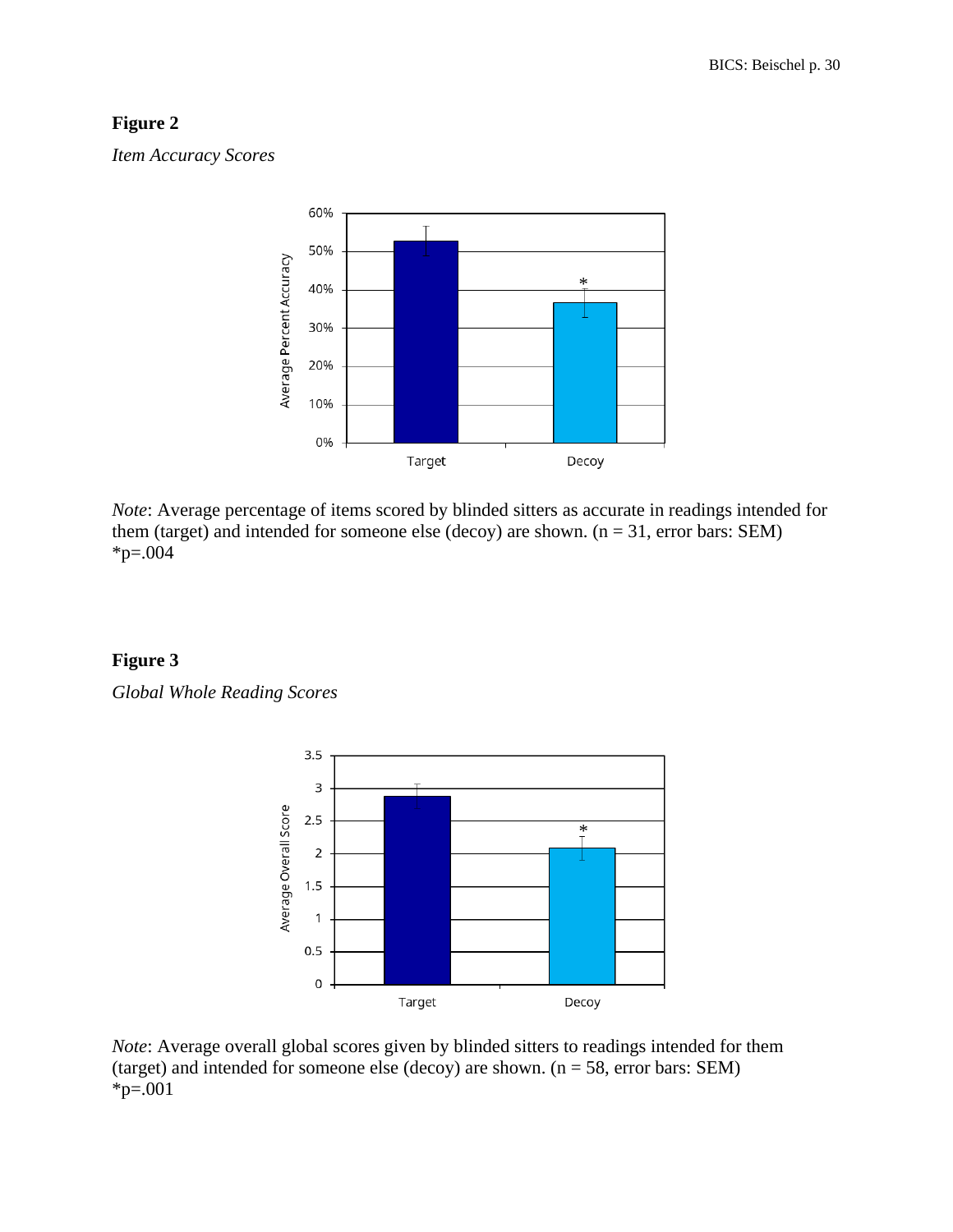# **Figure 4**

*Global Whole Reading Scores*



*Note*: Portions of blinded sitters who chose readings intended for them (target) vs. intended for someone else (decoy) as more applicable to them are shown.  $(n = 58)$  $*_{p=.01}$ 

# **Figure 5**





*Note*: Dashed columns represent expected values; that is, what would be expected if there was no association between the number of items scored as hits or misses and whether a reading was scored by the sitter it was intended for (target) or scored by another sitter (decoy). Solid columns represent the actual (collected) data. Readings scored by the sitters they were intended for (targets) received more hits and less misses than would be mathematically expected. Readings scored by sitters not connected to them (decoys) received less hits and more misses than would be expected.  $(n = 2474$  items) p < .0001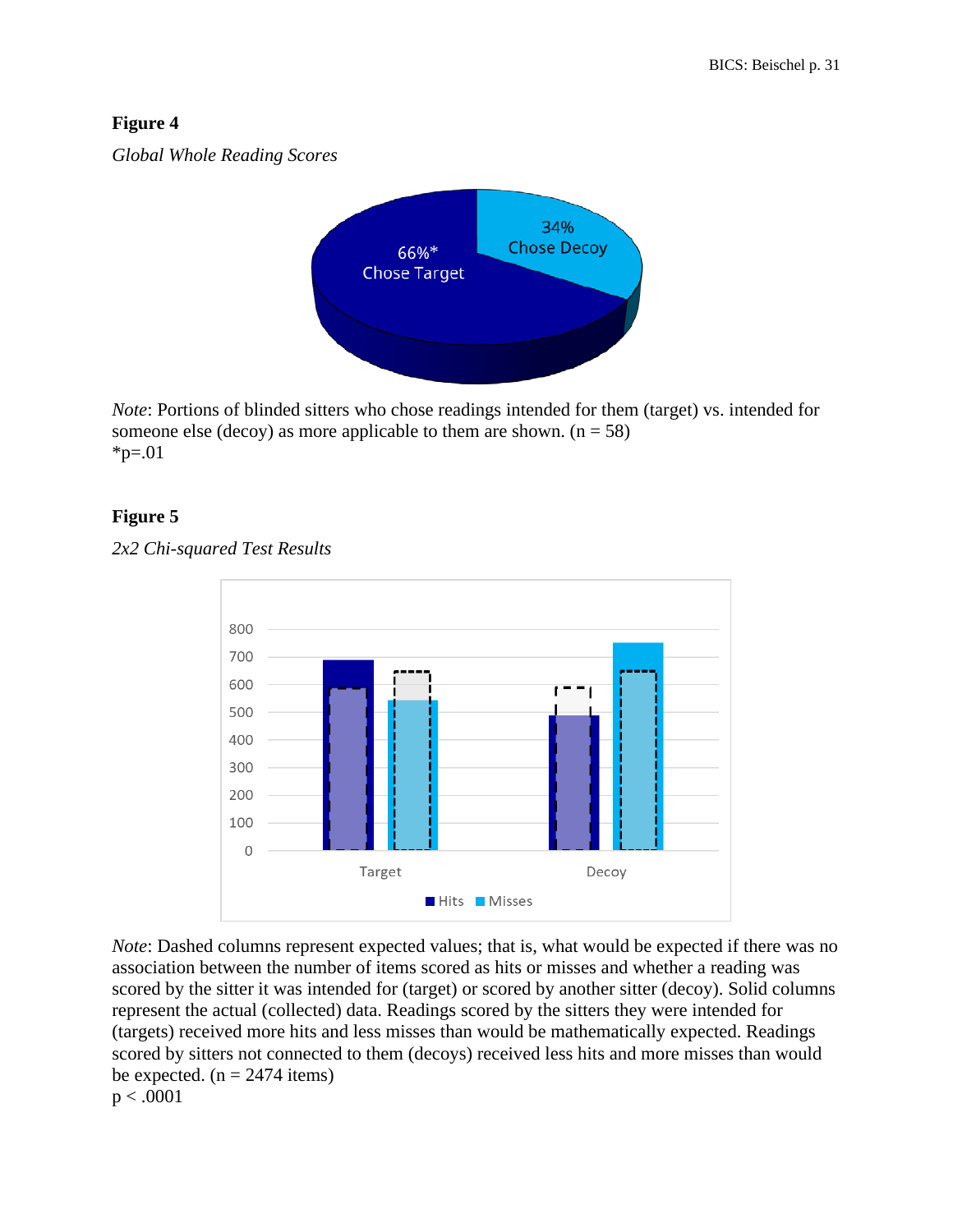### **Step 6: Draw Conclusions**

The statistically significant scoring data collected under blinded conditions reflect the accuracy and specificity of the information the mediums reported and are in line with the original hypothesis. Stated more plainly: The mediums in this experiment reported accurate information about deceased people that they had no way of knowing.

The data collected during this study demonstrate the phenomenon we call anomalous information reception (AIR), that is, the reporting by mediums of accurate and specific information about discarnates without prior knowledge of the discarnates or sitters, in the absence of any sensory feedback, and without using deceptive or fraudulent means. "There's no normal way the mediums could acquire the information they report so its reception can only be described as anomalous" (32, p. 127) (that is, not normal; inconsistent with what is standard or expected). This phenomenon is not possible within the currently prevailing scientific or medical paradigms. And we use the term "reception" rather than "retrieval" to reflect the lived experiences of the mediums who report receiving or perceiving rather than retrieving the information.

Anomalous or not, these are not fluke findings. A meta-analysis of 14 studies of mediums' accuracy published since 2001 was recently conducted (49). The method of metaanalysis (MA) incorporates an effective array of tools for combining data across studies and addressing controversial research findings. This particular MA also included publication bias tests to examine biases resulting from questionable research practices. The authors confirmed the reliability of the results from the studies analyzed and concluded that "some mediums are able to acquire information about deceased persons through some unknown or anomalous means" (p. 4). So, the current status of the field is that at least some mediums are capable of AIR.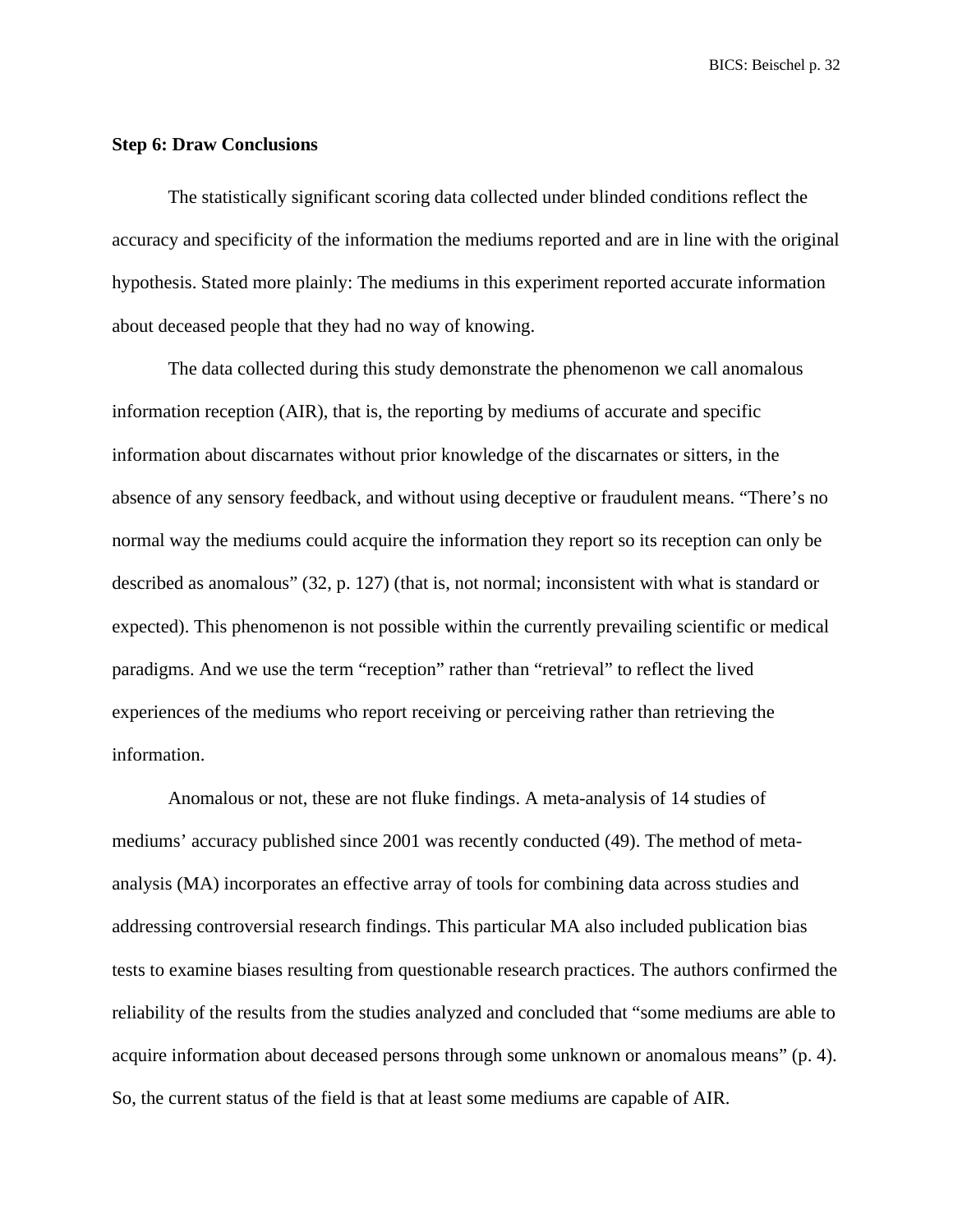### *AIR but not Survival*

Mediumship accuracy data collected under controlled conditions demonstrate AIR, but do not directly establish that the mediums are communicating with the deceased. The results, in and of themselves, do not provide evidence for survival. The 58 mediumship readings described above contained accurate information *about* discarnates but the data did not allow us to draw conclusions about the source of the information. The experiment was only capable of testing mediums' accuracy.

However, the experimental conditions in that study did address normal sources for the reported information, so we know the mediums were not using any standard sensory methods to acquire the information. They didn't look up, make up, hear about, or deduce from clues the accurate information they reported. So, how did they get the information? How did they seem to know that a given discarnate was an outgoing brunette, or dominated at bar trivia, or died in a traffic collision? Where did this knowledge come from? Let's look at psi.

### *Psi*

Historically, the term psi has been used to describe the different anomalous ways people acquire information and affect the environment. In my understanding, psi includes two major phenomena which are not mediated by the senses or by logical inference: (i) anomalous cognition (previously, extrasensory perception, ESP) and (ii) psychokinesis (PK). Anomalous cognition involves telepathy, the transfer between people of information, thoughts, or emotions; clairvoyance, the transfer of information about or the perception of distant objects, events, or situations; precognition (conscious cognitive awareness of), presentiment (physiological reaction to), or premonition (affective apprehension of) future events that could not be inferred or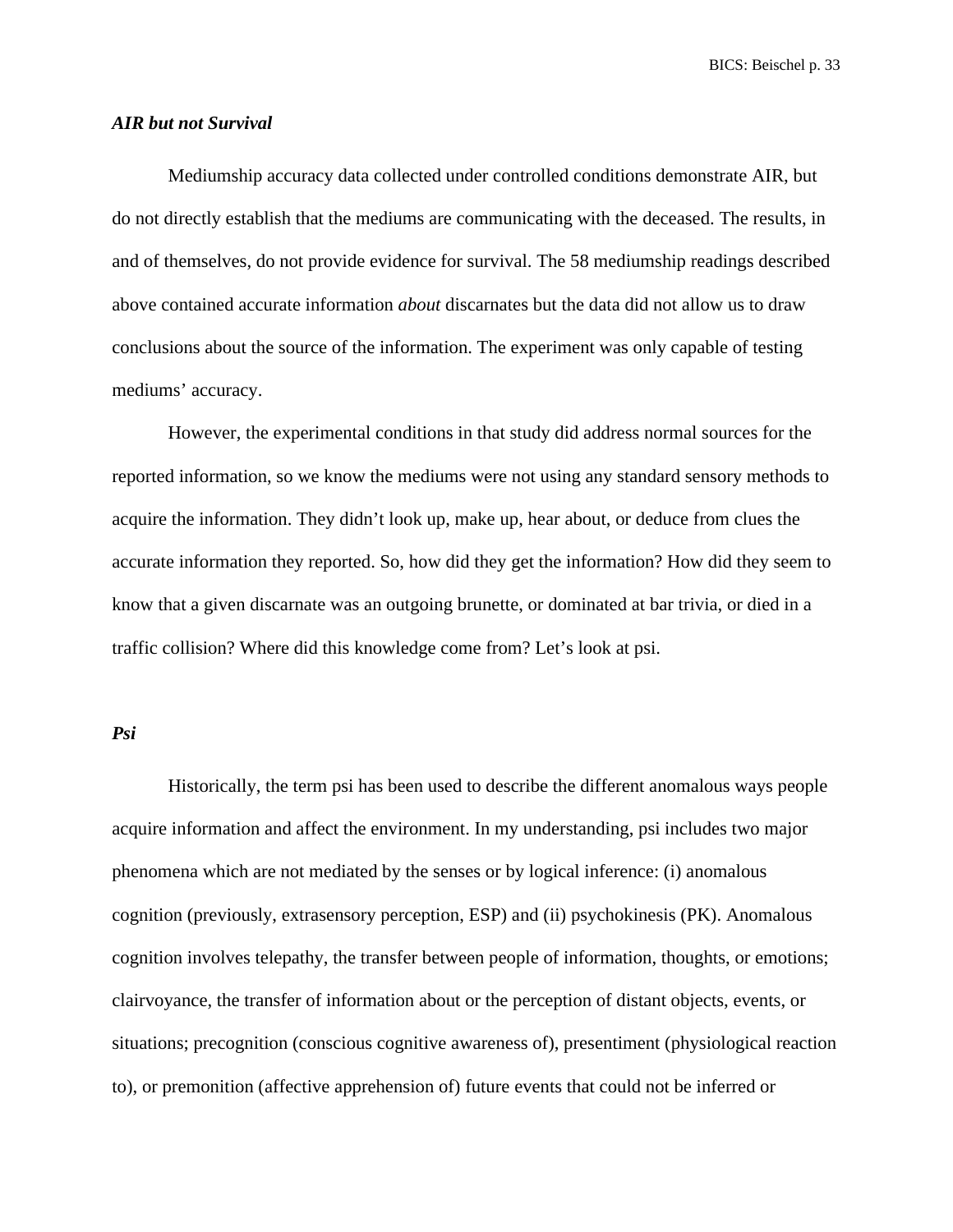anticipated; and retrocognition, the transfer of information about a noninferable past event. PK is the apparent influence of thoughts or intentions on physical or biological processes or objects unmediated by physical forces (e.g., 50).

Events involving psi phenomena "that seem to violate the current common-sense view of space and time" have actually been reported by people from all walks of life (51, p. 663) in "every society of which there is record" (52, p. 3); that is, psi has been happening all over the world throughout history. And people continue to believe in (e.g., 53) and experience (e.g., 54, 55) these types of phenomena today. Nonetheless, near the end of the 20th century, at the request of Congress and the CIA, evaluations were commissioned to assess the validity of psychic functioning. The findings were reported by University of California statistician Jessica Utts and published in 1995 (and republished in 2018; 56). Utts' findings were:

Using the standards applied to any other area of science, it is concluded that psychic functioning has been well established. The statistical results of the studies examined are far beyond what is expected by chance. Arguments that these results could be due to methodological flaws in the experiments are soundly refuted. (56, p. 118)

Utts went on to suggest that, "There is little benefit in continuing experiments designed to offer proof, since there is little more to be offered to anyone who does not accept the current collection of data" (p. 119).

If only.

Psi research continued and, in a recent review of findings and meta-analyses referencing more than 125 published works, Lund University psychologist Etzel Cardeña again concluded that the published evidence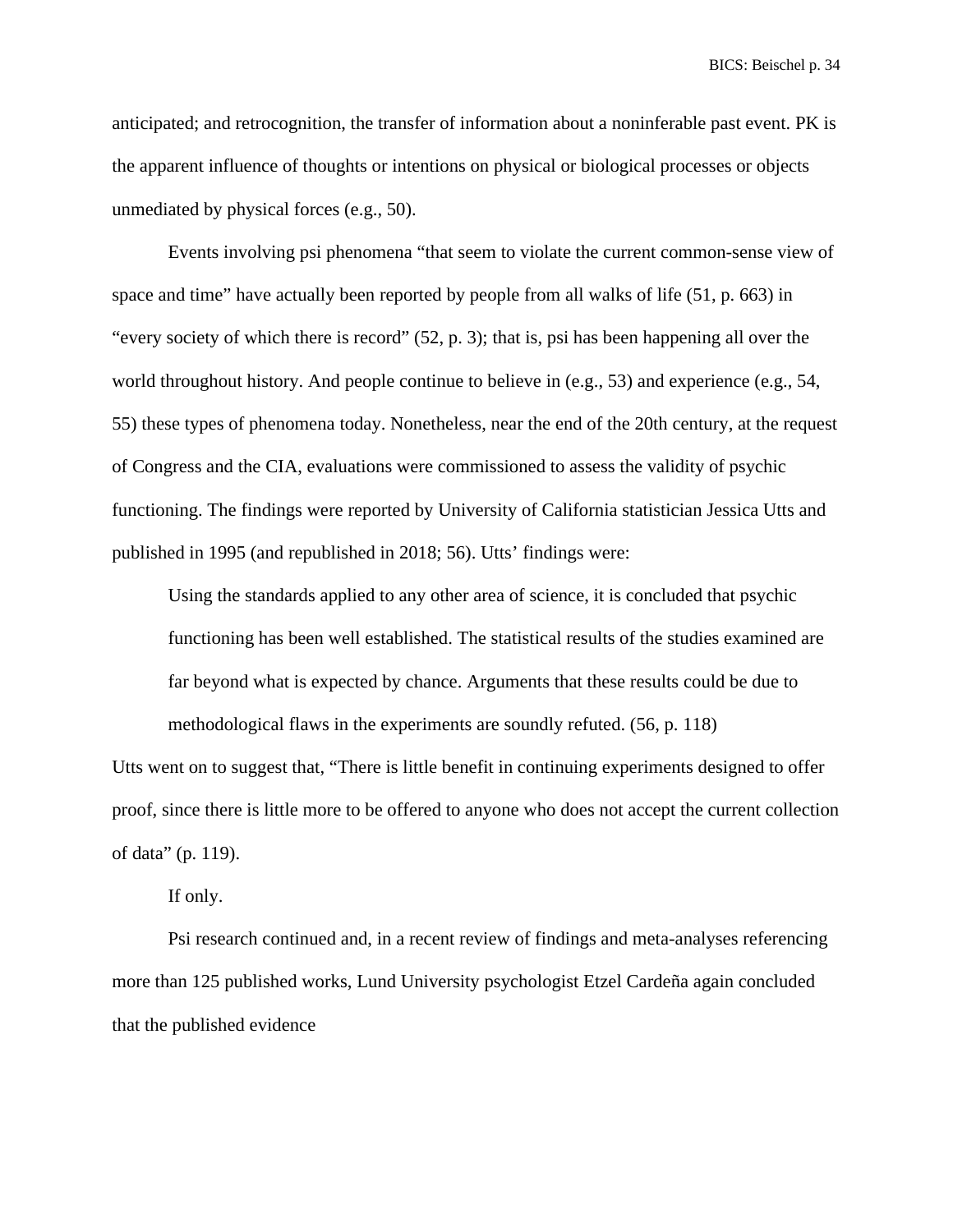provides cumulative support for the reality of psi, which cannot be readily explained away by the quality of the studies, fraud, selective reporting, experimental or analytical incompetence, or other frequent criticisms. The evidence for psi is comparable to that for established phenomena in psychology and other disciplines. (51, p. 663)

The extensive collection of psi data implies that consciousness can function separately from the sensory limitations of the body and can transcend space and time (e.g., 57). Indeed, the US military continues to find value in psi abilities that can alert sailors and Marines to danger before it happens; the Defense Department calls this ability "sensemaking" which "Navy scientists assure the public is not based on superstition" (58).

So, if the mediums in the quintuple-blind protocol were not using normal, sensory means to get the information they reported, the only rational explanation left is that the source of the information must have involved psi.

But which type of psi?

### *Survival Psi and Somatic Psi*

Whatever the mediums in this study were doing, psi was involved. There are, however, two competing psi-based explanations for the source of the accurate information mediums report: survival psi (59) and somatic psi (60). Together, these terms more accurately reflect the proposed theoretical framework attempting to explain mediumship and have replaced more imprecise terms like 'super psi' and 'living agent psi' (61, 62, 50).

If survival psi is the correct explanation, the medium is using psi to communicate mindto-mind *with* the survived consciousness of the discarnate. In the somatic psi theory, the medium is not communicating with any discarnates. Instead, the somatic psi theory posits, the medium is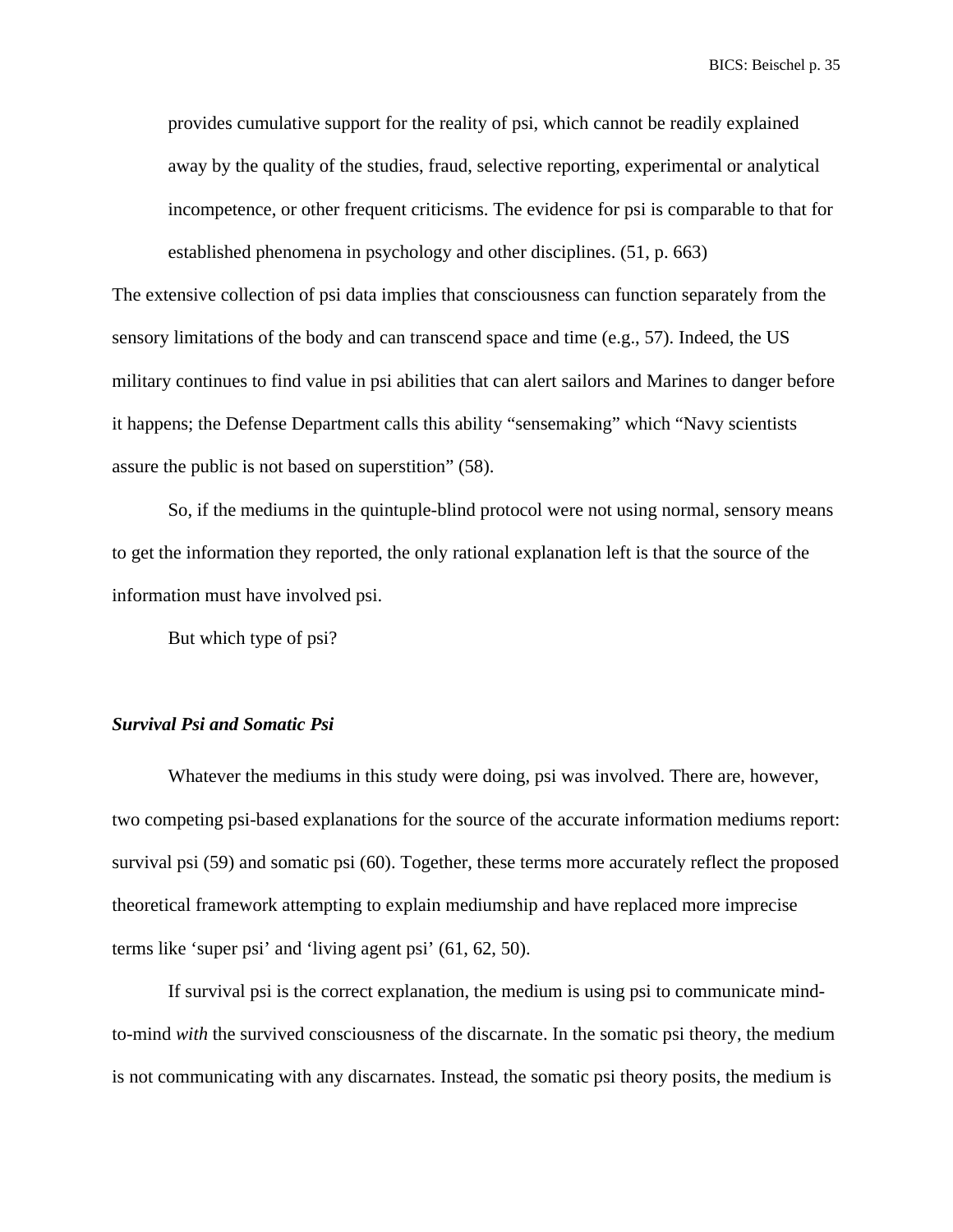using any combination of psi-based cognitive tasks to acquire information *about* the discarnate: accessing the minds of living persons associated with the discarnate; obtaining information about the discarnate from distant locations, documents, objects, or other sources; retrieving information from the future when the reading is scored by the sitter; or examining a psychic reservoir of information to learn about the discarnate. The root of the word somatic (*soma*) means body; the term is used to refer to the physical body of the living sitter and/or the body of information stored in the universe as examples of what sources the medium allegedly accesses in this explanation (60).

At this time, somatic psi and survival psi are simply theoretical constructs; just names for ideas not backed by empirical evidence. We can't prove either one in and of itself. Thus, using them as explanations for the source of the information mediums report about the deceased would commit either (a) the logical error of reification (mistaking the abstract for the concrete) or (b) the error of nominal fallacy (thinking that something is understood simply because it has a name; or 'naming is not explaining'). Still, the two concepts are useful for thinking about and discussing mediumship, and I'll continue to use them here as placeholders to represent the two sides of this established battle.

Since the initial scientific examination of mediums in the late 19th century (e.g., 2, 24, 40, 63), being able to break this tie between the ideas of survival psi and somatic psi has seemed quite impossible. It appeared that both were equally likely to be true, which has strongly dissuaded many researchers from studying mediums (e.g.,  $24$ ).<sup>[5](#page-35-0)</sup>

This is because the source of the information reported by mediums cannot be determined from its content and, for a long time, content was all researchers had. All they could do was

<span id="page-35-0"></span><sup>5</sup> But the academic mockery, limited grant opportunities, and lack of employment options may have also played roles (32).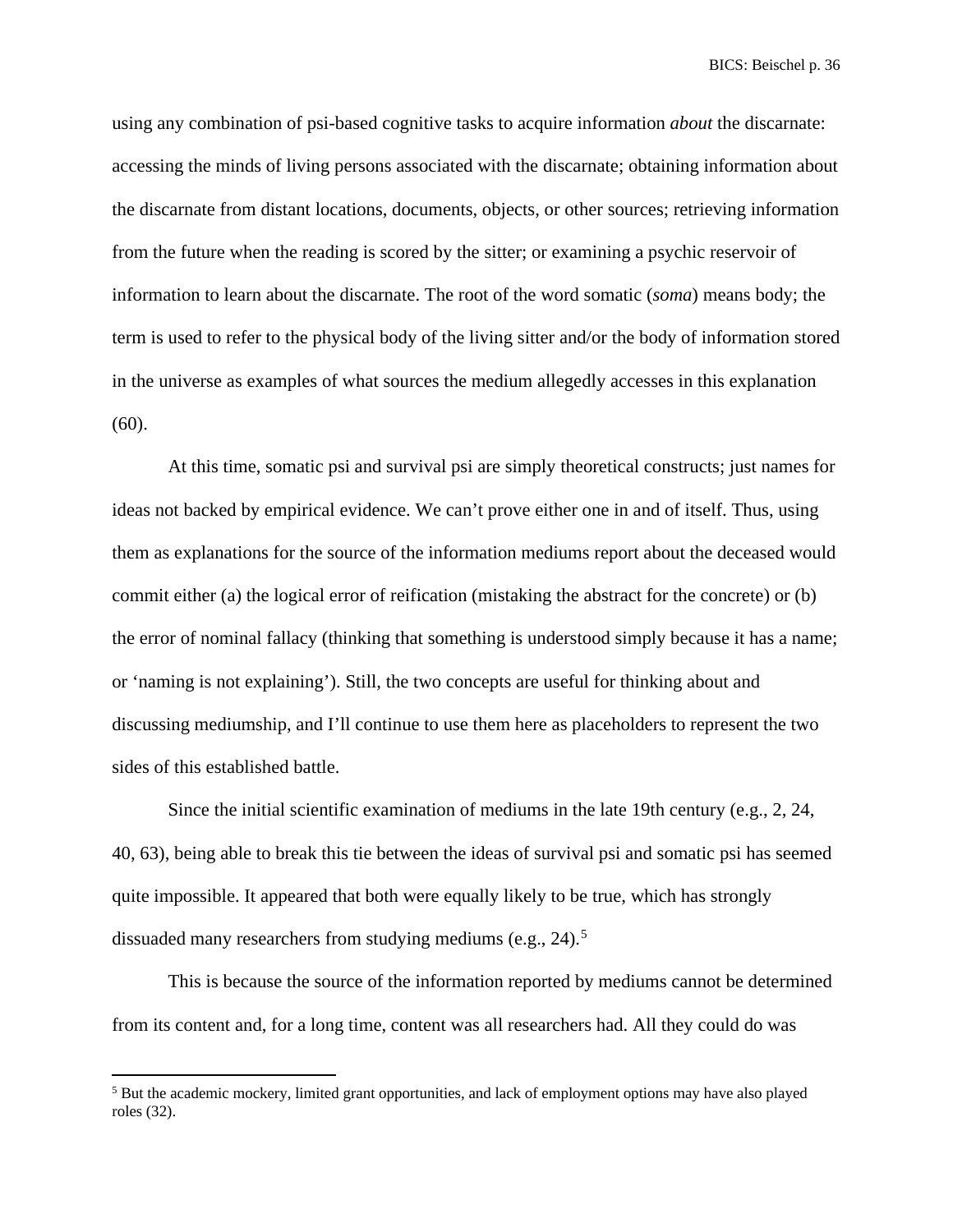assess the accuracy of what mediums said. And nothing a medium can say during a reading will break the tie between somatic psi and survival psi. Any content can be the result of anomalous transfer of information from a psychic reservoir, from the future, from distant places, or from the sitter or other people through somatic psi. If a medium reports something the sitter didn't know but needed to verify through someone else, that can be explained as the medium using somatic psi to get the information from that other person. If a medium accurately reports an event that hasn't happened yet, that can be explained as somatic psi from the future. The general phenomena attributed to somatic psi are well established and make logical sense.

However, the cases above could just as logically be explained as the result of survival psi and communication with a discarnate. The discarnate could provide information the sitter didn't know and needed to verify with others. The discarnate could report information to the medium about a future event. Again, both somatic psi and survival psi could be true.

We could collect accuracy data until the end of time and it would continue to support the existence of anomalous information reception by mediums, but it could not help us get any closer to figuring out where a medium gets [their] information… The content of the reading is irrelevant in this debate because it can never break the tie or shift the balance. (32, p. 130)

So, we are at an impasse. What's a scientist to do?

## **Step 7: Start Again**

This conundrum underlies the next issue we needed to address using the scientific method. So, we did what hadn't been done before: We asked the mediums about their experiences of psi.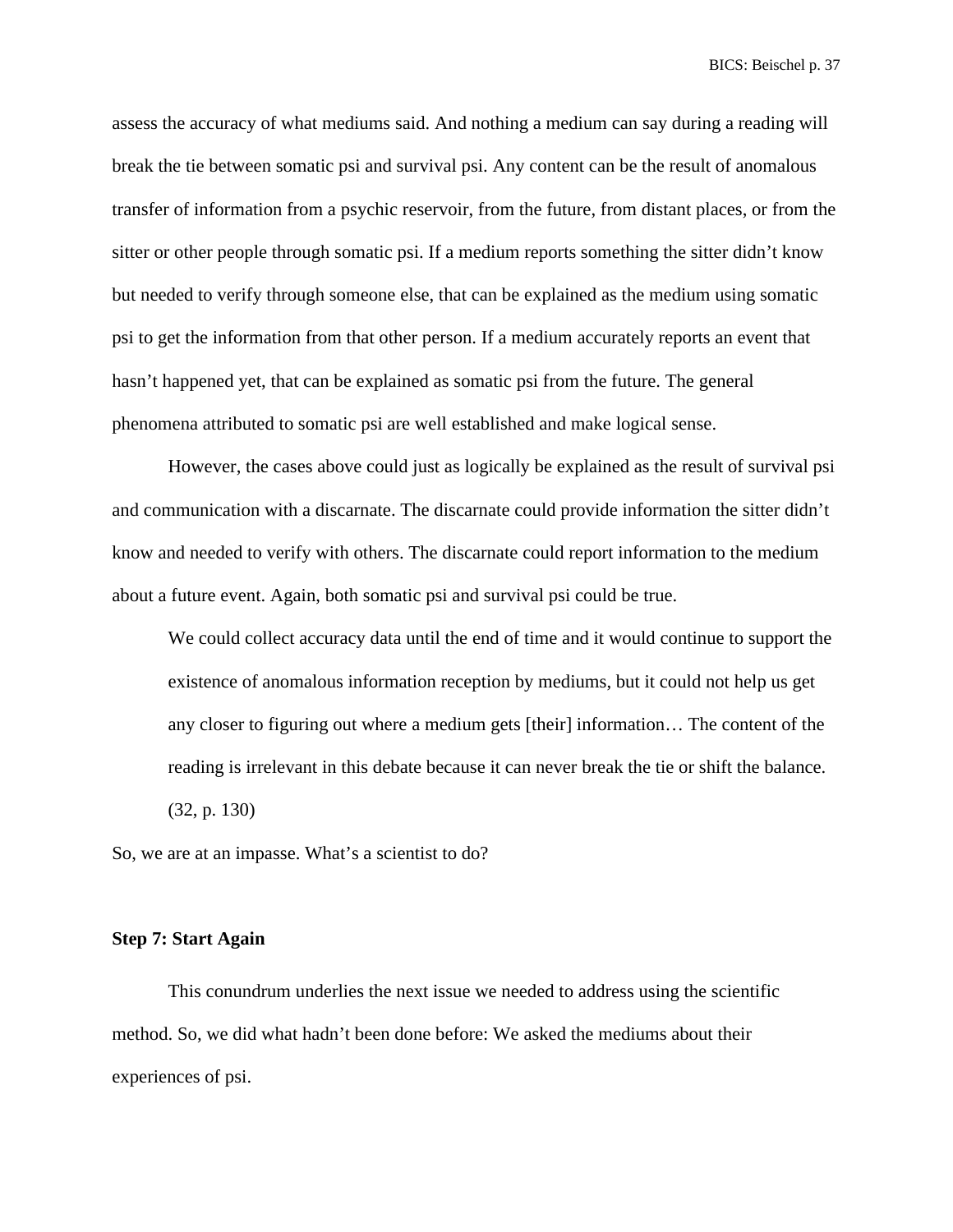Historically, the mediums performing the séances observed by the researchers of the British and American Societies for Psychical Research (established in 1882 and 1884, respectively) often entered into a trance state of consciousness (e.g., 63, 64). Discarnate entities took control of the mediums' bodies and spoke using their throats and mouths. The mediums were essentially unconscious during the séance, and after they took (or were given) back control of their bodies, they had no recollection of what had happened. Researchers could not ask them about their experiences during the readings because when the readings happened, the mediums weren't really there.

By the 21st century, the majority of American mediums were not regularly achieving full trance and using spirit controls, though some still do and others do sometimes. Most remain conscious, alert, and aware when they offer in-person, gallery, phone, and Internet readings. During research readings on the phone, modern mediums exhibit—compared to their typical, everyday state—a slightly altered state of consciousness including changes in their awareness of self and body, in the focus of their mental attention, and in their subjective sense of the passage of time (65). Because they remain conscious and aware, however, they can share with researchers their experiences of survival psi, which was not previously possible.

In addition, this isn't something that can be done with non-medium discarnate communication channels. That is, we can't ask spirit boards, knocks on tables, card decks, or electronic equipment (no matter how sophisticated) if the information they share comes from a discarnate or originates from the psi effects of the living. Because, in our current understanding, psi is limitless through space and across time, we can't blind, control for, sham, placebo, or in other ways remove the effects of the living on alleged communication methods. This is especially true for electronic methods which have been repeatedly demonstrated to be easily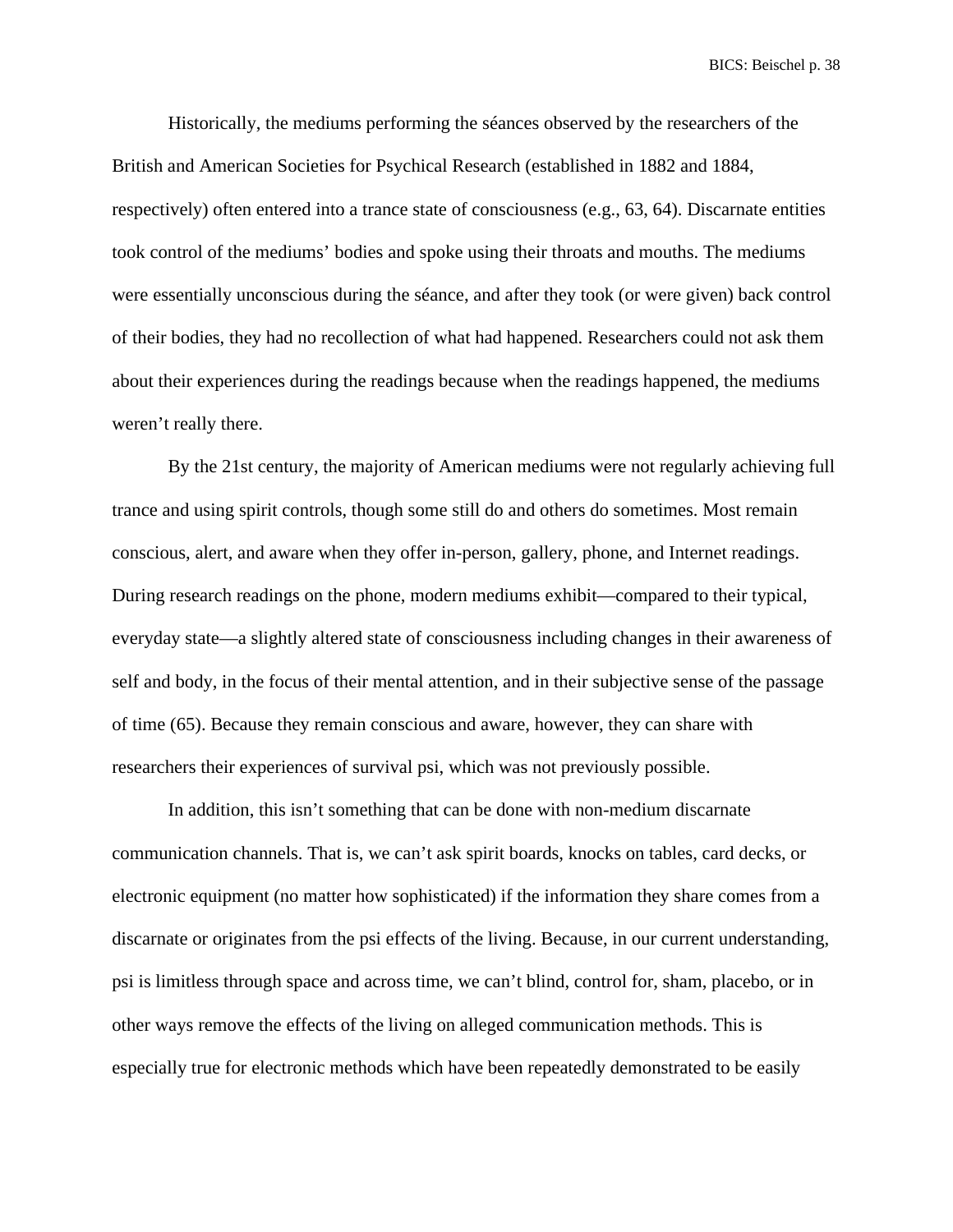affected by the general intention or even the subconscious effects of the living (reviewed in 25). And it is true even if a process seems intricate enough to outsmart psi. A phenomenon like psi that can function across distance, through time, around complexity, and regardless of the type of random source being examined (66) surely cannot be fooled by the likes of lowly humans. So, there's no way to determine the source of the discarnate-related content from these physical or electronic processes: is it the effects of a discarnate or is it the psi of the living? There's no way to know.

Thus, asking contemporary mediums—whose abilities have been demonstrated in the lab—about the source of the information they report about the dead seems to be the best way to gather evidence about the survival of human consciousness after permanent bodily death.

## **Second Step 1: Make another Observation**

In the last round of the scientific method, we established that certain modern mediums can report accurate information about the deceased under controlled conditions. Here we will observe, from the lists of services various contemporary mediums offer on their websites, that they participate in both mediumship readings for the deceased and psychic readings for the living. At the start of real-world readings, the medium may ask the client which type of reading they are interested in: mediumistic or psychic. They are then presumably able to shift their mental focus to perform the type of reading requested. As I said above, the rule of thumb is that all mediums are psychic but not all psychics are mediums. Recent research supports this idea.

The Windbridge Psi and Related Phenomena Awareness Questionnaire (WPRPAQ) is an online survey which describes experiential phenomena without mentioning the terms previously used to identify them that might trigger survey respondents because of the cultural baggage they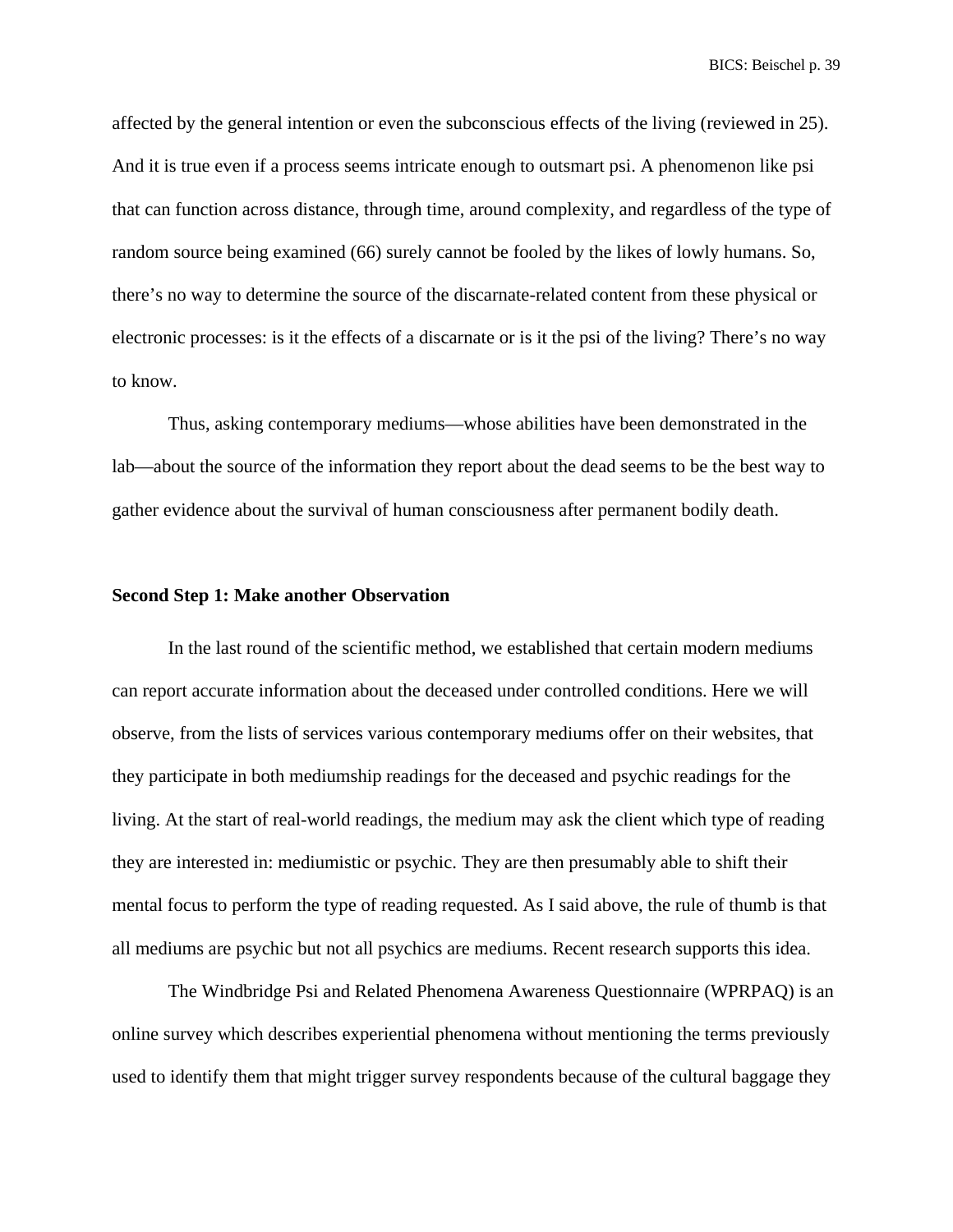carry (like 'psychic' or 'ESP'). In a recent study, the WPRPAQ was completed by 316 selfidentified mediums and 1,030 self-identified non-mediums. Results included 77% of mediums reporting "knowing—without using any sensory cues—accurate information about another person's thoughts or feelings," 82% reporting "knowing—without using any sensory cues accurate information about an object or event that is at a distance or otherwise concealed," and 80% reporting "knowing accurate information about an event that will happen in the future and that could not be logically predicted from current information" (54). Thus, the large majority of these self-identified mediums reported experiencing psychic functioning (i.e., telepathy, clairvoyance, and precognition, respectively).

We can also observe that most mediums report that during a mediumship reading they are communicating with the deceased and not using 'regular' psychic functioning. That is, in fact, what makes a medium a medium.

Let's then focus on a testable hypothesis.

### **Second Step 2: Formulate a Hypothesis**

In order to fulfill the mission of science and gain new knowledge, my colleagues and I hypothesized that what mediums experience as survival psi is different than the phenomenon proposed by the somatic psi theory.

### **Second Steps 3, 4, and 5: Design and Perform Experiments and Analyze the Data**

This hypothesis falls within the field of phenomenology, the study of experiences as they are experienced by the experiencer. The word phenomenology is also used to refer to the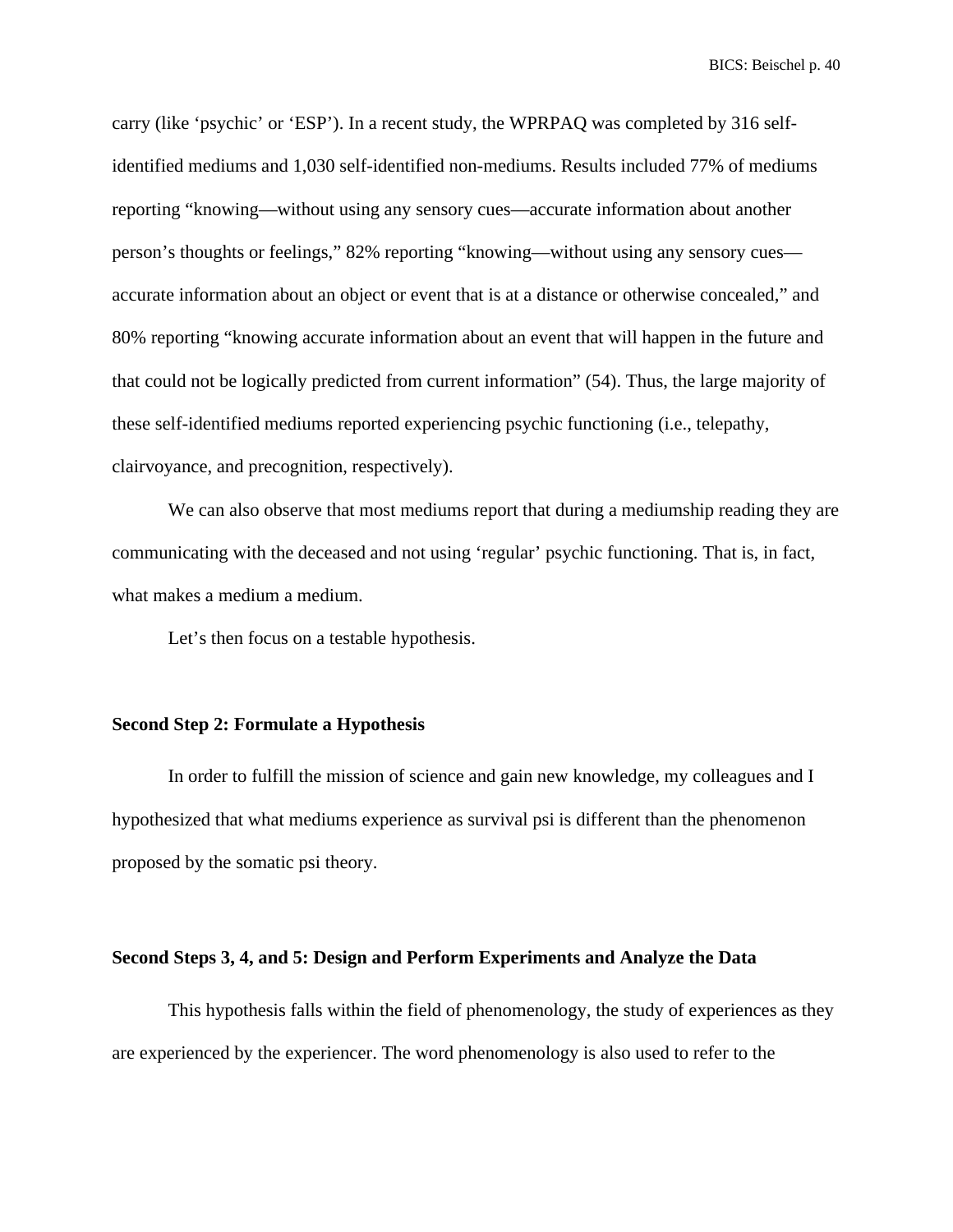experiences themselves. For examinations of experiences like mediumship, phenomenological research methods usually employ collecting introspective verbal reports from participants (67).

For many phenomena, researchers only have the reports of the person having the experience. To assess pain, for example, different sections of the standard McGill Pain Questionnaire (68) ask respondents to choose specific descriptors to qualify their pain as, for example, throbbing, shooting, stabbing, crushing, searing, and/or vicious and also rate its strength from mild to excruciating. Similarly, depression has no biological marker and is often assessed on the basis of self-report or, since 1960, by using a version of the Hamilton Depression Rating Scale (e.g., 69), or Ham-D. We cannot objectively measure fatigue, anger, or psychiatric disorders like sociopathy. We regularly rely on phenomenological reports. Indeed, a lot of psi research is contingent on participant reports of their experiences. We can only ask participants to choose which image from several that they dreamed of, remote viewed, or intuited; we can't directly observe which image appeared in their minds. Obviously, there are limitations to using the reports of humans about their experiences, but "it is still the best method we have" (70, p. 46).

In the next set of experiments, we wanted to examine mediums' phenomenology related to survival psi (communication with the deceased) and somatic psi. However, somatic psi cannot be specifically requested; we can't instruct a research medium to, "Get information *about* a discarnate, but don't actually communicate *with* the discarnate." That is not how it works for them. Additionally, we couldn't prove they'd done that anyway: somatic psi cannot be experimentally demonstrated. Source, remember, cannot be determined from content. Thus, the phenomenon closest to somatic psi that we can use experimentally is psychic readings for living people.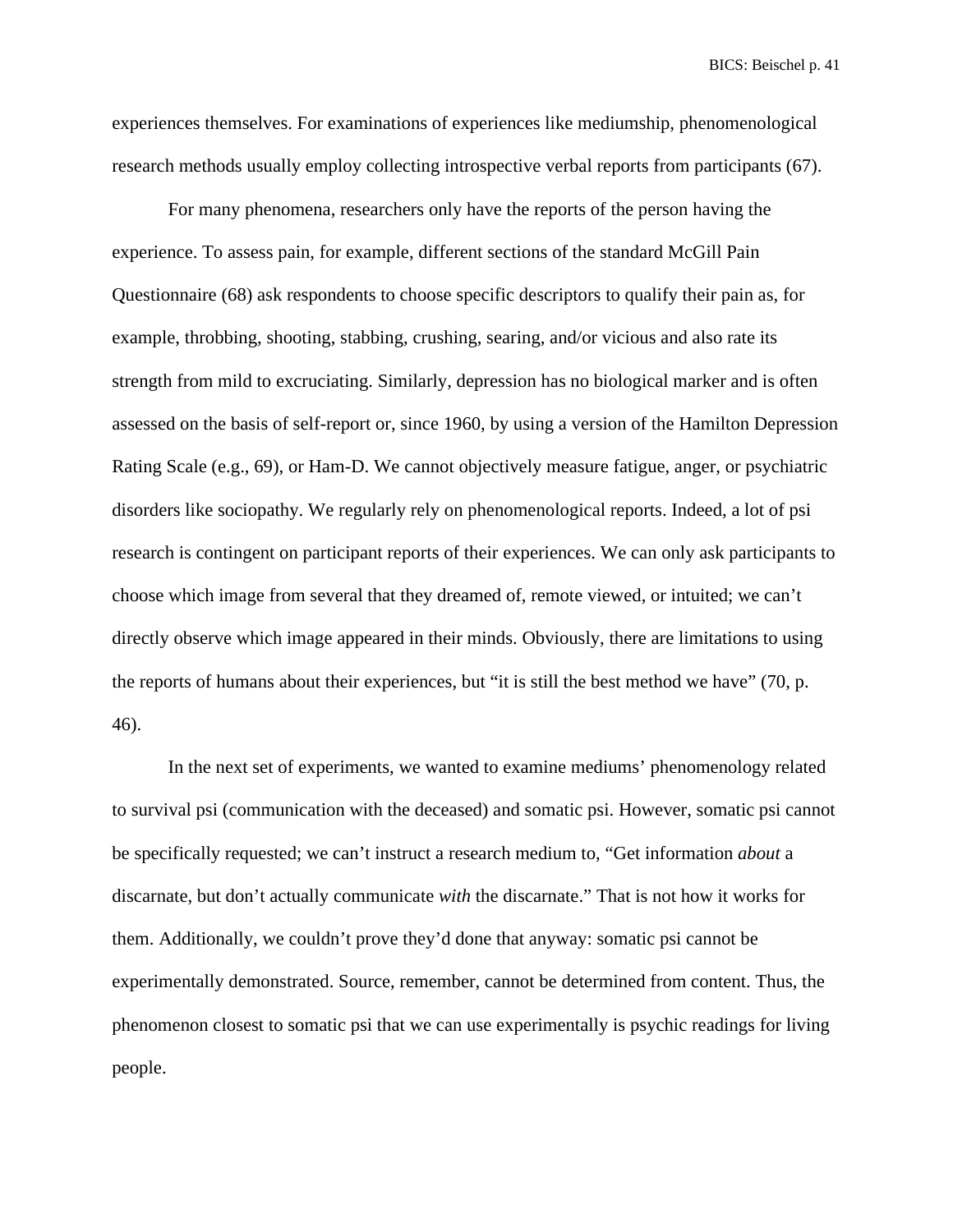So, we designed and performed a series of experiments to assess mediums' phenomenology during mediumship readings for the deceased using survival psi and during psychic readings for the living to represent the theoretical concept of somatic psi. Here, I will nickname these studies UVO-I (30), UVO-II (31), and UVO-III (50, 71) as shorthand for these sUrvival psi Vs sOmatic psi examinations (72).

Because both are psi experiences and involve anomalous information transfer, we expected to see similarities but were on the look-out for differences. I will highlight the differences we noted here. Some are simply related to the different functions of psychic and mediumship readings, but some speak to different sources for the types of information mediums report.

### *UVO-I Study: Qualitative Analysis*

We wanted to first formally collect retrospective reports from the pre-screened WCRMs on the team. My colleagues and I (30) asked six WCRMs (all the mediums on the team at the time) two counter-balanced questions. We asked them to describe their subjective experience when communicating with discarnates during mediumship readings and also during psychic readings in which they use telepathy, precognition, or clairvoyance to provide information about the living but in which they *do not* communicate with discarnates. My colleagues used a qualitative thematic analysis methodology to find common themes in the WCRMs' descriptions that I had collected. One difference that emerged is that survival psi experiences were described as including "signs" confirming the presence of the discarnate; these included visual (e.g., light flashes), auditory (e.g., ringing), and physical (e.g., heat, vibration) signs. The WCRMs also reported experiencing discarnates as separate, independent entities capable of, for example,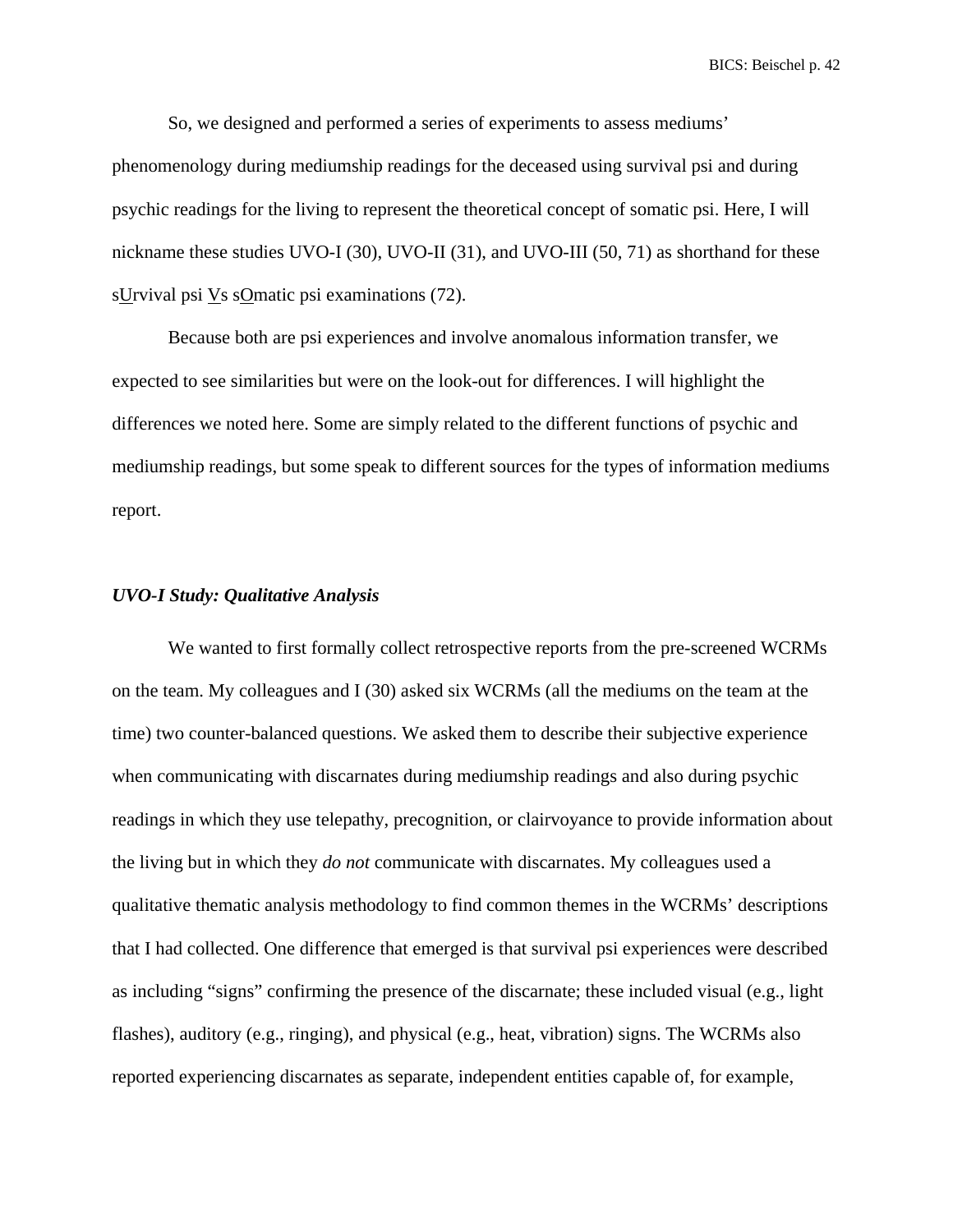arguing with or startling them. One participant said, "Now you would think being a medium I would want to look and connect with them sitting on the edge of my bed. What really happens is they startle me which makes me freak out!" (30, p. 81).

My favorite quote about the differences between the two experiences collected during this study was this: "a psychic reading is like reading a book… a mediumship reading is like seeing a play." The UVO-I Study data demonstrate that these WCRMs were able to effectively describe—so that researchers were able to find common themes in their descriptions—the specific differences in how they experience communication with the deceased and while performing psychic readings for the living.

## *UVO-II Study: Qualitative and Quantitative Analysis*

We also wanted to know if the experiences of the WCRMs on our team were representative of those from a broader group of mediums. What did other mediums have to say? To gather this data, we designed an online survey that was completed by 14 WCRMs and 113 self-identified secular mediums (individuals who do not practice mediumship or spirit communication as part of an organized religion). The 127 participants were first asked "Can you tell the difference between communication from the deceased and psychic information about the living?" Roughly 97% of the participants responded "Yes" to this question (*n* = 123). This data point confirmed what we had learned from the pre-screened WCRMs: most mediums can tell the difference between survival psi and 'regular' psychic functioning (31).

It is important to note here that being able to discern this difference seems to come with practice and training. It is not necessarily something that novice mediums can do. Indeed, the four participants who answered "No" or "I don't know" when asked if they could tell the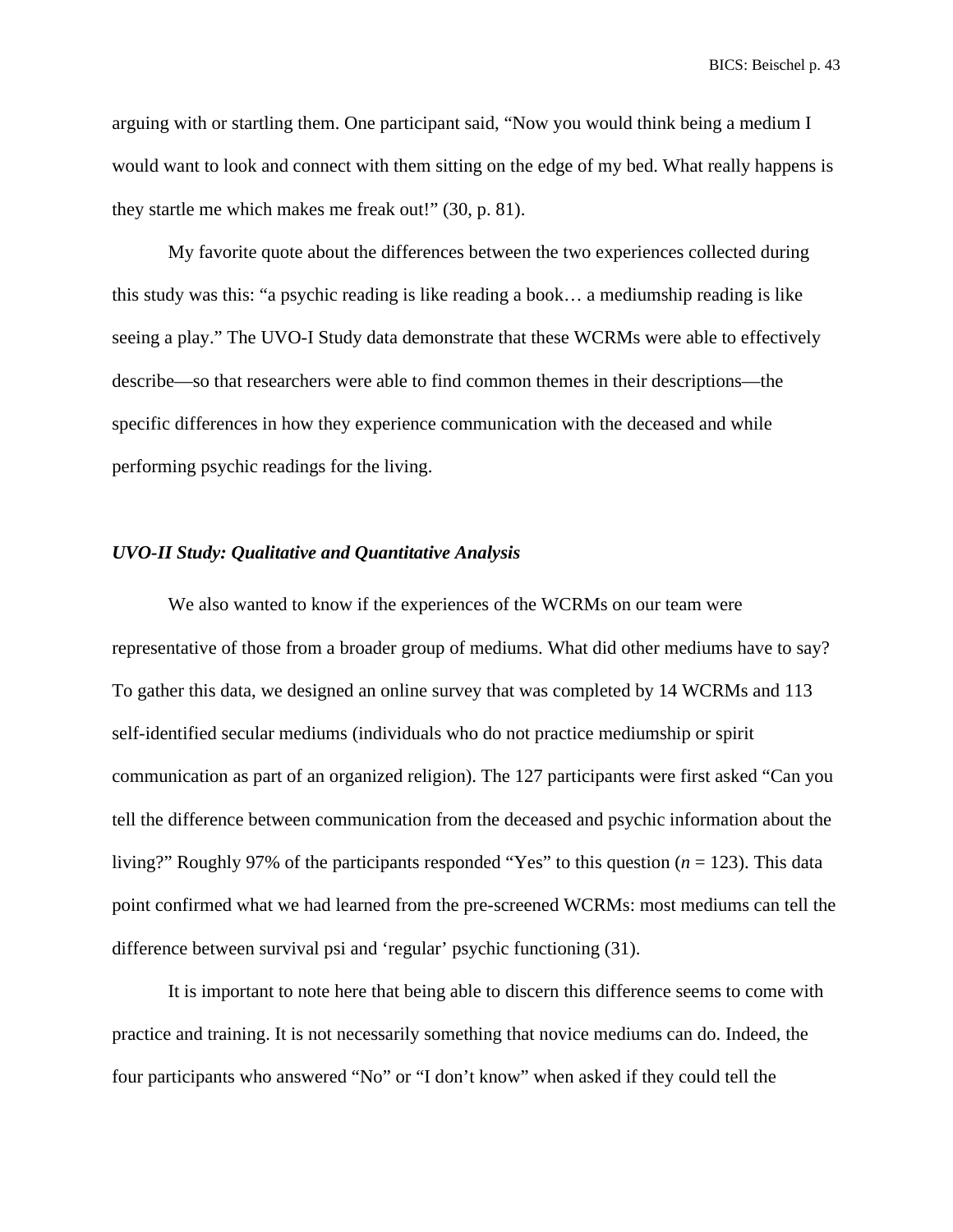difference between communication from the deceased and psychic information about the living reported, in a different part of the survey, that they had been performing mediumship readings for other people for an average of less than 10 years.

When I asked about believing in an afterlife, WCRM Joanne Gerber shared with me that:

*Initially, it wasn't that I assumed that I was communicating with a loved one passed, I thought I was relaying 'psychic information' during a beginner's spiritual development class. It took many readings and experiences for me to understand that the dead are not really dead in the way that we think they are. Learning from my experiences and educating myself, I began to find the clarity I needed. Now, as a medium with over two decades of experience communicating with discarnates, there is no doubt in my mind that our loved ones live on as 'spirit energy' which is very much real and palpable to the trained mind of a medium.*

The participants in the UVO-II Study who reported that they were able to tell the difference between the two experiences then completed two counter-balanced items: "In your own words, describe your experiences when receiving communication from the deceased" and "In your own words, describe your experiences when getting psychic information about the living." Complete responses were provided by 122 participants (14 WCRMs, 108 self-identified) and the resulting 244 retrospective narratives (122 mediumship, 122 psychic) were quantitatively and qualitatively analyzed.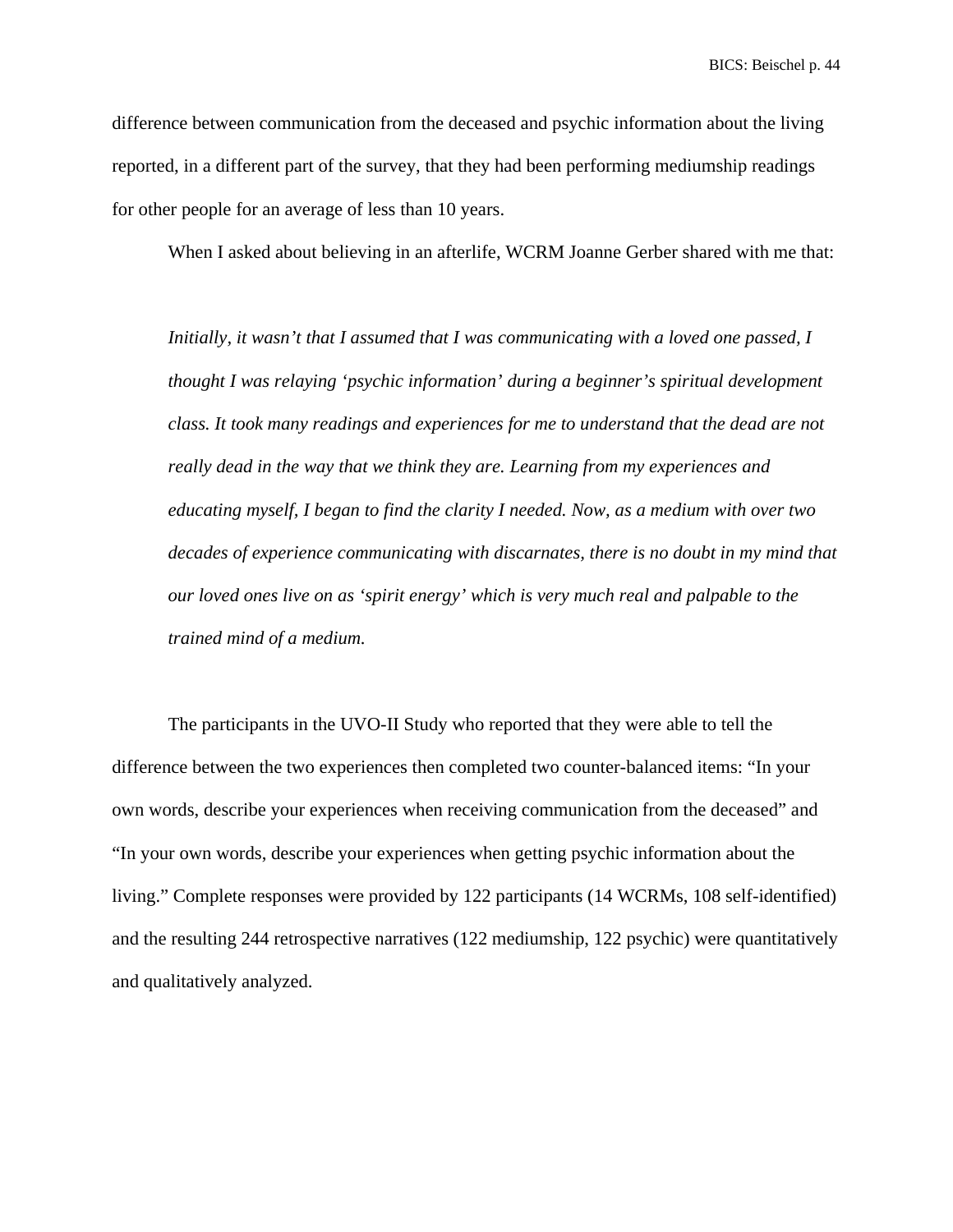**Quantitative analysis.** For the UVO-II Study quantitative analysis, Linguistic Inquiry and Word Count (LIWC, pronounced 'Luke,' http://liwc.wpengine.com/) software was used. LIWC is a validated text analysis software program that calculates the degree to which different psychologically meaningful categories of words are used in a given text. The output of the software is the percentage of a participant's text that falls into each category. For the UVO-II Study, we averaged the 122 participants' data during analysis. We found that the descriptions of their experiences of communicating with the deceased contained statistically significantly *higher* percentages—compared to their descriptions of getting psychic information from the living—in the LIWC-defined categories of social processes (e.g., words like family, parents, friends; 11.76  $\pm$  5.80 vs. 9.93  $\pm$  5.64, *p* = .004, *r* = .2); perceptual processes (e.g., sight, sound, touch; 6.63  $\pm$ 4.31 vs.  $4.81 \pm 3.81$ ,  $p < .001$ ,  $r = .2$ ); ingestion (e.g., cooking, dish, food;  $0.23 \pm 0.57$  vs.  $0.05 \pm 0.57$ 0.20,  $p < 0.01$ ,  $r = .2$ ); past-focused time orientation (e.g., former, happened, previously; 3.09  $\pm$ 3.23 vs.  $2.06 \pm 3.19$ ,  $p = .001$ ,  $r = .2$ ); and (not unexpectedly) religion (e.g., soul, spirit, afterlife;  $0.90 \pm 0.11$  vs.  $0.34 \pm 0.09$ ,  $p < 0.01$ ,  $r = .3$ ). Conversely, participants' descriptions of mediumistic communication contained a statistically significantly *lower* percentage of words describing the cognitive process reflected by the LIWC category of insight when compared to descriptions of psychic readings (e.g., discern, reason, evidence;  $5.06 \pm 2.97$  vs.  $6.48 \pm 4.30$ ,  $p =$ .002,  $r = -0.2$ ). That is, when describing communication with the deceased, mediums talked more about family, sensory experiences, food, the past, and spirituality than when describing psychic readings for the living. These quantitative, statistically significant results support the concept that what mediums experience as survival psi is different than what is proposed by the somatic psi theory.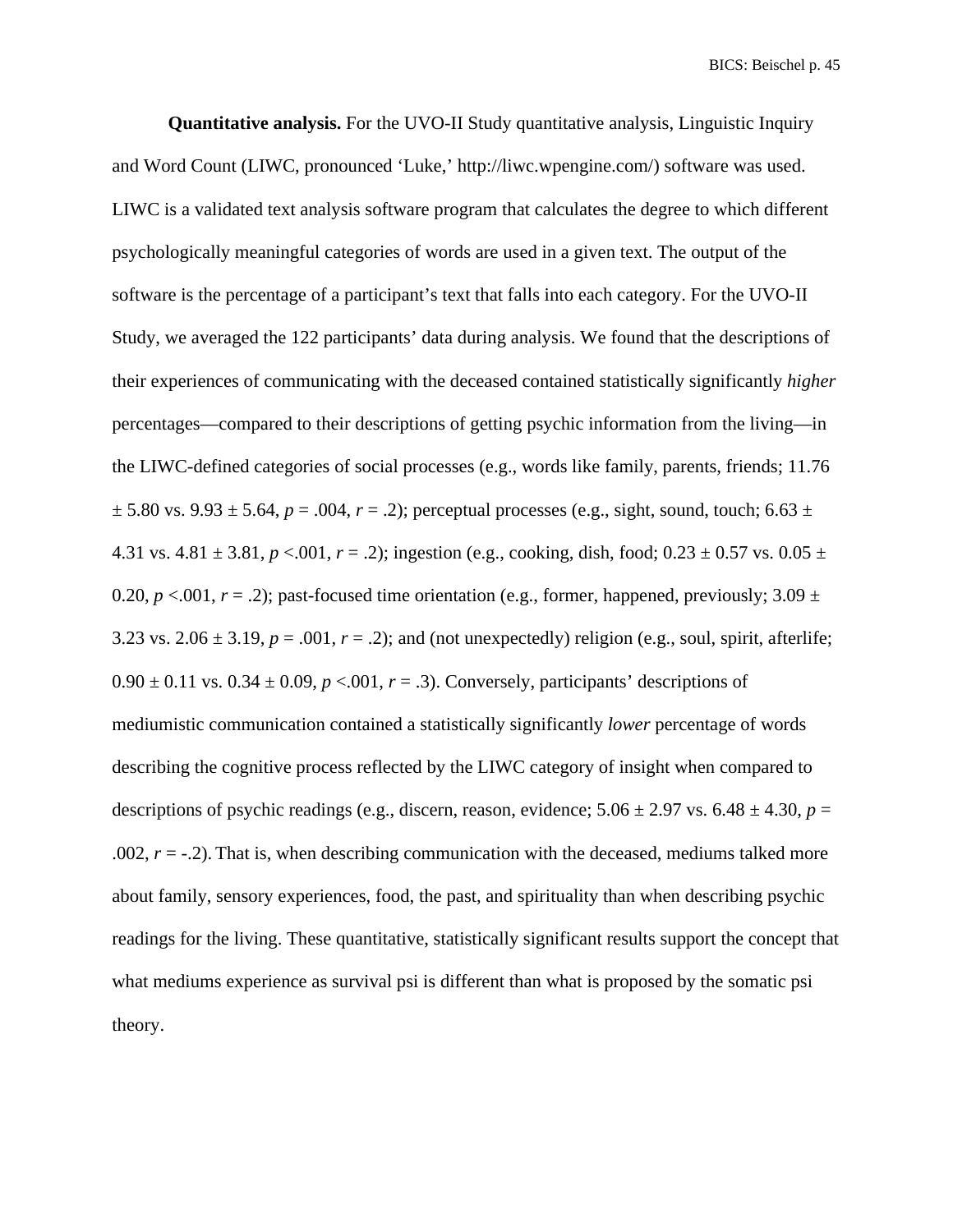**Qualitative analysis.** For the UVO-II Study qualitative method, content analysis was performed on the 244 participant descriptions. This methodology involves a systematic classification process that results in the identification of consistent patterns or themes within the text. Within the descriptions of mediumistic communication with the deceased, my colleague discovered three main themes containing nine categories and 18 subcategories. The parts relevant here were the themes of triangulated communication and how the mediums described the actual communication.

The common theme of a triangulated model of communication represents information *from* the deceased being received *by* the medium and communicated *to* the sitter. Participants also described the discarnate as controlling what information the medium receives and when the information is sent. For example, one participant noted, "The Spirit is in control of the information given to me. I don't seek it out" (31, p. 68). The mediums described communication as involving spontaneous events in which the discarnate guides the communication. One participant reported that the discarnates "give the information they wish to convey. And then we go wherever spirit wants to go" (p. 68). This finding is in line with the results from a previous quantitative study that found the mediumistic mental state involved a significantly lower level of volitional control than did a control condition (65). That is, in their experience, mediums are not driving mediumship readings; discarnates are.

**Both.** A common difference seen through both the quantitative and qualitative analyses involved concepts related to the sense of taste and/or to food. This was seen in the significantly higher percentage of words in the mediumship descriptions that fell in the LIWC category of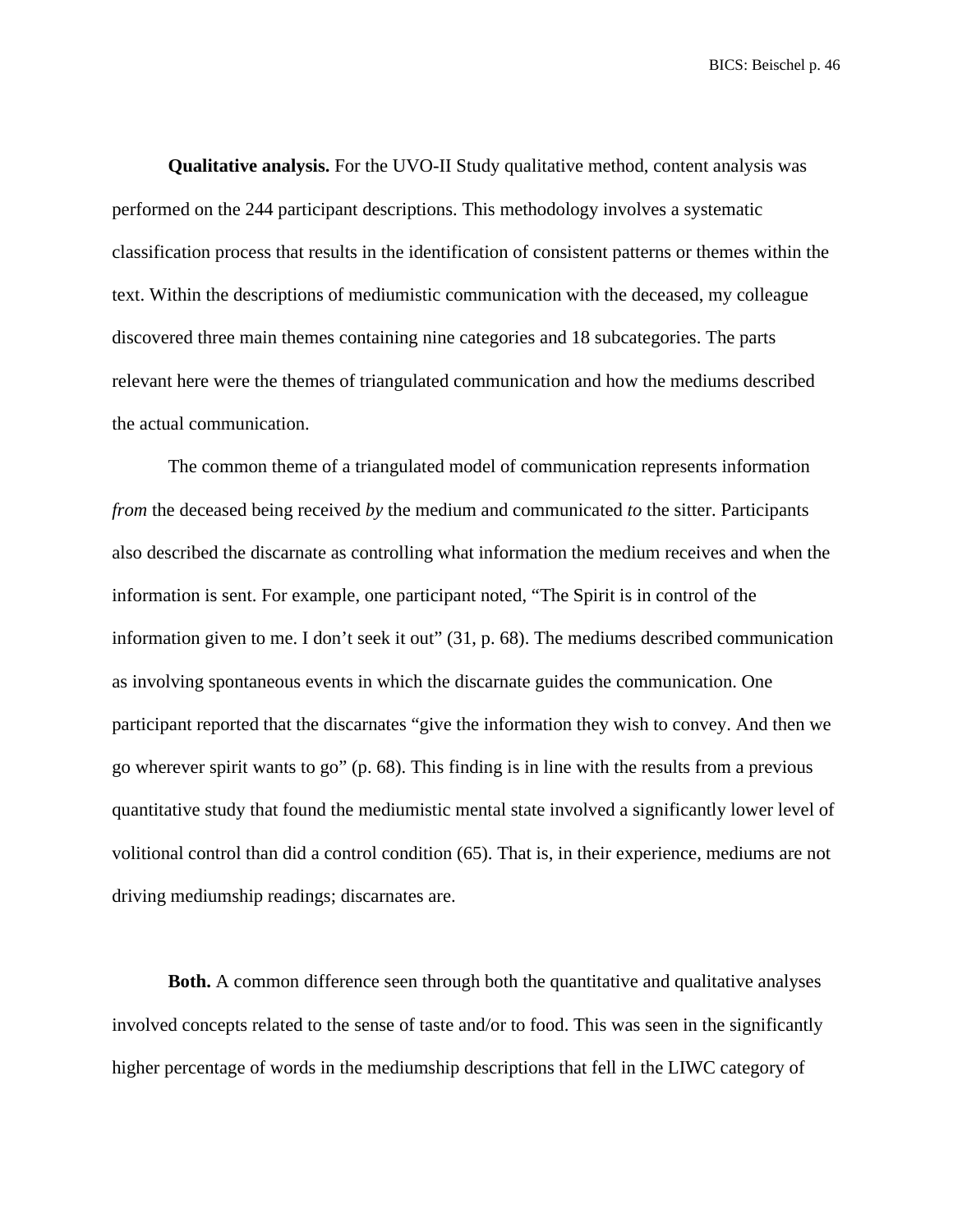ingestion and a content analysis theme of gustatory imagery which was only present in descriptions of mediumistic experiences. It is unclear if this reflects that the discarnates actually miss physically enjoying the foods the medium can taste during the reading or if the discarnates are just trying to convey how much they liked those meals and snacks in order to identify themselves. Either way, it seems that dead people talk about food, but living people getting psychic readings are not receiving input about what to order for lunch.

Descriptions of cognitive processes were also different between experiences and were seen through both the quantitative and qualitative analyses. Psychic experiences were qualitatively described as involving a download of new information, whereas mediums "just know" the information during mediumistic communication. Compared to descriptions of psychic readings, the descriptions of mediumistic communication contained a quantitatively lower content of LIWC-categorized words related to the cognitive process of insight (e.g., discern, categorize, evidence). This suggests that mediumistic communication may be a process that is more intuitive than analytical (metaphorically, more 'right-brained' than 'left-brained') when compared to psychic readings for the living. This finding was also supported by a subsequent study that found that the cognitive learning styles of mediums were not correlated at all to their accuracy scores (73, 74). Learning styles are the cognitive and behavioral preferences people have for acquiring new information; some people are hands-on learners, for example, some prefer verbal vs. visual information, etc. Because mediumship is an intuitive and passive perception and not an analytical and active cognitive process, it seems logical that mediums' learning styles would not be relevant to their accuracy scores. It shouldn't matter if a medium prefers watching videos over reading articles or hearing concerts over seeing plays when the way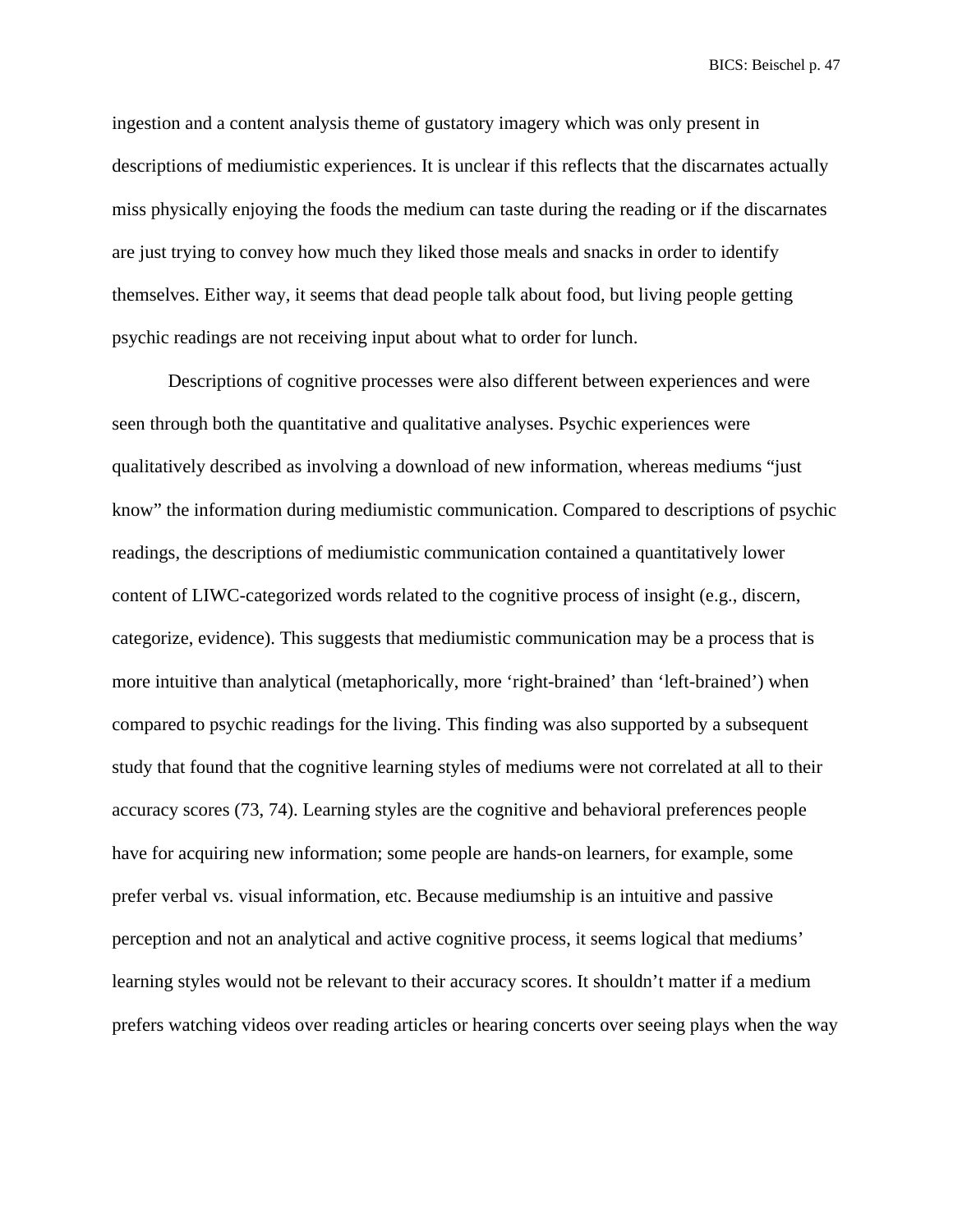they receive the information during readings seems to be guided by the discarnates. And this is what the data demonstrated.

The quantitative and qualitative UVO-II Study data support the hypothesis that the experience of mediumistic communication with the deceased is phenomenologically distinct from that proposed by the somatic psi theory.

### **Skeptical Viewpoints**

The main limitation of all of this phenomenological research is that the mediums know which experiences they are describing. One theory is that the mediums' own psychological needs are transforming, within their own minds, their experiences of somatic psi into what seems like survival psi. This could involve non-malicious, unconscious self-delusion that results in psychological or social benefits (e.g., 75) for the medium.

Alternatively, some skeptics claim that all mediums are well aware of the true nature of their experiences and simply fake it. Because no one would pay them to give readings *about* the deceased, goes the deniers' theory, each reading is a performance where the medium dramatizes somatic psi into survival psi. And when I present my data at scientific conferences, this is the theory that I am confronted with.

That's right. My colleagues accuse my participants, *to my face*, of being manipulative liars. They have no evidence and most have never even observed an actual mediumship reading take place. It usually goes a little like this…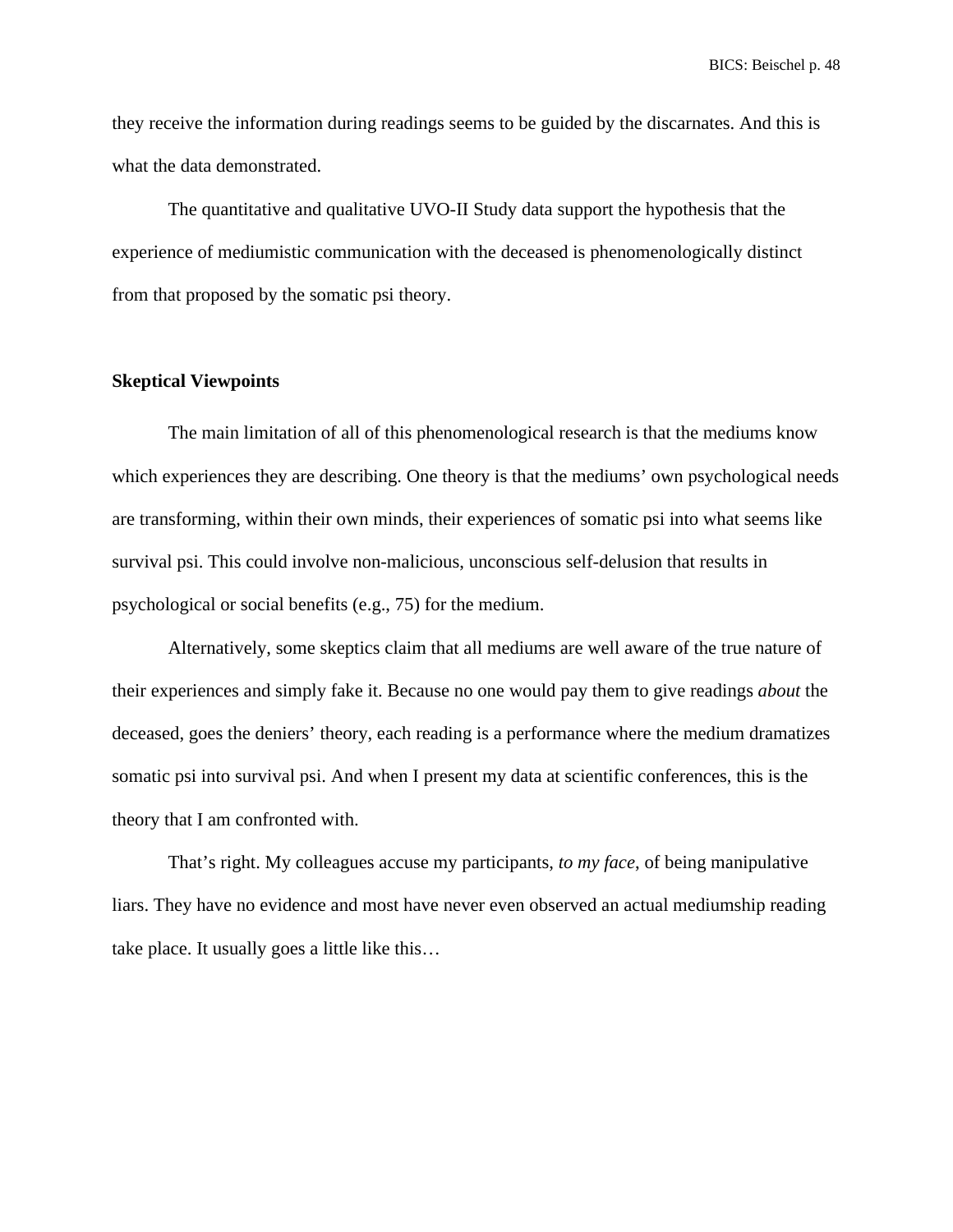For ease in reading, let's group all the skeptical somatic psi proponents into a representative persona. Let's call him, I don't know, how about "Steve"? And let's call a representative medium "Laura." Representing the empirical data, I will play myself in this fictional dramatization:

Julie: "Mediums provide accurate and specific information about the deceased under controlled laboratory conditions."

Steve: "They are obviously using somatic psi to retrieve information *about* dead people."

Laura: "I know what intentionally retrieving psychic information feels like.

Communicating with the dead feels different."

- Steve: "You have to say that. No one would pay you to do mediumship readings if the information was merely *about* the deceased."
- Laura: "I've been having these experiences consistently throughout my life. I am just as capable of discerning what they are as you are capable of knowing what is a ruptured appendix and what is gas."

Steve: "Hmph!" (Stomps feet like a child.) "Somatic psi is the correct explanation!" Julie: "Prove it."

Steve: "Uh... Um..."

Julie: "Show… Me… Data."

Steve: "I have absolutely no empirical evidence that somatic psi is what these modern mediums like Laura are doing and so I will just stand here with folded arms behind this shield of philosophical rhetoric."

Julie: "Me and Science will be over here. Enjoy your rhetoric."

[*And scene*.]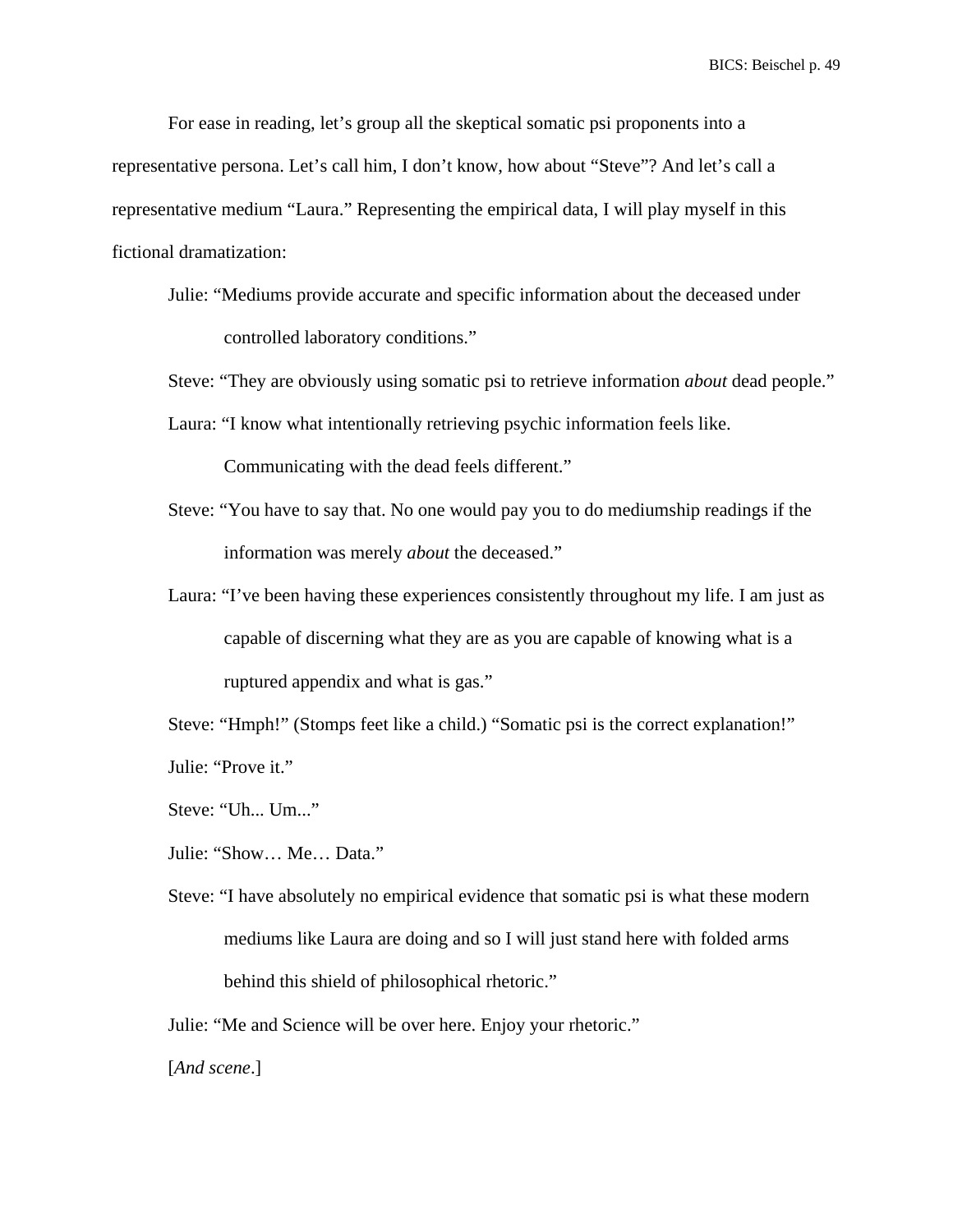Another argument is that because there's plenty of laboratory evidence that psi is real, it's more logical to think that mediums are engaging in somatic psi than communicating with the deceased. This is an especially tenacious stance for researchers who study psi phenomena and are intimately familiar with how widespread psi functioning is. Psi is their go-to explanation for anomalous information transfer. And that's usually a safe bet. But it's not what mediums are experiencing.

Psi researchers calling mediums' survival psi experiences somatic psi is like someone who works extensively with digital sounds claiming that everything that makes a noise is a cell phone ring tone: "I know a lot about ring tones and what you're hearing are ring tones." "But no," says the medium in this fake metaphorical example, "I know what ring tones sound like. What I'm hearing is far more complex. More nuanced. What I'm hearing is music." "Nope," says the psi researcher, "it's ring tones."

Furthermore, beyond the simple fact that mediums are reporting that what they are doing is survival psi, a major logical flaw exists with the above lines of thinking: If mediums are just psychics reporting information *about* dead people, *then why aren't all psychics mediums?*

If it is easy to dramatize the theoretical process of somatic psi, then why aren't all psychics acting like mediums? It would potentially broaden their customer base making it a much more lucrative career choice. However, there are plenty of talented practicing psychics who never claim to be talking to the dead. It seems far more likely that mediums can tell the difference between what it feels like to communicate with a deceased consciousness and what it feels like to acquire psychic information.

But enough philosophical conjecturing about what may or may not be happening. Let's bring it into the lab.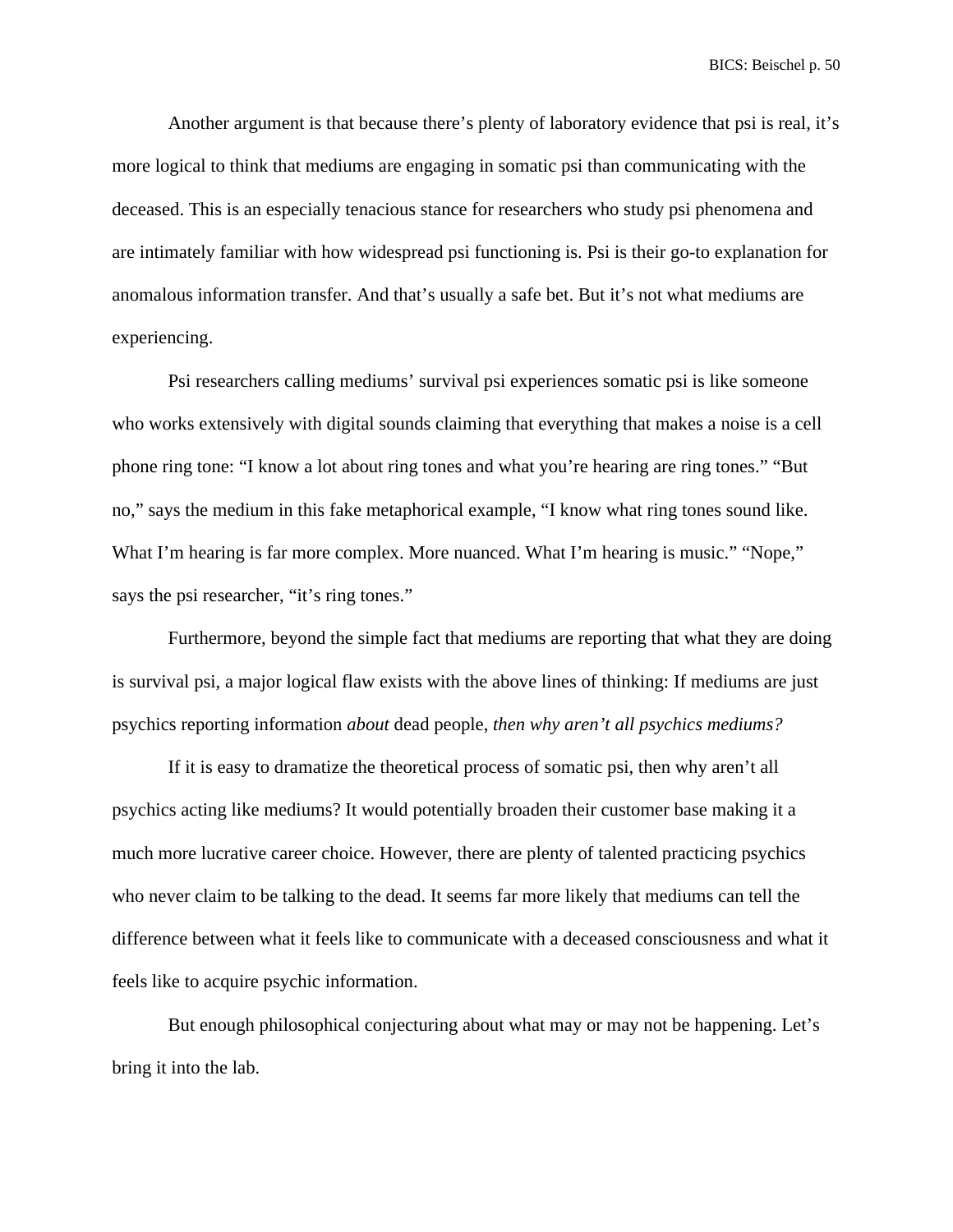### *UVO-III Study: Quantitative Analysis*

For the UVO-III Study, our aim was to see if mediums' reports of differentiating between the two psi experiences would hold up under blinded and controlled laboratory conditions (50, 71, 72). The goal was to see if empirical research findings would mirror what was found during the previous qualitative and quantitative phenomenological studies. (Are you on the edge of your seat?!) Again, because somatic psi is a theoretical construct and is not an experience that mediums report having, it cannot be requested of participants during an experiment. Therefore, psychic readings for the living serve here again as the best surrogate experience to include during research. The UVO-III Study examined—under randomized, counter-balanced, and blinded conditions with prescreened participants—the phenomenology of mediumship readings for deceased targets in which survival psi is used and of psychic readings for living targets in which 'regular' psi (i.e., telepathy, clairvoyance, and/or precognition) is used.

The UVO-III Study examined the experiences of 10 WCRMs who had previously demonstrated AIR (anomalous information reception; reporting accurate information about the deceased under blinded conditions with no feedback or any shenanigans). The 10 WCRMs participated in two counter-balanced experimental conditions: a blinded reading for a living target and a blinded reading for a deceased target. After each condition they completed a questionnaire about their experiences. The reading conditions were recorded phone sessions in which only the blinded medium and a blinded experimenter were on the phone.

At the start of each reading, the WCRM was given the first name of a target person by an experimenter. Targets could be living or could be deceased. WCRMs had been given these instructions at the beginning of the study: "You will be randomly assigned two readings. Each of the readings may be a psychic reading for a living target or a mediumship reading for a deceased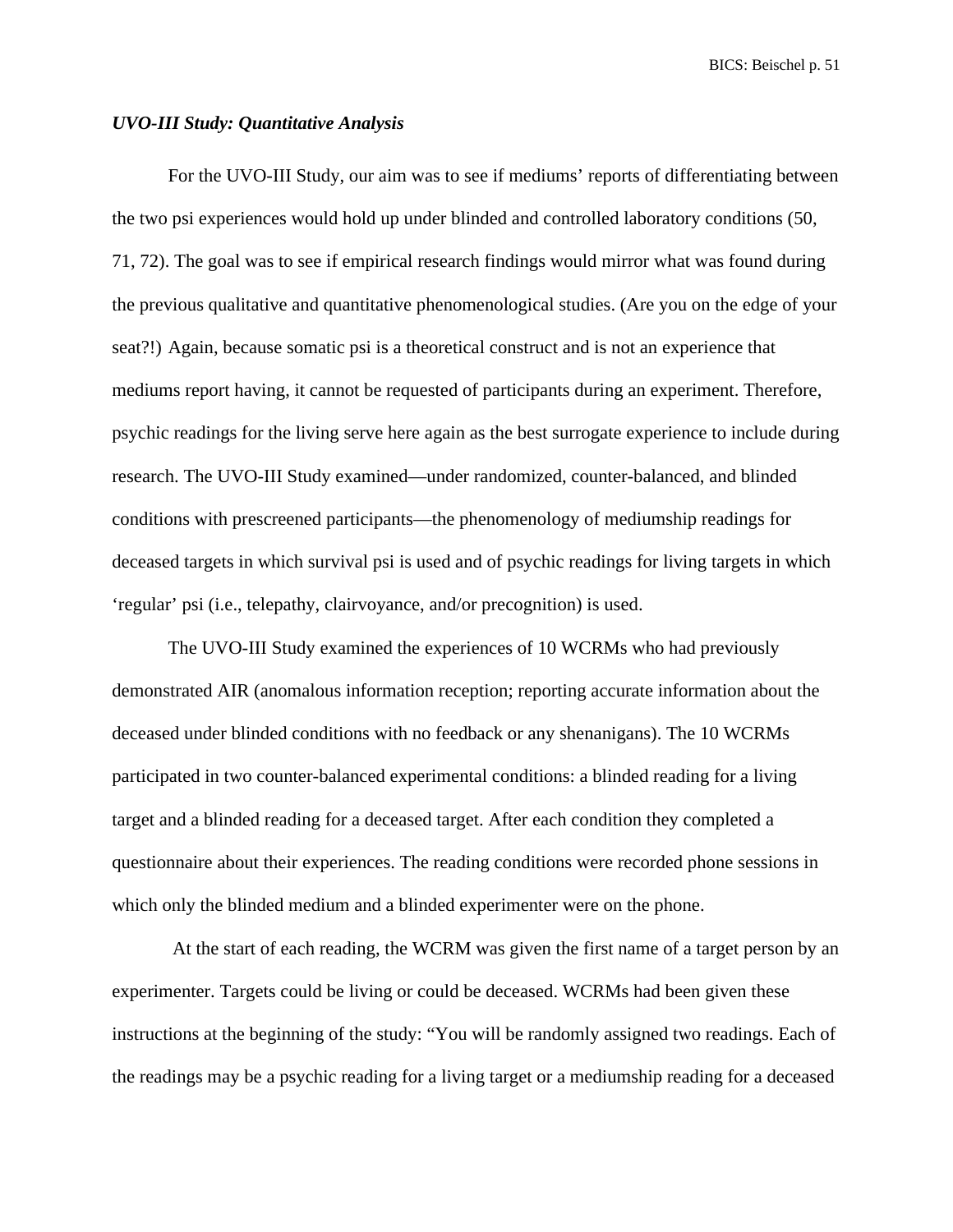target. That is, you may read for two living people, two deceased people, or one of each." When directly asked by my scientifically-minded research participants how we would see any differences in conditions when they might read for two living or two deceased targets, they were told that combining the results from all the participants would allow us to see differences when averages were compared. In reality, they each read for one living target and one deceased target. The experimenter on the phone with them was also blinded to which names were living targets and which were deceased.

After being given the first name of a target, the WCRMs were asked questions about the target's physical appearance, personality, and hobbies and asked to provide any other relevant information. The questions were identical regardless of whether a target was living or deceased. This ensured that the medium and the experimenter stayed blinded to whether a given target was living or deceased.

During 19 of the 20 readings in the UVO-III Study, the WCRM mentioned their impressions regarding whether the named target was living or deceased. In a statistically significant portion (14 of 19, 74%), those impressions were accurate (50% is what could be expected from guessing) [binomial probability,  $n = 19$ ,  $q = 0.5$ ,  $p (x \ge 14) = .03$ ]]. Six of the 10 WCRMs were able to accurately determine the status of the targets in both of their readings (71).

After each reading condition, the WCRMs completed a questionnaire called the Phenomenology of Consciousness Inventory (PCI; 76) about their experiences. The WCRMs were told, "It is essential that you simply attempt to answer each question during the reading and then fill out the PCI about that experience." The PCI is a widely used valid and reliable 53-item questionnaire that quantifies 26 different aspects of consciousness grouped into 12 major and 14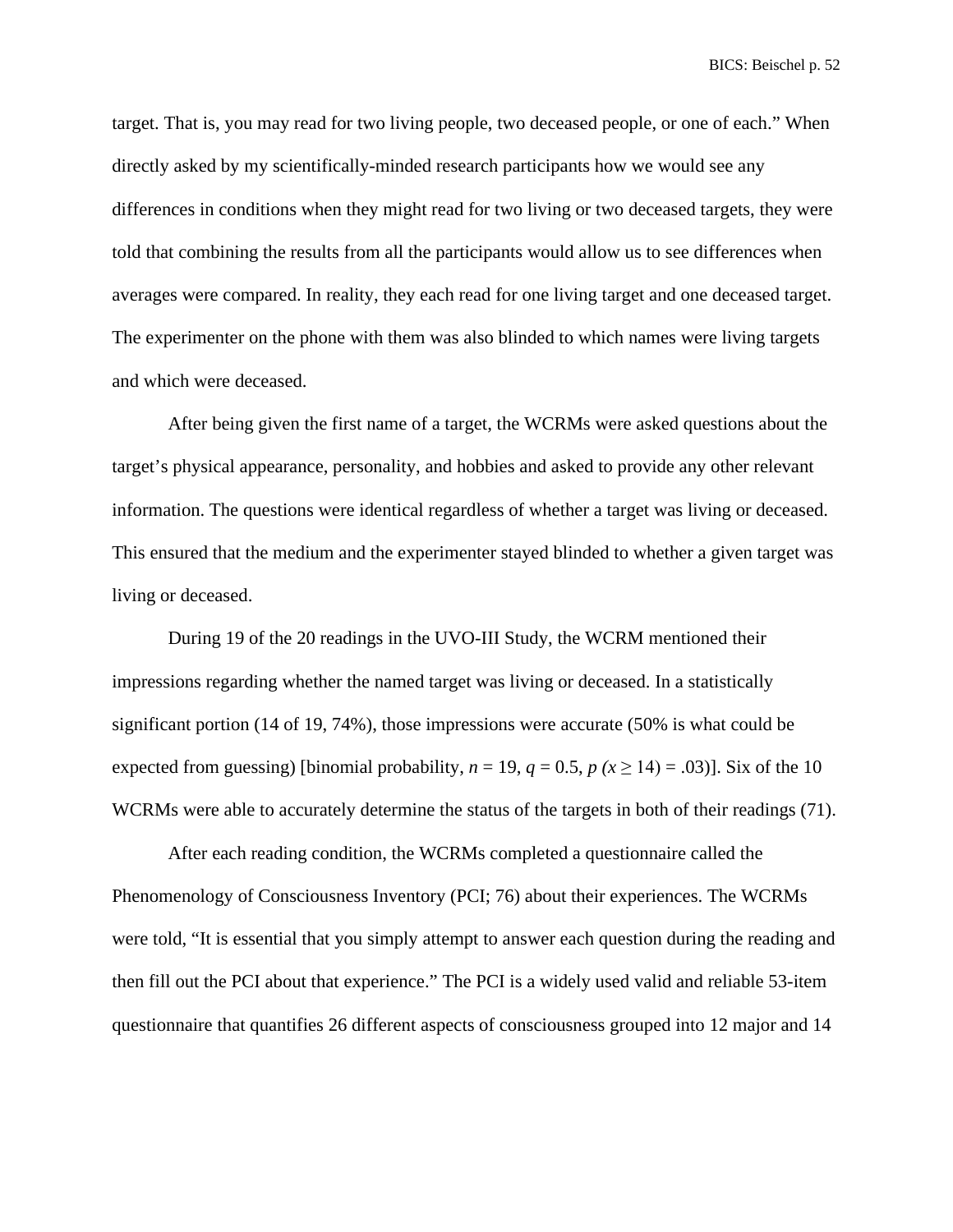minor dimensions. WCRMs also completed PCIs after an initial baseline condition and after a control condition.

When all four conditions (baseline, control, living target reading, deceased target reading) were compared statistically, differences were seen in the PCI scores reflecting the experiences of the reading conditions as compared to the scores reflecting the experiences of the baseline and control conditions. That is, the psi readings induced experiential situations that were quantitatively different from the WCRMs' normal, usual waking consciousness (represented by baseline and control conditions). Similar to previous research (65), the reading conditions created changes in the mediums' level of mental imagery, in the focus of their mental attention, and in their subjective sense of the passage of time (50).

The two different types of psi readings, however, were similar to each other in their PCI profiles. And this is what we expected. Psi is an anomalous situation and its variants can only be so different. Also, the PCI was not designed to capture differences between mediumistic and psychic experiences. It may not be able to measure the "phenomenological variables that are fundamental constituents of mediumistic states" (77, p. 190). We may need to specifically develop an instrument or method that can capture the nuanced differences between mediumistic and psychic experiences in order to accurately capture the holistic nature of psi. However, one of the dimensions the PCI does quantify is love and that is important here.

Mediums anecdotally talk about feelings of love related to mediumship readings. When, years ago, I informally asked the mediums on my team about their experiences (32), their responses often focused on love. For example, Joanne Gerber reported that, "The energy of love is the bond between the physical and spiritual worlds" (p. 285). Kim Russo described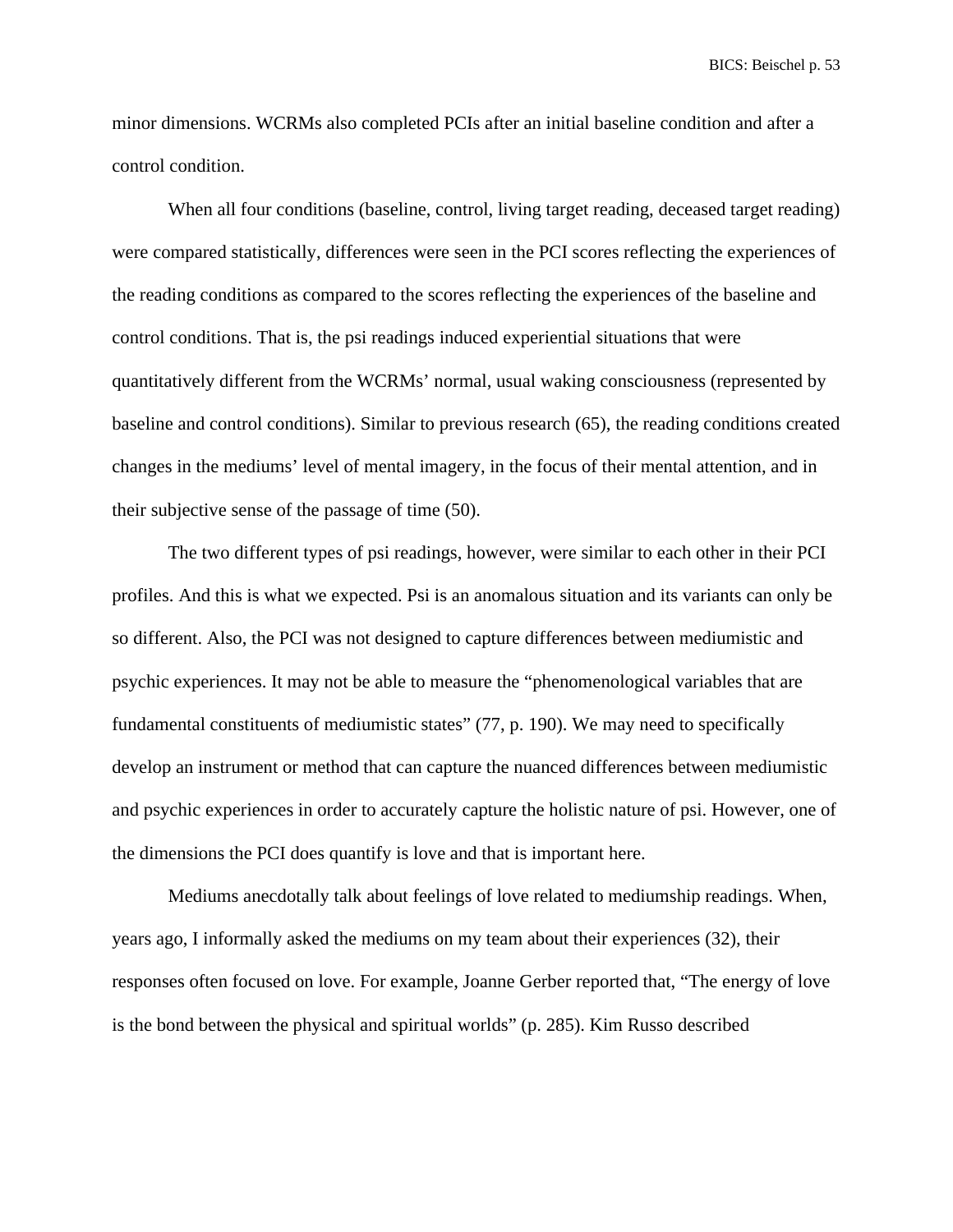mediumship readings as including "many emotions running through my body… especially love. The emotion of love comes to me in the strongest way" (p. 254).

In a 2017 online survey study, one of the questions we asked the medium participants (14 WCRMs, 113 self-identified;  $n = 127$ ) was, "What is your explanation for why you are a medium?" Love was mentioned in some of the responses (78). For example, one participant described their purpose as, "To help others. To bring Light and Love where there is darkness... We are all eternal beings of Light and Love, we can never be destroyed*."*

A different survey question asked, "In your own words, describe your spirituality as it is related to your mediumship." Qualitative analysis of the responses revealed a major theme that involved love (78). Participants' statements included:

*"I believe that life continues. Energy changes form but it never lessens or increases. I believe in a light/love in the universe, whatever we call it. People move on in a new form rather than dying and no longer existing."*

*"…what I believe in is… levels of ascension and learning of dark to light based on soul growth, with love carrying over each lifetime, until you are purely good and at peace with the universe."*

Because of these types of statements, we specifically predicted that love would be experienced to a greater degree during the blinded readings for deceased targets when compared to blinded readings for living targets. Our prediction was confirmed when this specific analysis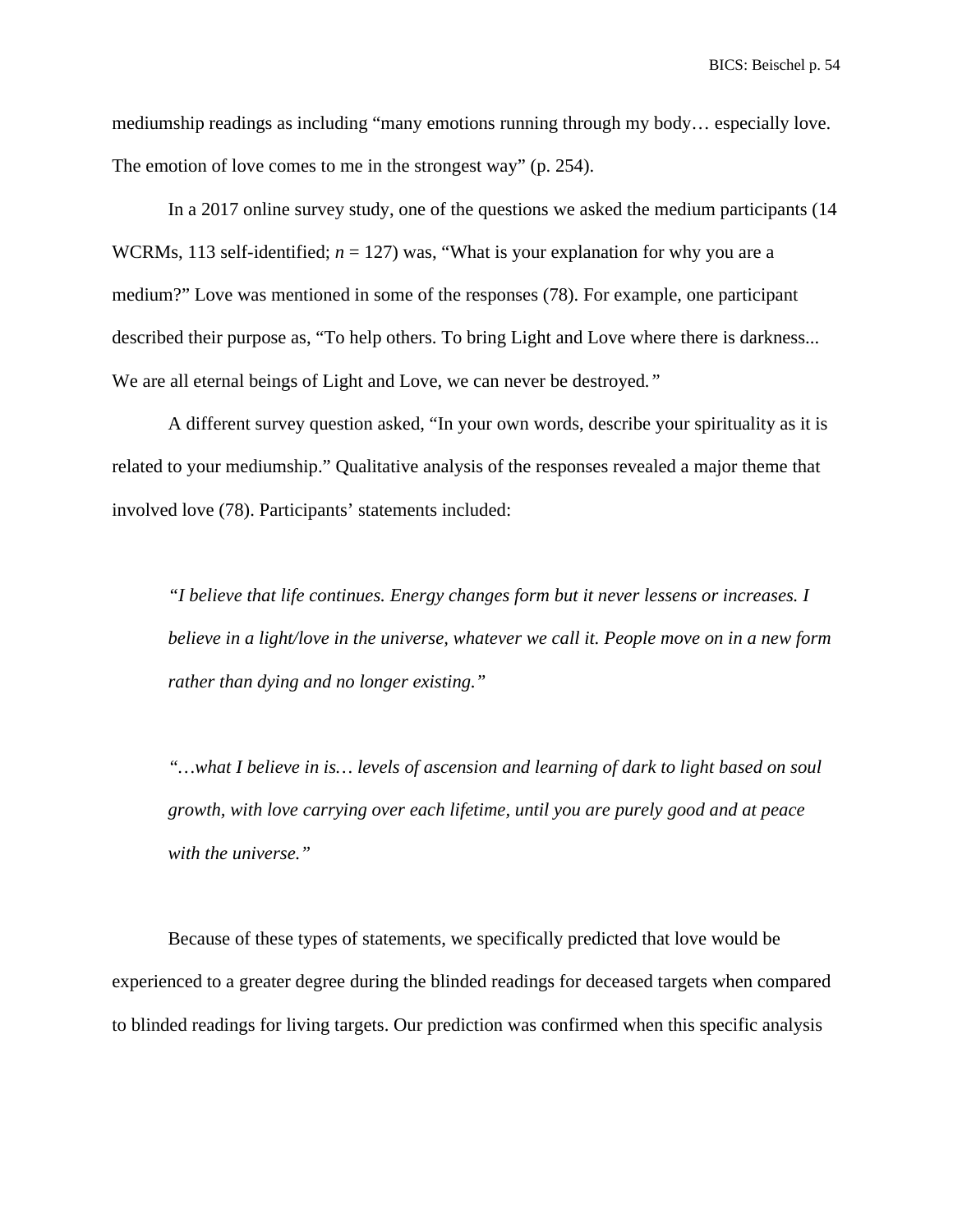demonstrated a statistically significant difference in PCI love scores [deceased target: 3.65  $\pm$ 0.63 vs. living target:  $2.75 \pm 1.18$ ;  $t(9) = 2.78$ ,  $p = .02$ ; paired *t*-test, two-tailed (50, 72)].

Let's really take that in and metabolize it: *Under controlled conditions, the mediums in this study felt more love when performing a blinded reading for a deceased target than they did when performing a blinded reading for a living target.* All the mediums had was a first name. And dead people brought love to the party.

After collecting the UVO-III Study data, I also informally interviewed the WCRMs about their general experiences during psychic functioning and survival psi (mediumship readings) (e.g., 42, 71, 72). Referencing the overall differences between the two experiences, the WCRMs noted:

*"It's very different. It's like listening to someone versus looking myself."*

*"In a mediumship reading, it feels like someone is talking* to me*. With psychic readings, it's information* about *someone."*

*"With mediumship, I get to meet new people all the time. Psychic information is boring."*

The mediums' comments also related to differences in how they actually perceive the information:

*"With psychic information, I have to 'squint' from the inside out like to focus on something in the distance. When I do mediumship, it's not squinting at all. It's just receiving."*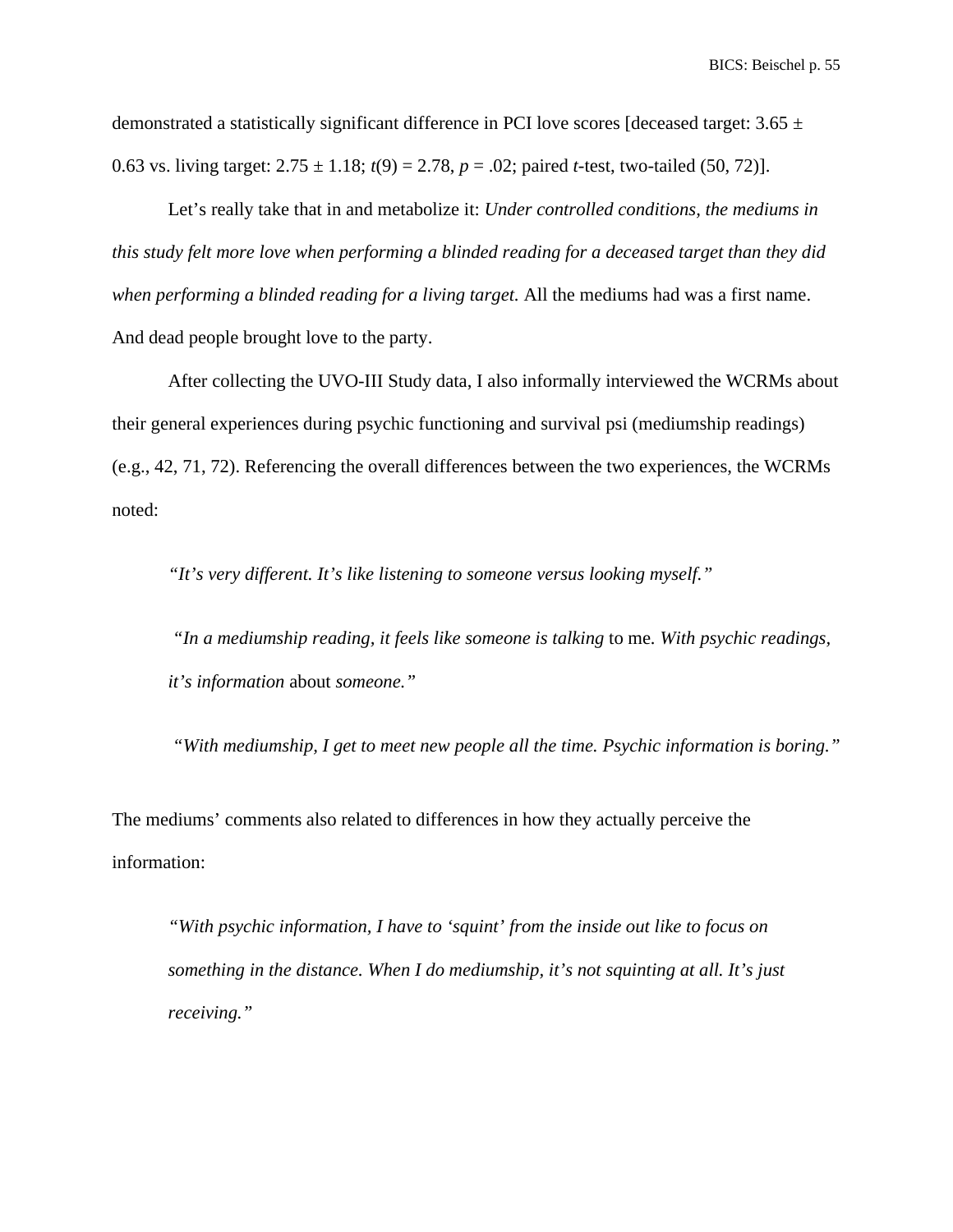*"There's a heaviness around the sensation of living people; like air compared to helium. The auditory aspect is much sharper when I'm perceiving someone who is deceased. Their energy is more like helium."*

These statements are similar to a finding from Roxburgh and Roe (79) who interviewed 10 Spiritualist mediums about their experiences and qualitatively analyzed the responses. The metaphor of energy was used by one participant "to make the distinction between a psychic link that is 'static' and 'dense,' and spirit communication that is 'vibrant' and 'lighter'" (p. 33).

One WCRM discussed the spatial orientation of the information in response to my query:

*"Somebody from the other side steps in to communicate on the right side of the 'movie screen' in my mind's eye. Psychic information from the living comes to the left-hand side of the screen. The dad's side comes on the bottom right-hand side and the mom's side comes in the upper right-hand side of the screen."*

Several WCRMs discussed differences in their physical sensations:

*"The physical feeling I get is a tingling or a pressure in my head when the medium stuff starts to happen or when they're entering the room. I don't get that at all during a psychic reading."*

*"Physically, mediumship charges me up. It's like having eight cups of cappuccino. It's like a buzzing. I've learned I can't do reading too late at night because I'll just be up all night. It's like a super-charge. Psychic information doesn't do that."*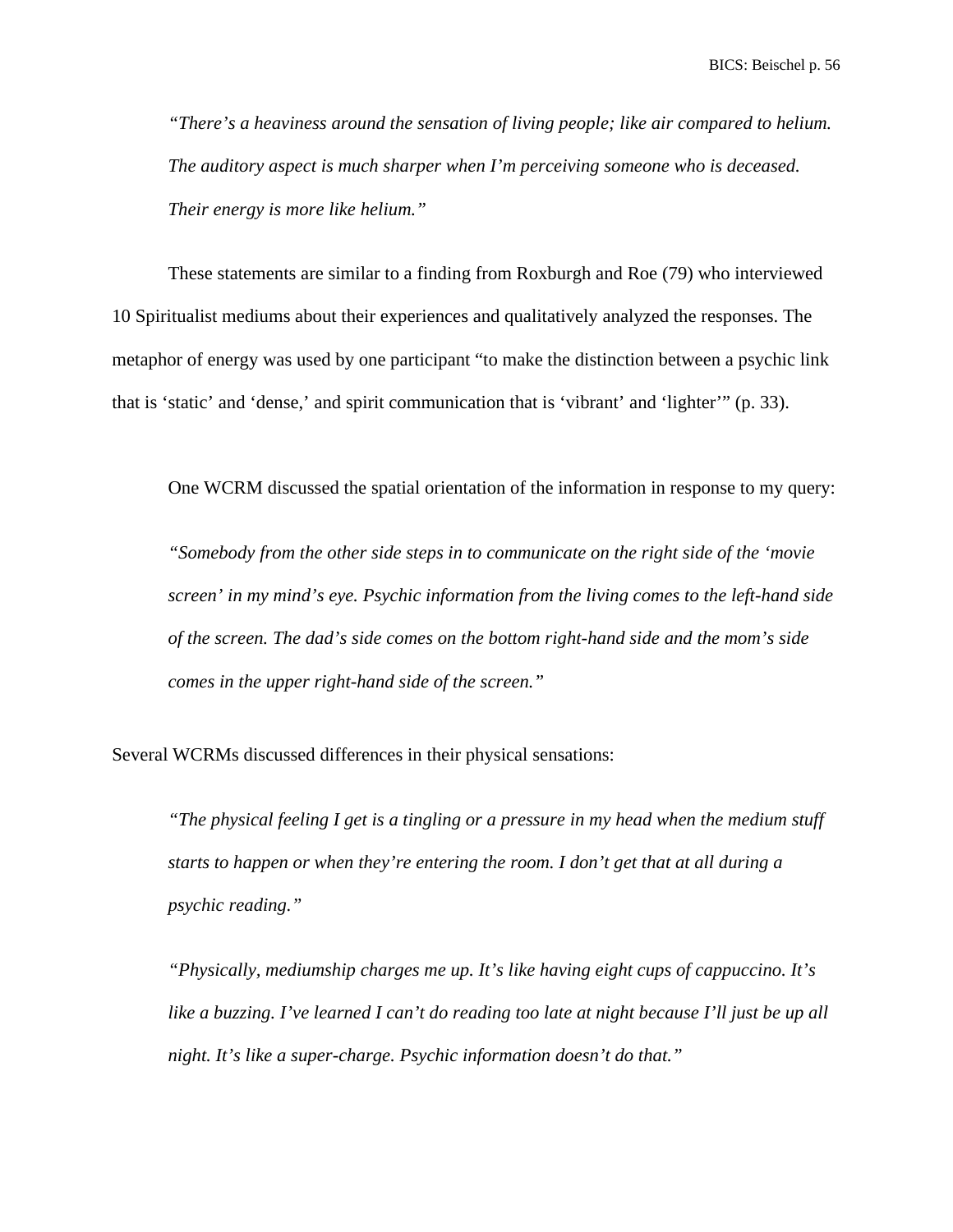One WCRM spoke specifically about love:

*[In mediumship readings,] "there's more of a loving feeling. When I connect with somebody on the other side, everything's happy and great. I feel like I don't know who I am any more. I lose myself. My identity is gone. Who cares who I am? I'm just part of the universe; I'm part of love energy… It's like I'm connecting with that sacred love, that universal love, on the other side even though it's just in little tiny bits for a moment. Reading psychically is very different. I'm more aware of myself. It's more grounded. It makes me feel alone."*

The UVO-III data collected under blinded conditions and these additional informal interview responses support the conclusions of the previous phenomenological research studies: mediums know what acquiring psychic information about the living feels like and communicating with the deceased feels different.

### **Second Step 6: Draw Conclusions from all the Phenomenology Research**

From the data collected during the UVO-I, -II, and -III Studies, we can assuredly conclude that what mediums experience as survival psi (communicating with the deceased) is statistically and in most other ways completely different than psychic readings for the living, the placeholder experience for the theoretical situation proposed by the somatic psi explanation. Most convincingly, from the quantitative PCI love data collected during the UVO-III Study under blinded conditions, we can conclude that the different ways mediums describe the two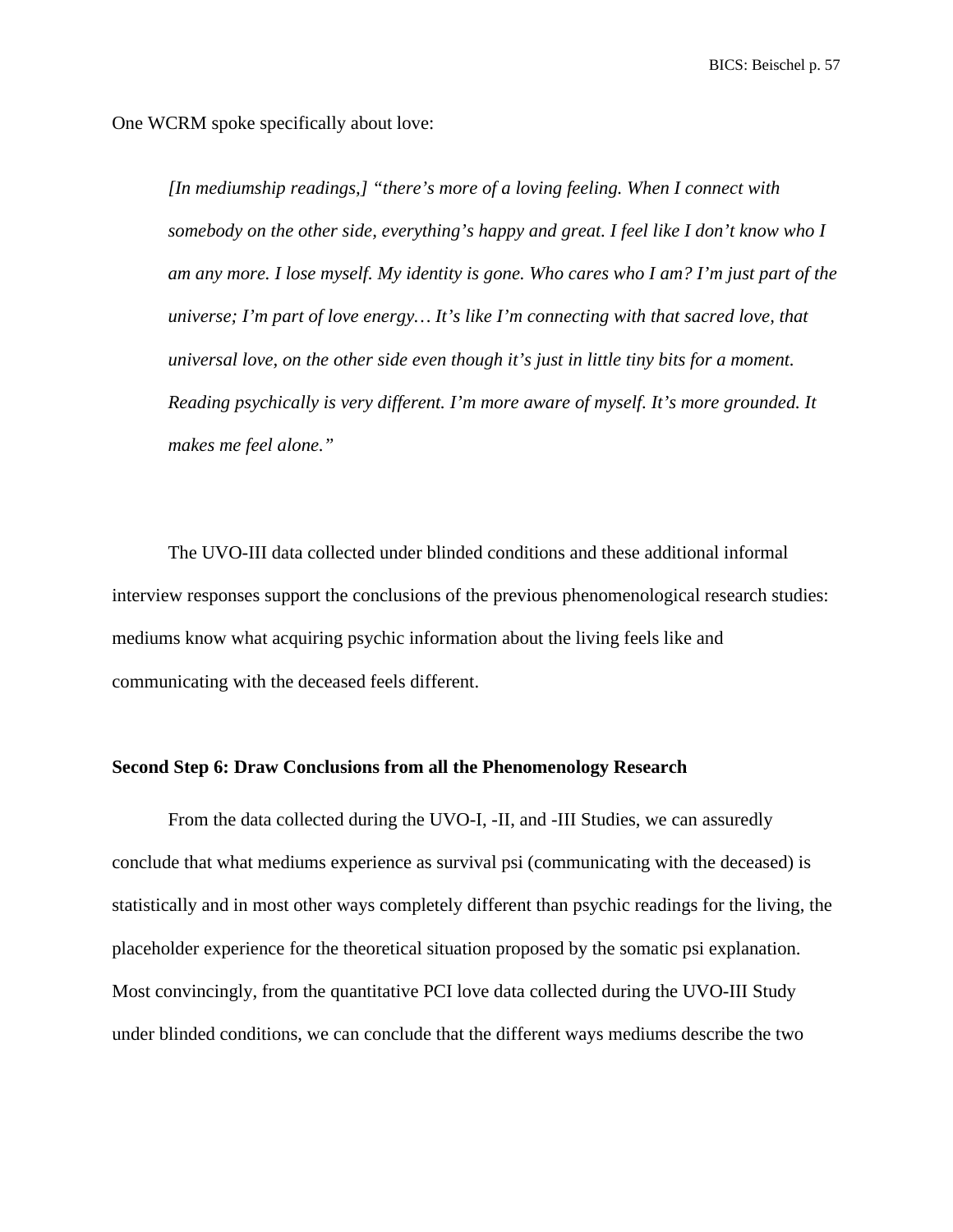experiences cannot be solely a result of knowing which phenomenon they are talking about and consciously or unconsciously spinning the narrative to fit their needs.

And let's season our hearty science with some tasty logical inference: When we consider the extensive experiences of people throughout history and across the globe who have ongoing relationships with the souls of the deceased (e.g., 4, 80, 81), it is actually more logical to land on the survival side of the survival psi/somatic psi argument. It just makes more sense that these 21st century, American mediums are communicating *with* the deceased, like they say they are doing and like people have been doing for eons all over the world, rather than using psychic functioning to acquire information *about* the deceased. That is, in addition to the science, the history and ubiquitous nature of communication experiences allow us to infer that survival psi is a better explanation than somatic psi for the source of mediums' accuracy under controlled conditions.

### **Grand Finale Step 6: Draw Conclusions from all the Research**

As established above, science is considered the most reliable, valid way of knowing. Based on the science described here, this is what we know:

- 1. Certain prescreened mediums can report accurate and specific information about the deceased under controlled laboratory conditions that address normal explanations for the source of the information they report.
- 2. The anomalous source of that accurate information must involve psi.
- 3. The two possibilities are that (a) they are communicating telepathically *with* the survived consciousnesses of deceased people (survival psi) or (b) they are using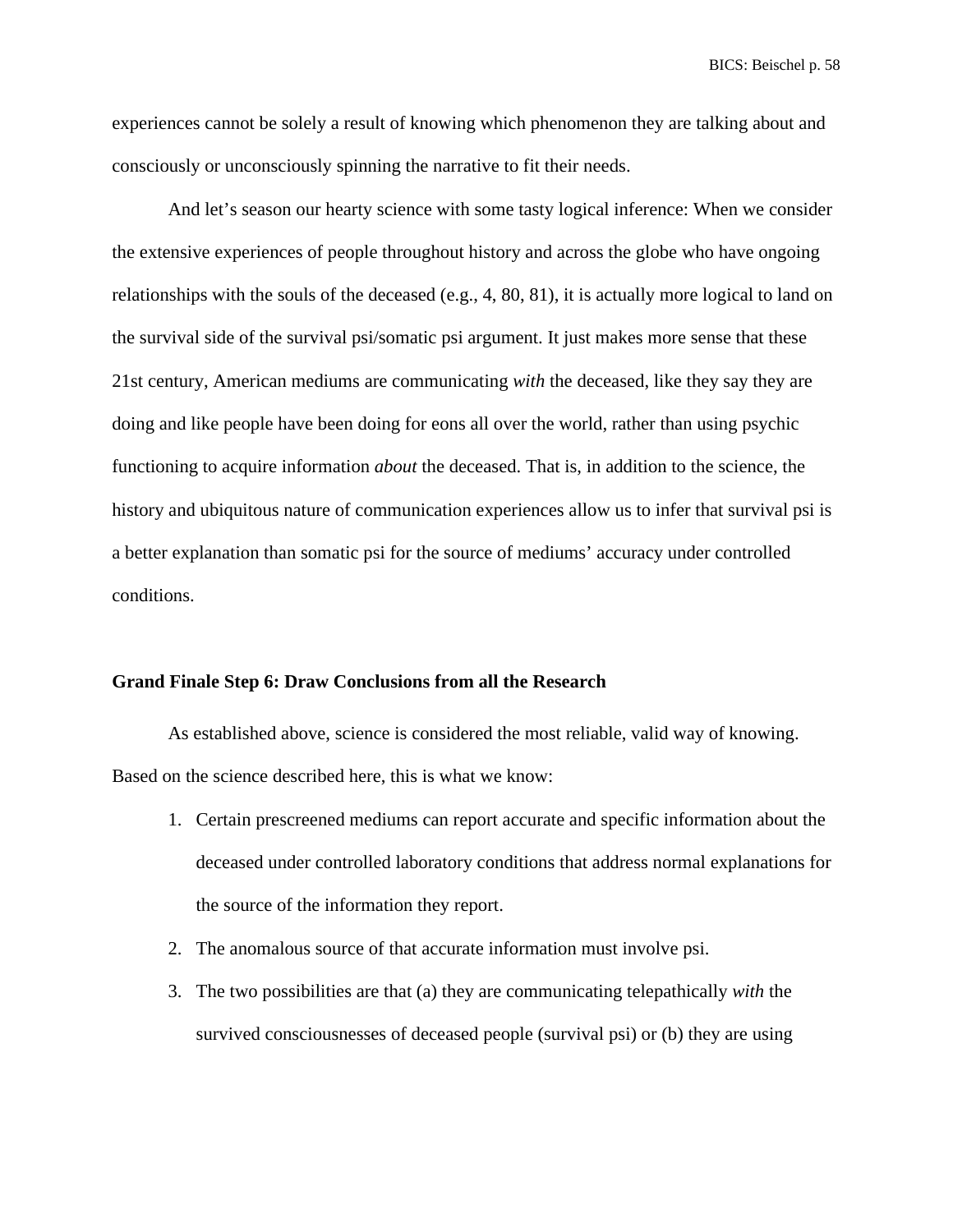precognition, clairvoyance, or telepathy with the living to gather information *about* the deceased (somatic psi).

- 4. Twenty laboratory-tested mediums and over 100 self-identified mediums have reported that survival psi and psychic readings for the living (the surrogate for the somatic psi theory) feel different. Extensive qualitative and statistically significant quantitative phenomenological research supports their claims.
- 5. Quantitative findings from blinded readings performed by laboratory-tested mediums for deceased and living targets specifically demonstrated that, at the very least, love is experienced to a greater degree during mediumistic readings for the deceased compared to during psychic readings for the living.

Taken together, these facts provide the best available evidence for the survival of human consciousness after permanent bodily death. As we have stated all along this journey (e.g., 82, 83),

With a combination of evidence for AIR and support that the use of survival psi during the mediumship process is phenomenologically or physiologically different from somatic psi under blinded conditions, it could be inferred that survival is the best explanation for the data. (38, p. 279)

The most logical explanation for the collection of data described above is that people can survive the death of their bodies and can communicate with mediums.

But how can that be?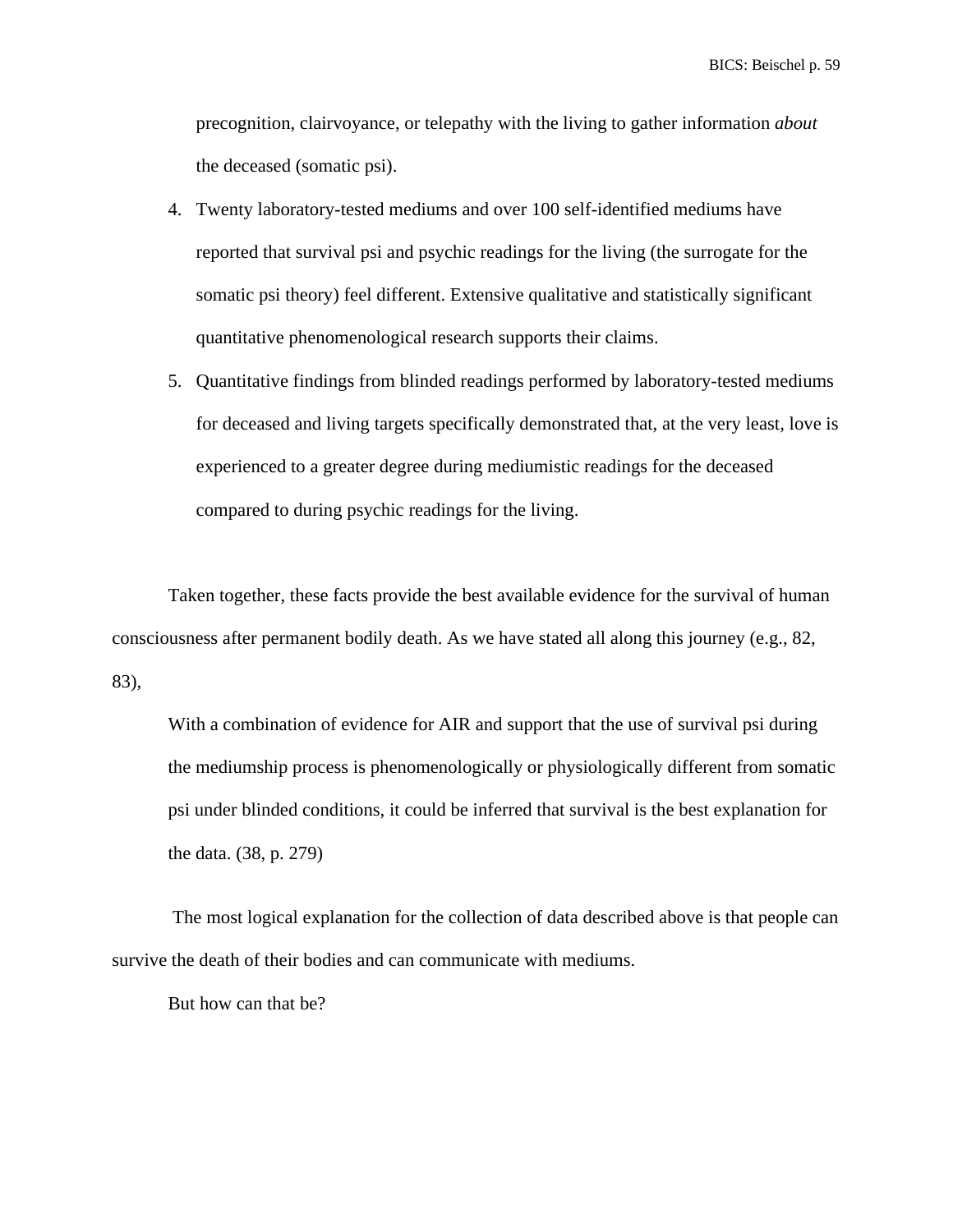While these conclusions may seem like heresy or profanity to some, controversial ideas can be the "key to scientific progress" and keeping them "at the scientific margins is strikingly at odds with the potential public impact such work could have" (84, p. 1024).

Moreover, competent scientists are comfortable with uncertainty and mystery. In *Brida* by Paulo Coelho, another novel I happened to be reading while writing this, Brida's boyfriend explains to her the classic physics double-slit experiment that demonstrates that particles can inexplicably act like both particles and waves simultaneously. "You may not believe it, but it's true," he says. "It's something scientists know but can't explain."

Brida asks, "What do scientists do when confronted by these mysteries?"

"They enter the dark night," he responds. "We know that the mystery won't ever go away and so we learn to accept it, to live with it… It isn't explanations that carry us forward, it's our desire to go on" (85, Ch. 2, 52:34).

Here's to living with the mystery.

### **Proof Beyond a Reasonable Doubt**

When I asked the Windbridge mediums, "Do you believe in an afterlife?" as part of the 'secret media project' they knew nothing about, Traci Bray, who worked in and around law enforcement prior to focusing on her mediumship full time, chose to respond this way: "Yes. Were I presented this question in a court room, I would vote along with beyond a reasonable doubt." But how does scientific evidence fit in a court system?

Although "they evolved independent of each other to serve similar functions," (86, p. 133) the decision-making schemes in both law and science share extensive similarities. For example, the threshold level of probability used by scientists to determine whether or not to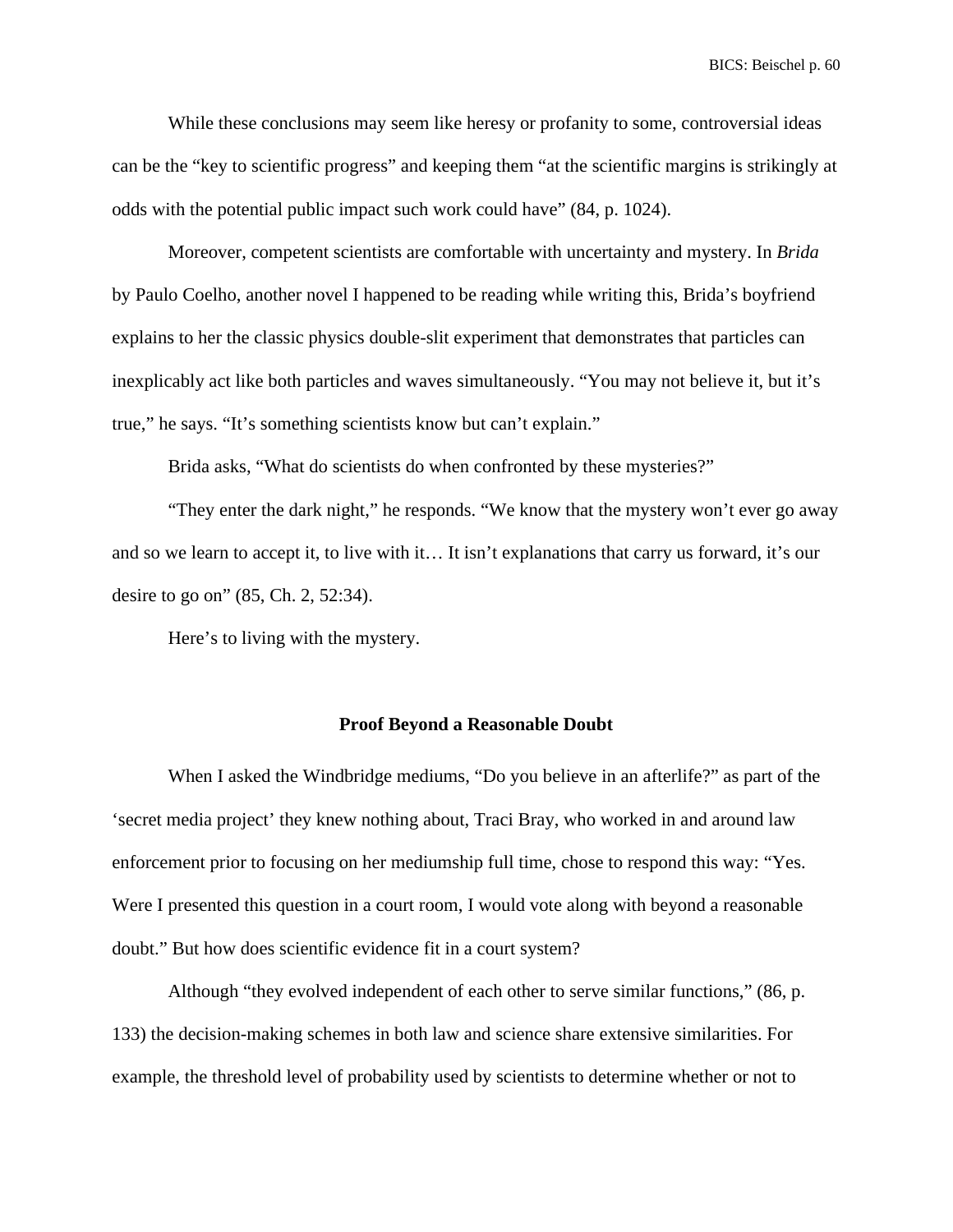reject a null hypothesis (usually  $p < .05$ ) can be equated to the 'standard of proof' threshold used in a court system to determine whether or not proof beyond a reasonable doubt has been established (e.g., 87). Furthermore,

The structure of the decision situation is the same. Each reflects a true state of reality, which can never be known directly, but must be inferred (that a defendant is innocent or guilty; that a null hypothesis is true or false). (87, p. 118)

When scientific findings are used as evidence in court, their "falsifiability," the extent to which they can be contradicted by observation, is considered "the supreme criterion of authenticity" (88, p. 169).

There are also important differences between law and science. The philosophy stating that 'law seeks justice and science seeks truth' has been "announced by many legal authors and applied by several courts" (89, p. 266) and is based on the fact that courts will exclude evidence (such as that which has been illegally obtained) and science will not (as long as ethical and methodological standards are adhered to). In addition,

Law relies primarily on what scientists would consider unreliable anecdotal evidence in the form of oral testimony. Science finds its truths by making generalizations from a mass of events. Thus, its focus is often at a population level. In contrast, law seeks to resolve disputes between certain named parties. (89, p. 265)

As stated above, this is a significant advantage of mediumship research in establishing evidence for survival: we can assess the phenomenon as demonstrated by multiple skilled participants, using peer-reviewed methods and controlled laboratory conditions, which result in generalizable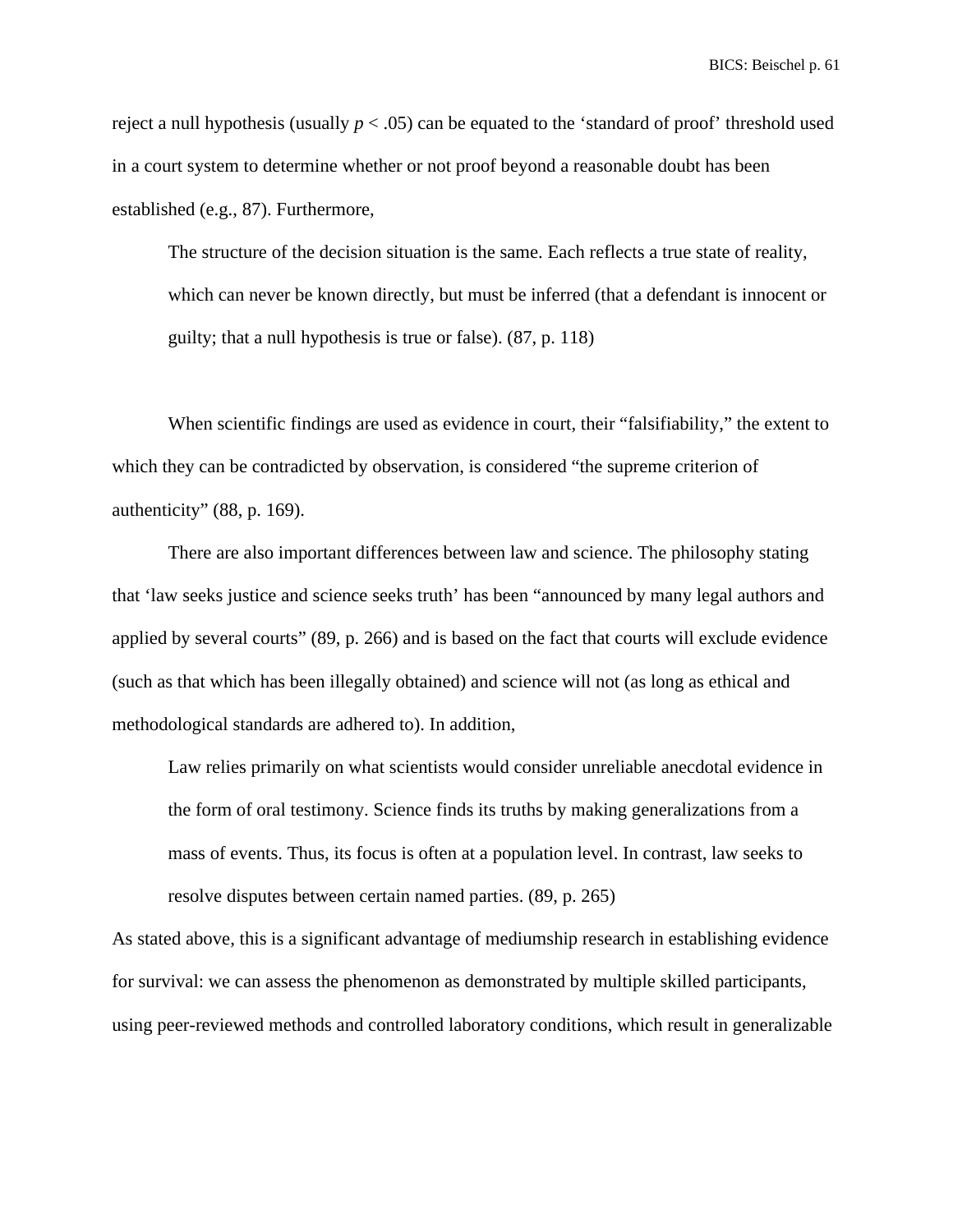conclusions; we do not need to rely solely on anecdotal testimony about individual reported experiences.

Using these comparisons to law, it is clear that the statistically significant scientific evidence described above, collected under randomized, controlled conditions in order to address falsifiable hypotheses, meets if not surpasses what could be considered proof beyond a reasonable doubt in a court system.

I will leave you with the rest of Traci's response to my afterlife question: "In my personal life, I am very calm and assured about where at least parts of our soul travel to after the death of the physical body and I have no fear of death itself."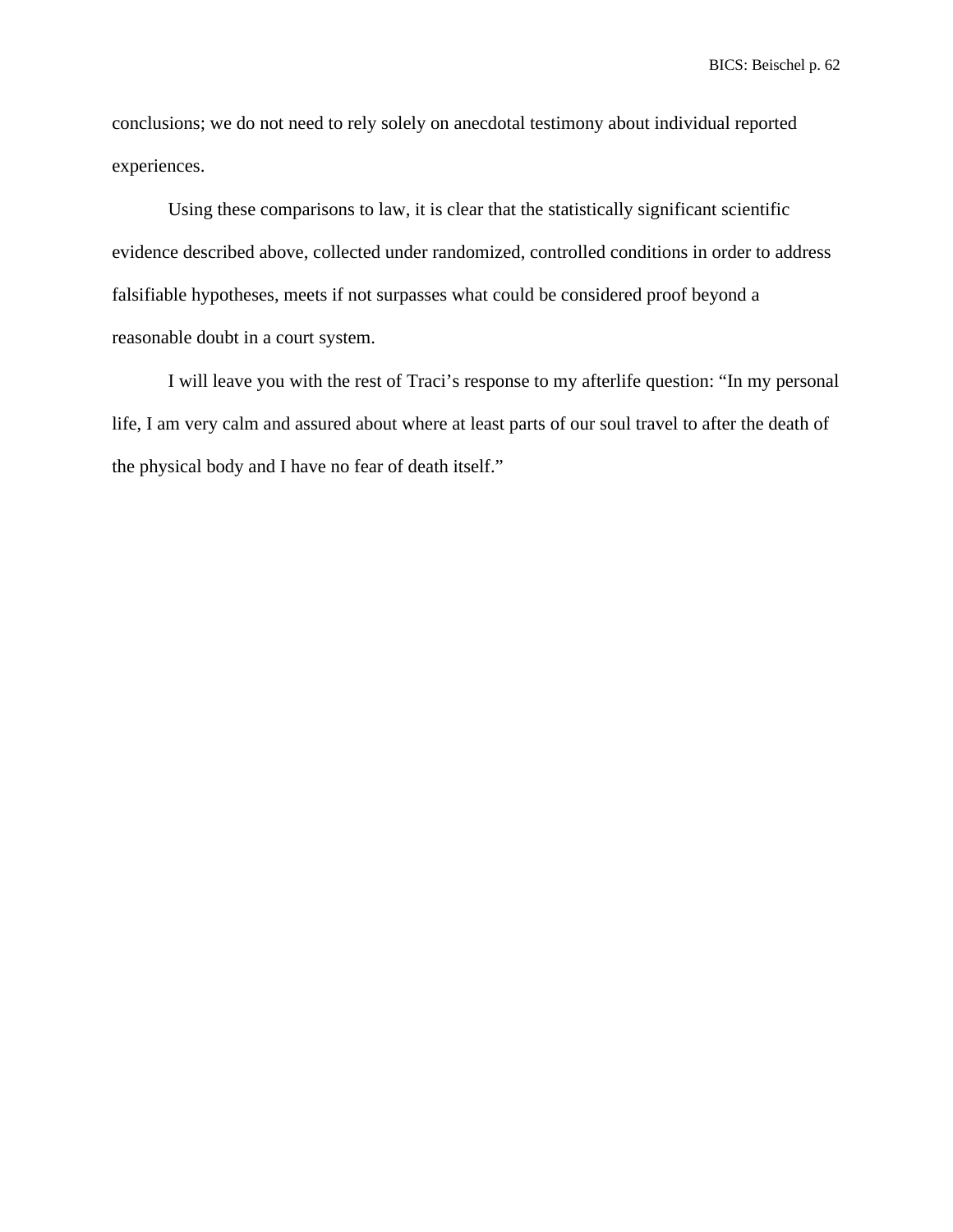### **References**

- 1.Emmons, C. F., & Emmons, P. (2003). *Guided by spirit: A journey into the mind of the medium*. Writers Club Press.
- 2. Gauld, A. (1982). *Mediumship and survival: A century of investigations*. William Heinemann on behalf of the Society for Psychical Research.
- 3. Harris, K., & Alvarado, C. S. (2013). A review of qualitative mediumship research. In A. J. Rock (Ed.), *The survival hypothesis: Essays on mediumship* (pp. 196–219). McFarland.
- 4. Hunter, J., & Luke, D. (Eds.). (2014). *Talking with the spirits: Ethnographies from between the worlds*. Daily Grail Publishing.
- 5. Moreman, C. M. (2006). Mystical experience and the afterlife. In L. Storm & M. A. Thalbourne (Eds.), *The survival of human consciousness: Essays on the possibility of life after death* (pp. 31–46). McFarland.
- 6. Beischel, J. (2018). *Mental mediumship research.* [Psi Encyclopedia entry]. [https://psi](https://psi-encyclopedia.spr.ac.uk/articles/mental-mediumship-research)[encyclopedia.spr.ac.uk/articles/mental-mediumship-research](https://psi-encyclopedia.spr.ac.uk/articles/mental-mediumship-research)
- 7. Wendy, the Psychics' Psychic. (2000). *The naked quack: Exposing the many ways phony psychics and mediums cheat you*. Chanworth Global Enterprises.
- 8. Muir, J. D. (2015). Seriously flawed science. [Amazon book review of *Among Mediums* by Julie Beischel]<https://smile.amazon.com/gp/customer-reviews/RYDR7L1XKFDMS>
- 9. Bernard, H. R. (2018). *Research methods in anthropology: Qualitative and quantitative approaches* (6th ed.). Rowman & Littlefield.
- 10. Graziano, A. M. & Raulin, M. L. (1997). *Research methods: A process of inquiry* (3rd ed.). Addison Wesley Longman.
- 11. Jackson, S. L. (2016). *Research methods and statistics: A critical thinking approach* (5th ed.). Cengage Learning.
- 12. Helmstadter, G. C. (1970). *Research concepts in human behavior: Education, psychology, sociology*. Appleton-Century-Crofts.
- 13. Konigsberg. R. D. (2011). *The truth about grief: The myth of its five stages and the new science of loss*. Simon & Schuster.
- 14. Maciejewski, P. K., Zhang, B., Block, S. D., & Prigerson, H. G. (2007). An empirical examination of the stage theory of grief. *JAMA*, *297*(7), 716–723.
- 15. Steffen, E. M. (2021). Interacting with the afterlife: Continuing bonds with deceased loved ones. In T. R. Byerly (Ed.) *Death, immortality, and eternal life* (pp. 11–27). Routledge.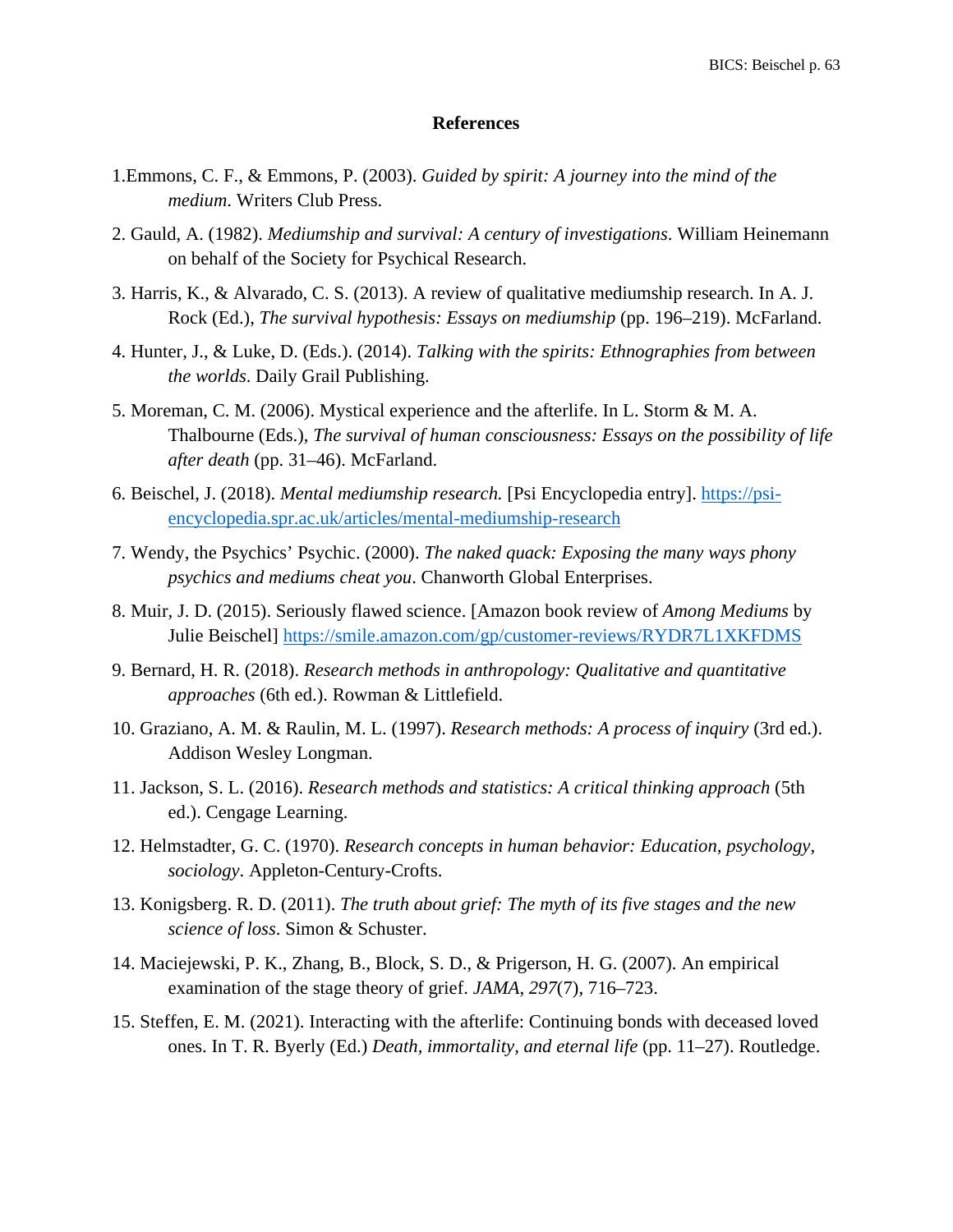- 16. Stroebe, M., Schut, H., & Boerner, K. (2017). Cautioning health-care professionals: Bereaved persons are misguided through the stages of grief. *OMEGA: Journal of death and dying*, *74*(4), 455–473.
- 17. Windbridge Research Center. (n.d.a). *How is communication with the dead even possible?* <https://www.windbridge.org/how-is-this-possible/>
- 18. Braude, S. E. (2019). Science doesn't dictate what's "impossible." *Journal of Scientific Exploration*, *33*(4), 541–548. <https://doi.org/10.31275/2019/1693>
- 19. Beischel, J. & Boccuzzi, M. (2012, April). *The survival of consciousness hypothesis: Implications and applications*. Workshop presented at Toward a Science of Consciousness 2012, Tucson, Arizona.
- 20. Darling, D. 1995. Supposing something different: Reconciling science and the afterlife. *OMNI*, *17*(9), 4–5.
- 21. Paine, J. (Ed.) (2012). *The Huston Smith reader*. University of California Press.
- 22. Gober, M. (2018). *An end to upside down thinking: Dispelling the myth that the brain produces consciousness and the implications for everyday life*. Waterside Press.
- 23. Kelly, E. F., Kelly, E. W., Crabtree, A., Gauld, A., Grosso, M., & Greyson, B. (2009). *Irreducible mind: Toward a psychology for the 21st century*. Rowman & Littlefield.
- 24. Tart, C. T. (2009). *The end of materialism: How evidence of the paranormal is bringing science and spirit together*. New Harbinger.
- 25. Vernon, D. (2021). *Dark cognition: Evidence for psi and its implications for consciousness*. Routledge.
- 26. Mungia, L. (Director). (2019). *Third Eye Spies* [Film]. The Orchard. <https://www.amazon.com/gp/video/detail/B07T6DZZBB>
- 27. Dossey, L. (2009). *The power of premonitions: How knowing the future can shape our lives*. Dutton (Penguin Group).
- 28. Keen, M. (2003). The demise of the survival hypothesis—or the errors of Harvey Irwin? *Australian Journal of Parapsychology*, *3*(1), 36–42.
- 29. Wong, D. (2012). *This book is full of spiders: Seriously, dude, don't touch it* (N. Podehl, Narr.) [Audiobook]. Brilliance Audio.
- 30. Rock, A. J., Beischel, J., & Cott, C. C. (2009). Psi vs. survival: A qualitative investigation of mediums' phenomenology comparing psychic readings and ostensible communication with the deceased. *Transpersonal Psychology Review*, 13(2), 76–89.
- 31. Beischel, J., Mosher, C., & Boccuzzi, M. (2017). Quantitative and qualitative analyses of mediumistic and psychic experiences. *Threshold: Journal of Interdisciplinary Consciousness Studies*, *1*(2), 51–91.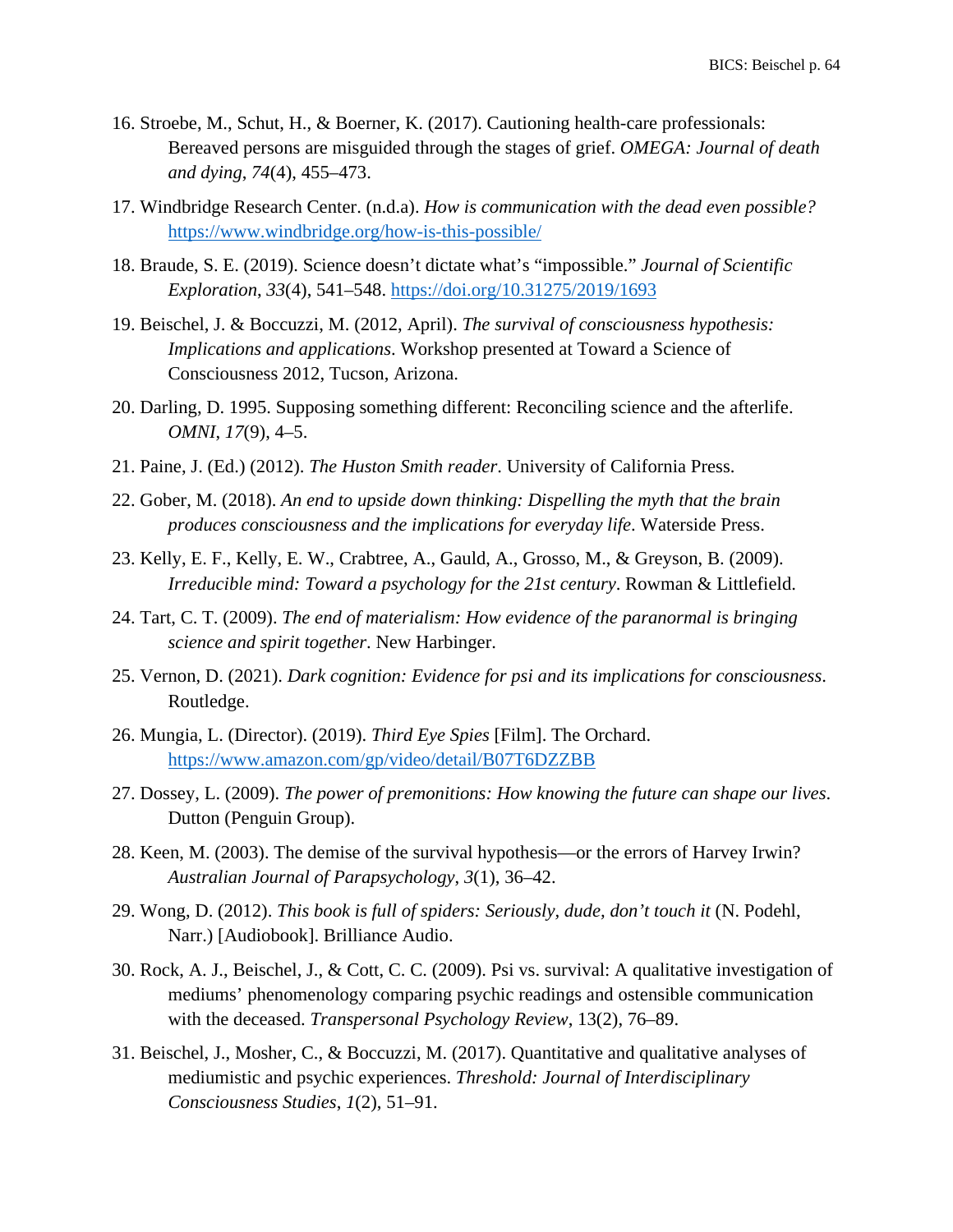- 32. Beischel, J. (2015). *Investigating mediums: A Windbridge Institute collection*. Windbridge Institute, LLC.
- 33. Windbridge Research Center. (n.d.b). *How do scientists study mediums?* <https://www.windbridge.org/what-is-a-medium/>
- 34. Bial Foundation. (2021). *List of principal investigators*. <https://www.bial.com/media/3517/list-of-principal-investigators-2021.pdf>
- 35. Windbridge Research Center. (n.d.c). *Conference presentations*. <https://www.windbridge.org/conference-presentations/>
- 36. Windbridge Research Center. (n.d.d). *Invited presentations*. <https://www.windbridge.org/invited-presentations/>
- 37. Windbridge Research Center. (n.d.e). *Peer-reviewed research articles*. <https://www.windbridge.org/peer-reviewed-research-articles/>
- 38. Beischel, J., Boccuzzi, M., & May, E. C. (2014). Mediumship and its place within parapsychology. In A. J. Rock (Ed.), *The survival hypothesis: Essays on mediumship* (pp. 275–284). McFarland.
- 39. Windbridge Research Center. (2017, September 19). *What kinds of things do mediums say?* [Video]. YouTube.<https://www.youtube.com/watch?v=EHWMEpjQodc>
- 40. Fontana, D. (2005). *Is there an afterlife? A comprehensive overview of the evidence*. O Books.
- 41. Beischel, J. (2007). Contemporary methods used in laboratory-based mediumship research. *Journal of Parapsychology*, *71*, 37–68.
- 42. Beischel, J. (2017). Research into mental mediumship. In L. Kean, *Surviving death: A journalist investigates evidence for an afterlife* (pp. 170–180). Crown Archetype.
- 43. goop. (n.d.). *A Q&A with Julie Beischel, Ph.D*. [https://goop.com/wellness/spirituality/a](https://goop.com/wellness/spirituality/a-research-scientist-on-what-happens-to-the-brains-of-mediums-when-they-talk-to-the-other-side/)[research-scientist-on-what-happens-to-the-brains-of-mediums-when-they-talk-to-the](https://goop.com/wellness/spirituality/a-research-scientist-on-what-happens-to-the-brains-of-mediums-when-they-talk-to-the-other-side/)[other-side/](https://goop.com/wellness/spirituality/a-research-scientist-on-what-happens-to-the-brains-of-mediums-when-they-talk-to-the-other-side/)
- 44. Matuszewska, K., Lubowicka, K., & Sweeney, M. (2020). *What is PII, non-PII, and personal data?* <https://piwik.pro/blog/what-is-pii-personal-data/>
- 45. Windbridge Research Center. (n.d.f.) *Fraudulent mediums*. [https://www.windbridge.org/are](https://www.windbridge.org/are-all-mediums-frauds/#fm)[all-mediums-frauds/#fm](https://www.windbridge.org/are-all-mediums-frauds/#fm)
- 46. Windbridge Research Center. (n.d.g.) *Bringing mediumship into the lab*. <https://www.windbridge.org/are-all-mediums-frauds/#lab>
- 47. Windbridge Research Center. (2021, March 31). *A brief overview of mediumship accuracy testing at the Windbridge Research Center* [Video]. YouTube. <https://youtu.be/A4XpQ2gTyvw>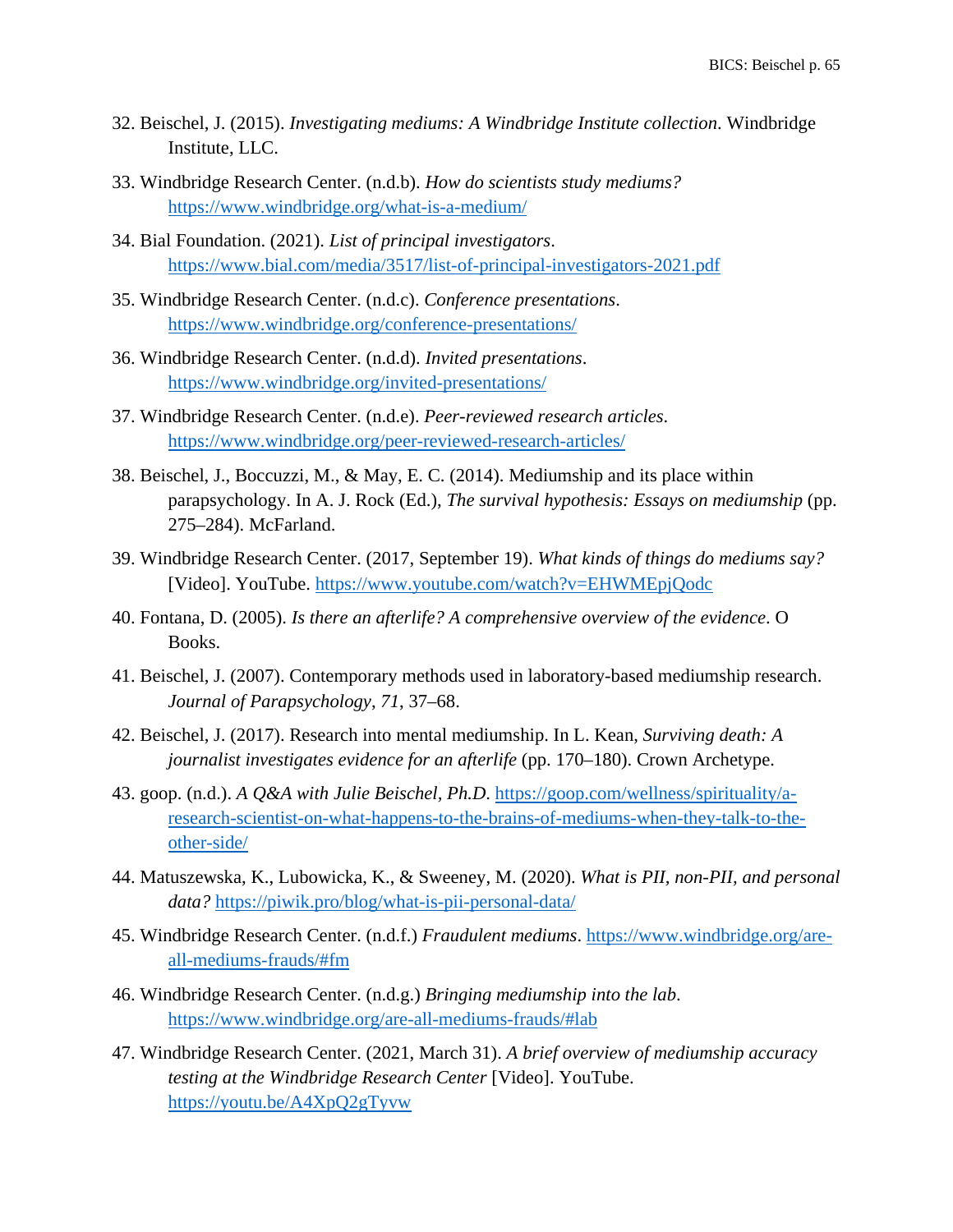- 48. Beischel, J., Boccuzzi, M., Biuso, M., & Rock, A. J. (2015). Anomalous information reception by research mediums under blinded conditions II: Replication and extension. *Explore*, *11*(2), 136–142.<http://dx.doi.org/10.1016/j.explore.2015.01.001>
- 49. Sarraf, M., of Menie, M. A. W., & Tressoldi, P. (2021). Anomalous information reception by mediums: A meta-analysis of the scientific evidence. *Explore*, *17*(5), 396–402 <https://doi.org/10.1016/j.explore.2020.04.002>
- 50. Beischel, J., Rock, A. J., Pekala, R. J., & Boccuzzi, M. (2021). Somatic psi and survival psi: Exploratory quantitative phenomenological analyses of blinded mediums' experiences of psychic readings and communication with the deceased [Manuscript in preparation]. Windbridge Research Center, University of New England, Windbridge Institute.
- 51. Cardeña, E. (2018). The experimental evidence for parapsychological phenomena: A review. *American Psychologist*, *73*(5), 663–677. doi: 10.1037/amp0000236 <https://psycnet.apa.org/record/2018-24699-001>
- 52. Beloff, J. (1977). Historical overview. In B. B. Wolman (Ed.), *Handbook of parapsychology* (pp. 3–24). Van Nostrand Reinhold.
- 53. Gecewicz, C. (2018, October 1). *'New Age' beliefs common among both religious and nonreligious Americans*. [https://www.pewresearch.org/fact-tank/2018/10/01/new-age](https://www.pewresearch.org/fact-tank/2018/10/01/new-age-beliefs-common-among-both-religious-and-nonreligious-americans/)[beliefs-common-among-both-religious-and-nonreligious-americans/](https://www.pewresearch.org/fact-tank/2018/10/01/new-age-beliefs-common-among-both-religious-and-nonreligious-americans/)
- 54. Beischel, J., & Boccuzzi, M. (2020). Development and deployment of the Windbridge Psi and Related Phenomena Awareness Questionnaire (WPRPAQ). *Journal of Scientific Exploration*, *34*(1), 36–61. doi: 10.31275/2020/1623
- 55. Targ, E., Schlitz, M., & Irwin, H. J. (2000). Psi-related experiences. In E. Cardeña, S. J. Lynn, & S. Krippner (Eds.) *Varieties of anomalous experience: Examining the scientific evidence* (pp. 219–252). American Psychological Association.
- 56. Utts, J. (2018). An assessment of the evidence for psychic functioning. *Journal of Parapsychology*, *82*, Suppl., 118–146.<http://doi.org/10.30891/jopar.2018S.01.10>
- 57. Beischel, J. (2019). You're not even in there now: The tenuous tether holding the self in the body. *EdgeScience*, *40*, 6–10. <https://www.scientificexploration.org/edgescience/40>
- 58. Jacobsen, A. (2017). *The U.S. military believes people have a sixth sense*. <https://time.com/4721715/phenomena-annie-jacobsen/>
- 59. Sudduth, M. (2009). Super-psi and the survivalist interpretation of mediumship. *Journal of Scientific Exploration*, *23*(2), 167–193.
- 60. Beischel, J., & Rock, A. J. (2009). Addressing the survival vs. psi debate through processfocused mediumship research. *Journal of Parapsychology*, *73*, 71–90.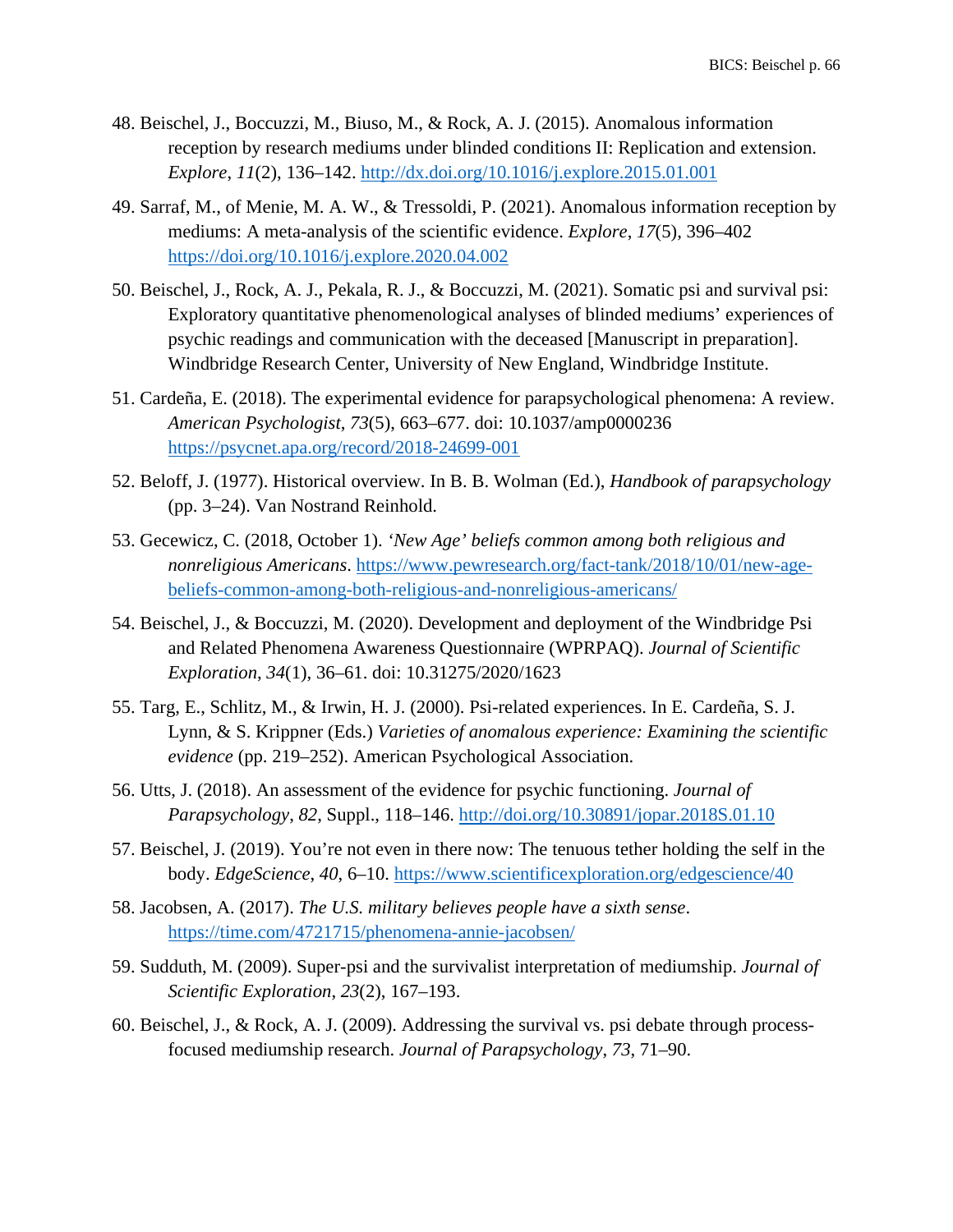- 61. Beischel, J. (2018, June). *Living-agent psi is dead: Limitations of the language used to describe mediumistic phenomena* [Conference session]. 37th Annual Meeting of the Society for Scientific Exploration (joint conference with the International Remote Viewing Association). Las Vegas, Nevada, US.
- 62. Beischel, J., Mosher, C., & Boccuzzi, M. (2017). Quantitative and qualitative analyses of mediumistic and psychic experiences. *Threshold: Journal of Interdisciplinary Consciousness Studies*, *1*(2), 51–91.
- 63. Blum, D. (2006). *Ghost hunters: William James and the search for scientific proof of life after death*. The Penguin Press.
- 64. Gauld, A. (2017). Trance mediumship and drop-in communicators. In L. Kean, *Surviving death: A journalist investigates evidence for an afterlife* (pp. 197–220). Crown Archetype.
- 65. Rock, A. J., & Beischel, J. (2008). Quantitative analysis of mediums' conscious experiences during a discarnate reading versus a control task: A pilot study. *Australian Journal of Parapsychology*, *8*(2), 157–179.
- 66. Nelson, R. D., Jahn, R. G., Dunne, B. J., Dobyns, Y. H., & Bradish, G. J. (1998). FieldREG II: Consciousness field effects: Replications and explorations. *Journal of Scientific Exploration*, *12*(3), 425–454.
- 67. Pekala, R. J., & Cardeña, E. (2000). Methodological issues in the study of altered states of consciousness and anomalous experiences. In E. Cardeña, S. J. Lynn, & S. Krippner (Eds), *Varieties of anomalous experience: Examining the scientific evidence*, (pp. 47–82). American Psychological Association.
- 68. Melzack, R. (1975). The McGill Pain Questionnaire: Major properties and scoring methods. *Pain*, *1*(3), 277–299.
- 69. Carrozzino, D., Patierno, C., Fava, G. A., & Guidi, J. (2020). The Hamilton Rating Scales for Depression: A critical review of clinimetric properties of different versions. *Psychotherapy and Psychosomatics*, *89*(3), 133–150. doi: 10.1159/000506879
- 70. Farthing, G. W. (1992). *The psychology of consciousness*. Prentice-Hall.
- 71. Beischel, J., Rock, A., & Boccuzzi, M. (2013, June). *The source of mediums information: A quantitative phenomenological analysis* [Conference session]. 32nd Annual Meeting of the Society for Scientific Exploration, Dearborn, Michigan, US.
- 72. Beischel, J. (2021, August 11). *Scientific evidence for life after death: The accuracy and experiences of mediums* [Conference session]. Windbridge Research Center 2021 Afterlife Symposium. [https://youtu.be/knEmUM\\_1OKE](https://youtu.be/knEmUM_1OKE)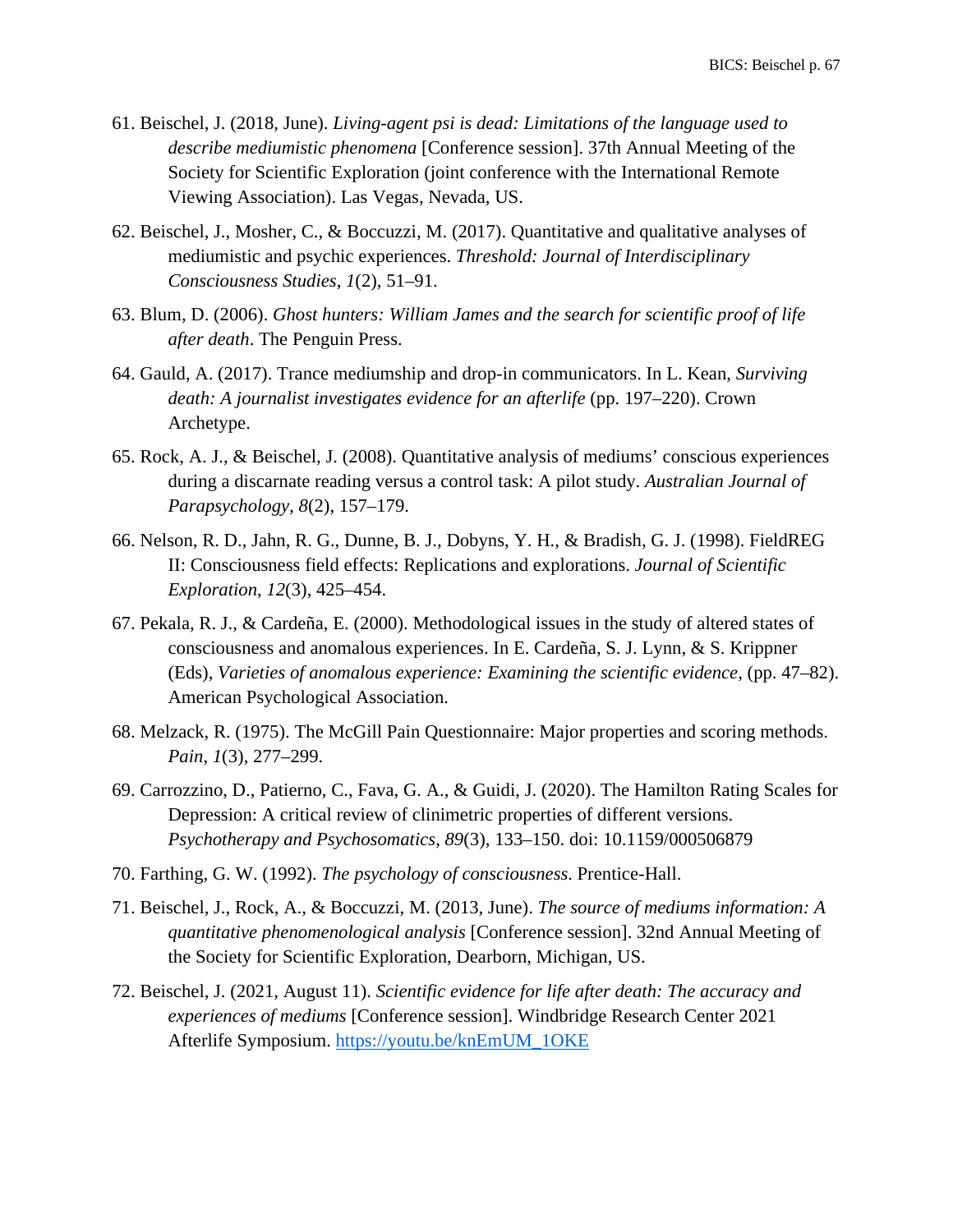- 73. Windbridge Research Center. (2021, June 24). *Correlating mediums' accuracy with their learning styles and sensory modality preferences*. [Video]. YouTube. <https://youtu.be/MZpH3z1jvKc>
- 74. Beischel, J., & Conboy, L. (2021). Correlating mediums' accuracy with their learning styles and sensory modality preferences. *Threshold: Journal of Interdisciplinary Consciousness Studies*, *4*(1), 1–20.<http://www.tjics.org/index.php/TJICS/article/view/33/26>
- 75. Von Hippel, W., & Trivers, R. (2011). The evolution and psychology of self-deception. *Behavioral Brain Science*, *34*(1),1–16.<https://doi.org/10.1017/S0140525X10001354>
- 76. Pekala, R. J. (1991). *Quantifying consciousness: An empirical approach*. Plenum Press.
- 77. Rock, A. J., Beischel, J., Boccuzzi, M., & Biuso, M. (2014). Discarnate readings by claimant mediums: Assessing phenomenology and accuracy under beyond double-blind conditions. *Journal of Parapsychology*, *78*(2), 183–194.
- 78. Conboy, L., Hill, P., Nurmuradova, G., Wolverton, N., Boccuzzi, M., & Beischel, J. (2021, August 11). *A qualitative investigation of the purpose and spirituality of mediums* [Conference session]. Windbridge Research Center 2021 Afterlife Symposium. [https://youtu.be/1gm\\_QtV\\_CAA](https://youtu.be/1gm_QtV_CAA)
- 79. Roxburgh, E. C., & Roe, C. A. (2013). "Say from whence you owe this strange intelligence": Investigating explanatory systems of spiritualist mental mediumship using interpretative phenomenological analysis. *International Journal of Transpersonal Studies*, *32*(1), 27– 42.
- 80. Berkson, M. (2016). *Death, dying, and the afterlife: Lessons from world cultures* (M. Berkson, Narr.) [Audiobook]. The Great Courses.
- 81. Haraldsson, E. (2012). *The departed among the living: An investigative study of afterlife encounters*. White Crow Books.
- 82. Beischel, J. (2009, May). *Mediumship under the microscope: Science and the afterlife* [Invited presentation]. 28th Annual Meeting of the Society for Scientific Exploration, Charlottesville, Virginia, US.
- 83. Society for Scientific Exploration. (n.d.) *SSE Talks - Science and the Afterlife - Julie Beischel - 3/5* [Video]. YouTube.<https://www.youtube.com/watch?v=QPsf0zVgA3I>
- 84. Dietze, P., Gantman, A., Nam, H. H., & Niemi, L. (2019). Marginalised ideas are key to scientific progress. *Nature Human Behavior*, *3*(10). [https://doi.org/10.1038/s41562-019-](https://doi.org/10.1038/s41562-019-0699-y)  $0699-y$
- 85. Coelho, P. (2008). *Brida* (L. Emond, Narr.) [Audiobook]. HarperAudio.
- 86. Saks, M. J., & Neufeld, S. L. (2011). Convergent evolution in law and science: the structure of decision-making under uncertainty. *Law, Probability & Risk*, *10*(2), 133–148. doi:10.1093/lpr/mgr005